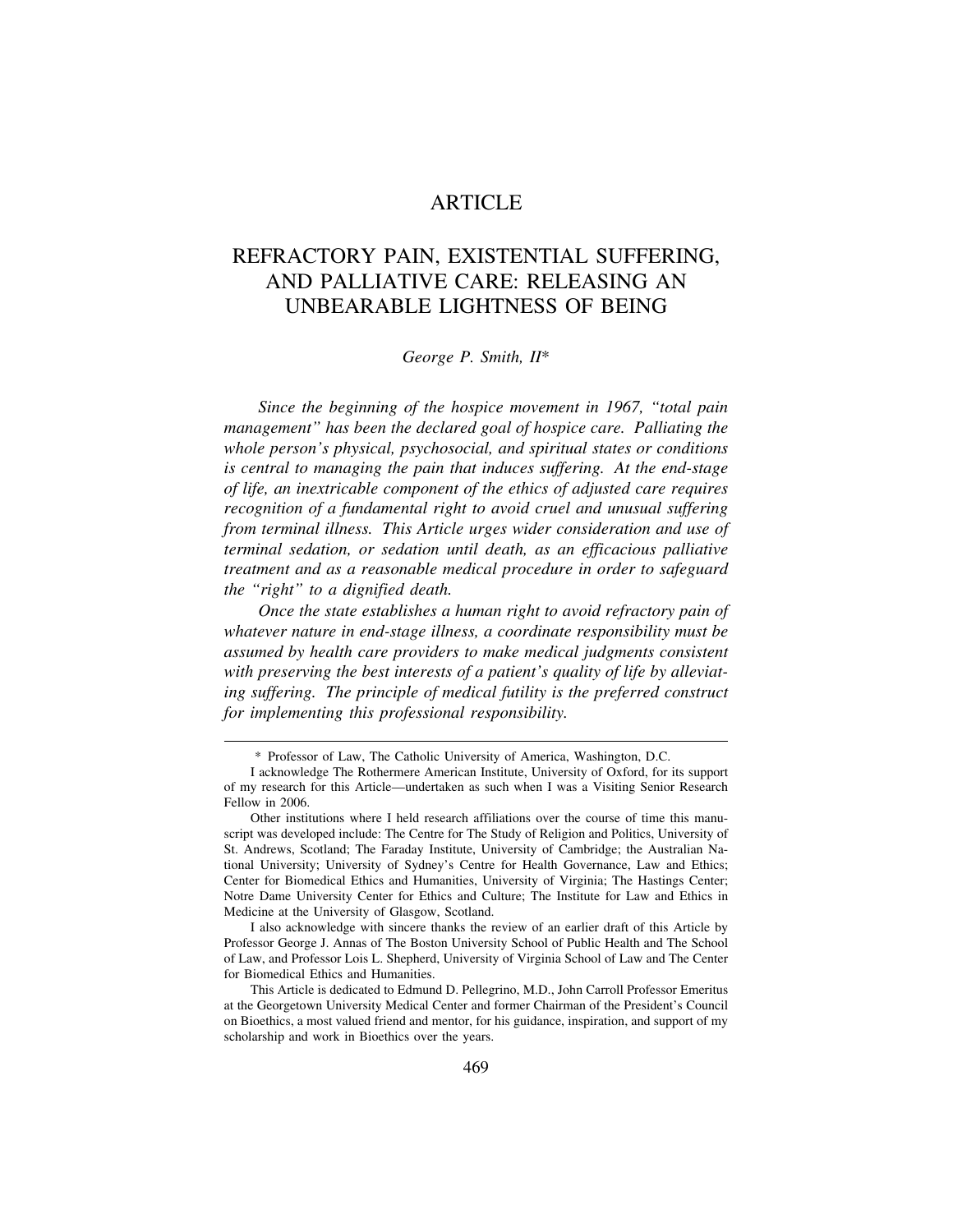*Rather than continue to be mired in the vexatious quagmire of the doctrine of double effect—all in an effort to "test" whether end-stage decisions by health care providers are licit or illicit—a relatively simple test of proportionality, or cost-benefit analysis, is proffered. Imbedded, necessarily, in this equation is the humane virtue of compassion, charity, mercy or agape.* 

*Assertions of state interest in safeguarding public morality by restricting intimate associational freedoms to accelerate death in a terminal illness are suspicious, if, indeed, not invalid. No terminally ill individual suffering from either intractable somatic or non-somatic pain, or both, should be forced to continue living.* 

|      |                        |                                                      | 471 |
|------|------------------------|------------------------------------------------------|-----|
|      | A.                     | Total Pain Management and Hospice Care               | 471 |
|      | <i>B</i> .             | Medical Futility and Terminal Sedation               | 474 |
|      | $\mathcal{C}$ .        | Common Sense and Compassion                          | 476 |
|      | D.                     | Codifying Clinical Epidemiologies                    | 479 |
|      | E.                     | European Approaches to Psychogenic Pain              | 480 |
| I.   | THE PARAMETERS OF PAIN |                                                      |     |
|      | А.                     | Assessing Existential Suffering                      | 485 |
|      | <i>B</i> .             |                                                      | 488 |
| П.   |                        | BROADENING THE BOUNDARIES OF HOSPICE AND             |     |
|      |                        |                                                      | 489 |
| III. |                        | SHAPING THE PRINCIPLE OF MEDICAL FUTILITY            | 491 |
|      | A.                     | Quality of Life, Sanctity of Creation                | 491 |
|      | В.                     |                                                      | 492 |
|      | $\mathcal{C}$ .        | Model Legislative Guidance                           | 495 |
|      | D.                     | Sedation-Hastened Death                              | 495 |
|      | E.                     | A Protocol for Palliative Sedation of Existential    |     |
|      |                        |                                                      | 497 |
|      | F.                     |                                                      | 498 |
|      | G.                     | A Noble Effort Toward Clarification?                 | 498 |
| IV.  |                        | <b>DOUBLE EFFECT-TRADITIONAL AND CONTEMPORARY</b>    |     |
|      |                        |                                                      | 500 |
|      | $\mathcal{A}_{\cdot}$  | Moral Distinctions or Subtleties                     | 501 |
|      | $B$ .                  | Competing Clinical Intentions                        | 502 |
|      | $\mathcal{C}$ .        | Justifying Double Effect for Palliative Sedation     | 503 |
|      | D.                     |                                                      | 505 |
|      | E.                     | Challenging Traditional Applications                 | 506 |
|      | F.                     | The Defense of Necessity                             | 507 |
|      | G.                     |                                                      | 508 |
|      | Н.                     | Withdrawal of Nutrition and Hydration                | 509 |
|      | L.                     | Clarifying Standards for Sedation, Alimentation, and |     |
|      |                        |                                                      | 510 |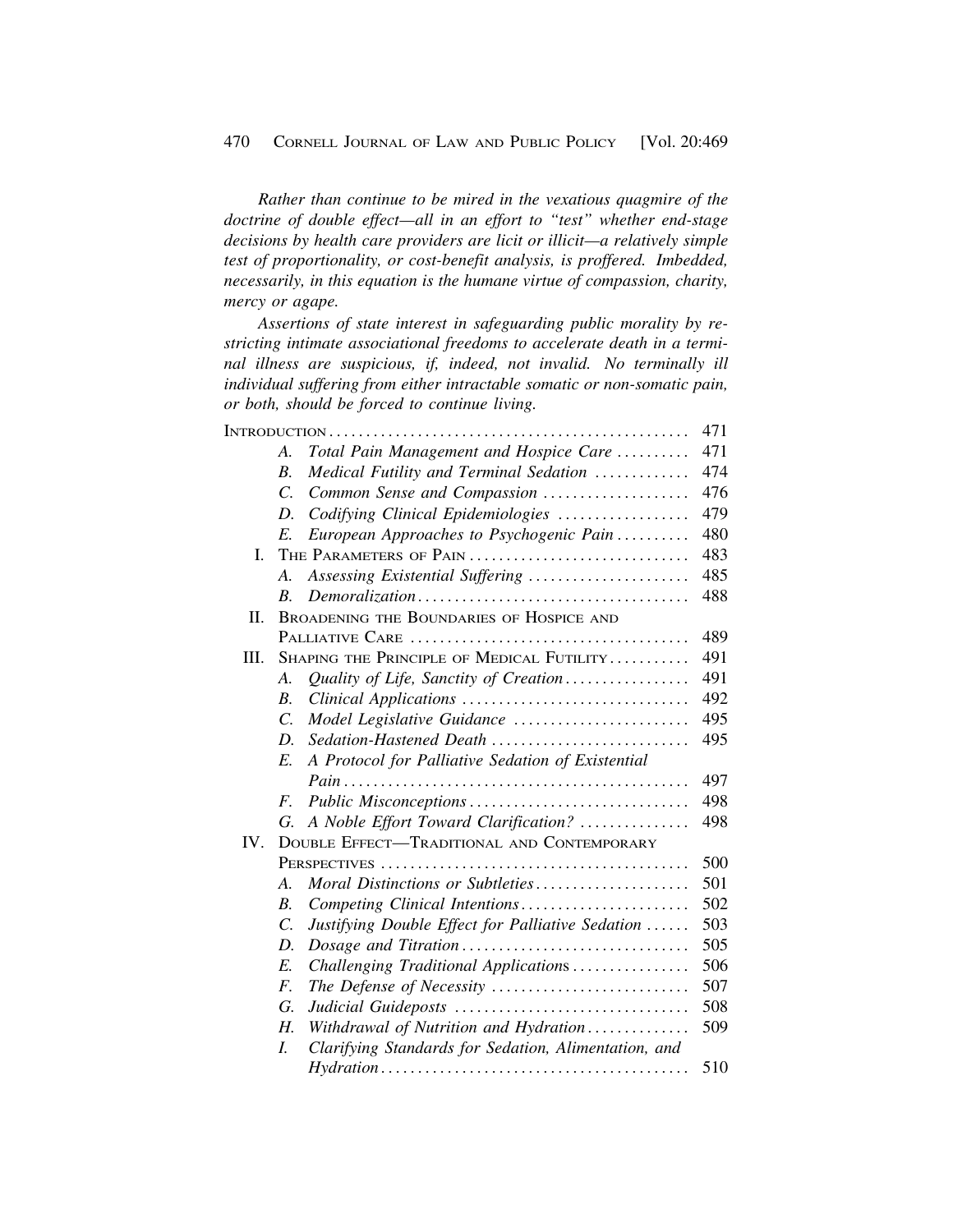# 2011] REFRACTORY PAIN, EXISTENTIAL SUFFERING 471

|  | V. PHYSICIAN-ASSISTED SUICIDE OR EUTHANASIA: ENDURING |     |  |
|--|-------------------------------------------------------|-----|--|
|  | EPHEMERAL DISTINCTIONS?                               | 512 |  |
|  | A. The Scope of Personal Autonomy                     | 514 |  |
|  |                                                       | 516 |  |
|  | C. Resolving Ambiguity: Toward a Resolution-State     |     |  |
|  |                                                       | 517 |  |
|  | VI. SHAPING A CARING RESPONSE: A MEDICO-LEGAL         |     |  |
|  |                                                       | 517 |  |
|  |                                                       | 518 |  |
|  | B. Legal Caring Responses in a Just Society           | 519 |  |
|  | C. Principles, Emotions, and The Holmesian Caveat     | 521 |  |
|  | D. A Contemporary Model in Legal Decisionmaking       | 523 |  |
|  |                                                       |     |  |
|  |                                                       |     |  |

"Dying is an integral part of life, as natural and predictable as being born." Elisabeth Kübler-Ross<sup>1</sup>

"[A]dequate relief for severe and continuing pain is unusual in the modern hospital." Eric Cassell2

"[I]t hath been often said that it is not Death, but Dying which is terrible." Henry Fielding3

#### **INTRODUCTION**

### *A. Total Pain Management and Hospice Care*

The concept of existential pain has existed in various forms throughout mankind's history. Long before Søren Kierkegaard first tackled the issue,<sup>4</sup> often termed today as psychological distress or suffering,<sup>5</sup> the reality of such a dimension of pain at death was perhaps first recorded when Jesus Christ, in contemplating his own death, stated, "I am deeply grieved, even to . . . death."6 No doubt, Edvard Munch's famous painting, "The Scream," may well be taken as the most profound artistic

<sup>&</sup>lt;sup>1</sup> ELISABETH KÜBLER-ROSS, DEATH: THE FINAL STAGE OF GROWTH 5 (Prentice Hall 1975) (1974). 2 ERIC J. CASSELL, THE NATURE OF SUFFERING AND THE GOALS OF MEDICINE 286 (2d

ed. 2004). 3 HENRY FIELDING, AMELIA 109 (Martin C. Battestin ed., Wesleyan University Press

<sup>1983) (1751).&</sup>lt;br><sup>4</sup> Søren Kieerkegaard, Fear and Trembling (1843); Søren Kieerkegaard The

SICKNESS UNTO DEATH (1849).

<sup>5</sup> *See* ELAINE SCARRY, THE BODY IN PAIN 12 (1985).

<sup>6</sup> *Mark* 14:34 (International Standard Version). Luke also records Jesus, prior to his crucifixion, expressing anxiety and distress for what he knows is to be his fate, when he asks, "Father, if thou be willing, remove this cup from me: nevertheless, not my will, but thine be done." *Luke* 22:42 (King James).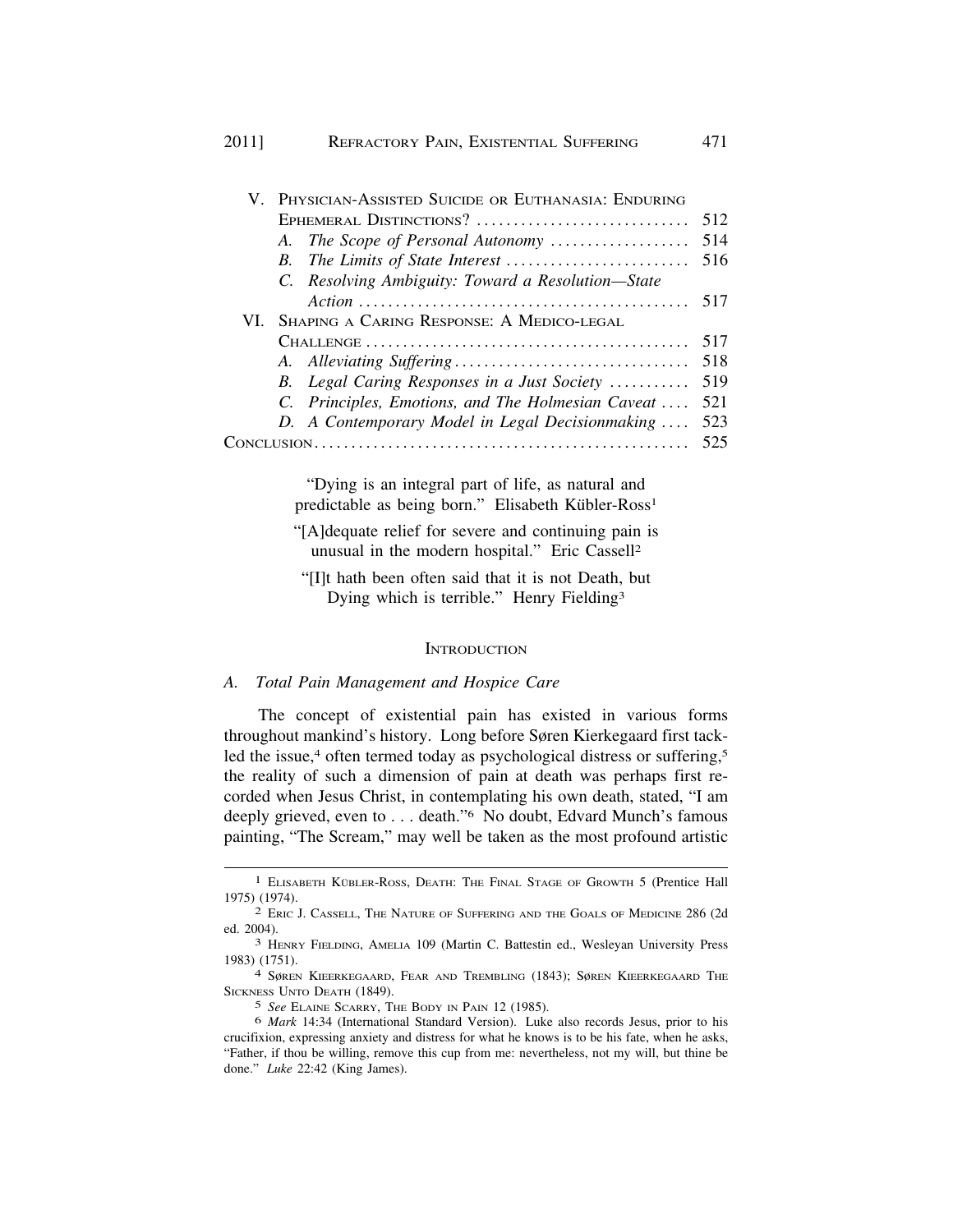depiction of existential suffering ever rendered in oil.7 Indeed, it has been recognized as capturing an "intense state of anxiety and despair" where "loss of identity becomes death."<sup>8</sup> While art confers an unmistakable visibility on distress in its varied complex forms, literature rarely captures it adequately, as there is no language for it—pain simply "resists verbal objectification."9

Without question, pain plays havoc with the human psyche and induces suffering which, if lacking meaning, can [destroy.10](https://destroy.10) Indeed, denying the impact of "suffering is to trivialize another person's experience, to diminish its scope and lessen its significance."11 Once it can be shown that there is a right to compassionate care—as this Article advocates—

Pain has an Element of Blank;

It cannot recollect

When it began, or if there were

A day when it was not.

It has no future but itself,

Its infinite realms contain

Its past, enlightened to perceive

New Periods of pain.

EMILY DICKINSON, THE COLLECTED POEMS OF EMILY DICKINSON 16 (Barnes & Noble Classics Series, 2003) (1890).

The courts view pain and suffering as inseparable although the concepts are, in fact, different. Acute pain—as a manifestation of a medical problem or disease—subsides usually within one month to six as part of the healing process. Pain may also be classified as chronic or within a collateral category of a chronic pain syndrome—with both of these types having long lasting and residual psychological structural defects different from acute episodes of pain. MARSHALL S. SHAPO, PRINCIPLES OF TORT LAW 419–20 (2003).

In the practice of medicine, pain—of which there are fifty-eight types—is defined as "an unpleasant sensory and emotional experience arising from actual or potential tissue damage or described in terms of such damage." TABER'S CYCLOPEDIC MEDICAL DICTIONARY 1487, 1487–91 (19th ed. 2001). Psychogenic pain is used to describe mental pain—as opposed to pain of an organic nature. *Id.* at 1491. Suffering, being subjective, cannot be measured but must be referenced to the whole person. Accordingly, suffering is defined as a "state of severe distress associated with events that threaten the intactness of [the] person." CASSELL, *supra*  note 2, at 276, 312. Pain affects the body and is more properly addressed by physicians. Yet, a shared responsibility exists between physicians and other caregivers to control both the pain and suffering of those who are dying. Eric J. Cassell, *The Nature of Suffering and the Goals of Medicine*, 306 NEW ENG. J. MED. 639 (1982).<br><sup>10</sup> *See* Richard B. Gunderman, *Is Suffering the Enemy?*, 32 HASTINGS CTR. REP. 40, 43

(2002); *see generally* DAVID B. MORRIS, THE CULTURE OF PAIN (1991) (describing historical and artistic portrayals that depict the magnitude of human pain and suffering). 11 Gunderman, *supra* note 10, at 43–44.

<sup>7</sup> *See* Arthur G. Lipman, *The Scream by Edvard Munch: A Profound Portrayal of Existential Pain*, 19 J. PAIN & PALLIATIVE CARE PHARMACOTHERAPY 1, 1–2 (2005); *see generally*  REINHOLD HELLER, EDVARD MUNCH: THE SCREAM (John Fleming & Hugh Honour eds., 1973) (discussing the artistic attributes of Munch's painting). 8 HELLER, *supra* note 7, at 90.

<sup>9</sup> SCARRY, *supra* note 5, at 12. Thomas Mann opined that within the body of literature, however, no piece is to be found which is not concerned with suffering of some permutation. *See id.* For Emily Dickinson, the most overwhelming of all bodily experiences was pain. She captured this feeling in a forty-one word poem entitled, "The Mystery of Pain":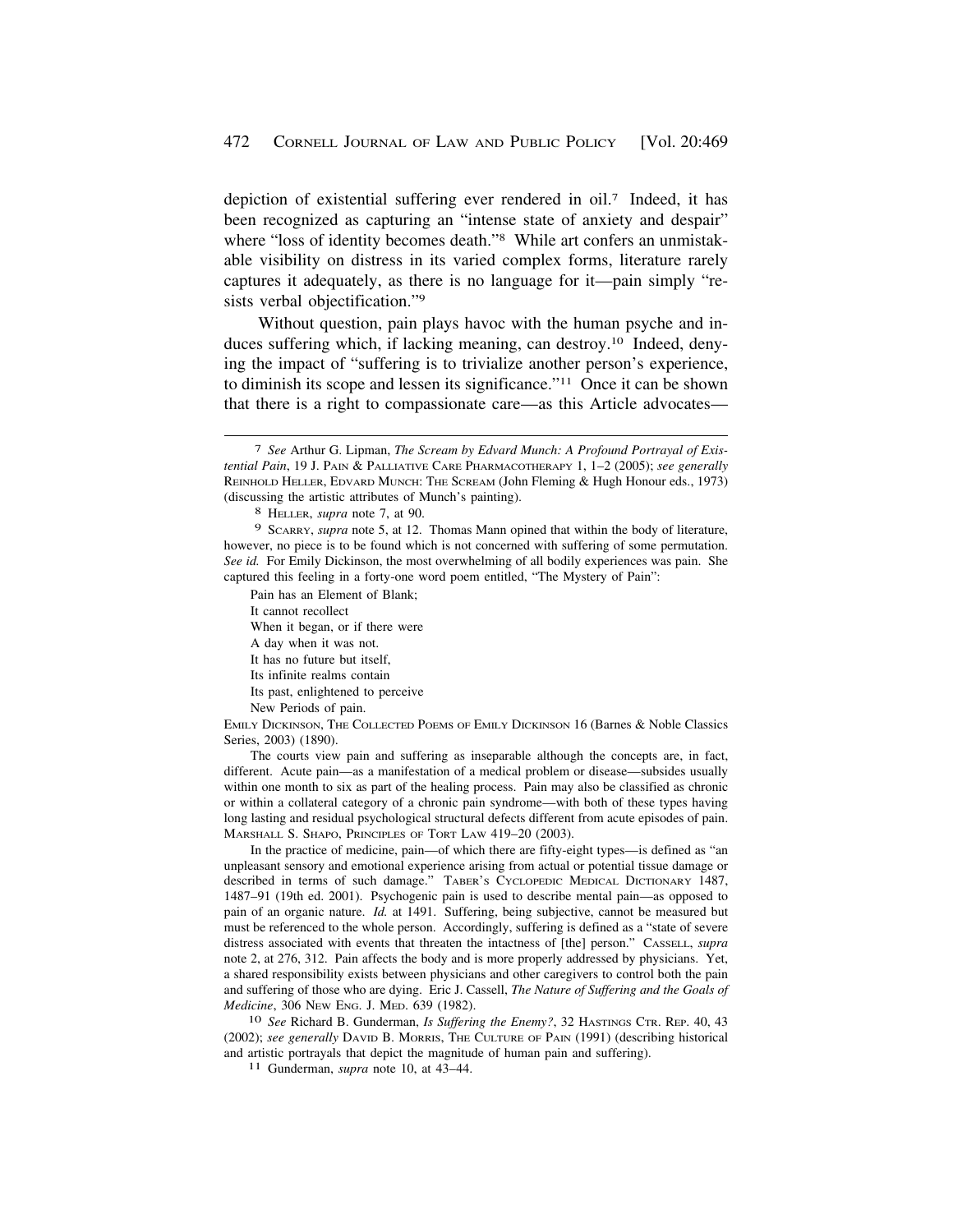accepting and validating this new right will, necessarily, trigger a coordinating duty to make judgments relative to one's quality of life in order to assess the extent of one's suffering. In a very real way, then, a right of compassionate care will embrace and incorporate this collateral duty to prevent suffering.<sup>12</sup> An ethic requiring "a provision for competent care" is central to enforcing a right to compassionate care for terminal illness at the end-stage of life.13 This ethic adjusts to a patient's on-going medical needs as their illness progresses, and in doing so, meets the fundamental goal of medicine: to relieve [suffering.14](https://suffering.14) 

Although existential pain has been defined as suffering "with no clear connections to physical pain," it has also been recognized as suffering which can in fact be expressed as physical pain.15 Existential pain is seen today as a significant clinical factor which may either reinforce existing physical pain or even be the root cause of it.16

From the very beginnings of the hospice movement, led by Dame Cicely Saunders of the United Kingdom in 1967,<sup>17</sup> "total pain" management of physical, psychosocial and spiritual suffering was then—and is still today—the goal of hospice care.18 Palliating the whole person and offering compassionate care19 is central to hospice care.20 Viewed as such, palliative care presents an alternative not only to assisted suicide and active, voluntary euthanasia, but to the compulsiveness of some health care providers who forever press active "curative" care and treatments when they are medically inappropriate or *contra* indicated.<sup>21</sup> In this regard, hospice care is an effort to counterbalance this irrational and inhumane compulsiveness and thereby "humanize medicine."22

Palliative care is defined by the World Health Organization (WHO) as care that "improves the quality of life for patients and families who

16 *See* Strang et al.*, supra* note 15, at 241.

17 *See* Cicely Saunders, *Hospice*, 1 MORTALITY 317, 317, 329 (1996).

18 *Id.* at 320.

20 *Id.* 

<sup>12</sup> *See* Lois L. Shepherd, *Sophie's Choice: Medical and Legal Responses to Suffering*, 72 NOTRE DAME L. REV. 103, 146 (1996) [hereinafter Shepherd, *Sophie's Choice*].

<sup>13</sup> *Id.* at 138.

<sup>14</sup> *See* CASSELL, *supra* note 2, at 291.

<sup>15</sup> Peter Strang et al.*, Existential Pain—an Entity, or Provocation, or a Challenge?*, 27 J. PAIN & SYMPTOM MGMT. 241 (Mar. 2004). In addition to Kierkegaard, Jaspers, Sartre and Heidegger are recognized as the major philosophers leading the philosophical movement of existentialism. *See generally* MARTIN HEIDEGGER, BEING AND TIME (1962) (describing Heidegger's philosophical views on such issues as Being, temporality, and death).

<sup>19</sup> *See* HOSPICE: THE LIVING IDEA (Cicely Saunders et al. eds., 1981) [hereinafter HOS-PICE] ; *see also* Paul Torrens, *Achievement, Failure and the Future: Hospice Analysed*, *in* HOS-PICE: THE LIVING IDEA 187, 187-94 (Cicely Saunders et al. eds., 1981).

<sup>21</sup> *See* HOSPICE CARE ON THE INTERNATIONAL SCENE 11 (Dame Cicely Saunders & Robert Kastenbaum eds., 1997). 22 *See id.* at 7; *see also* Torrens*, supra* note 19, at 188–90.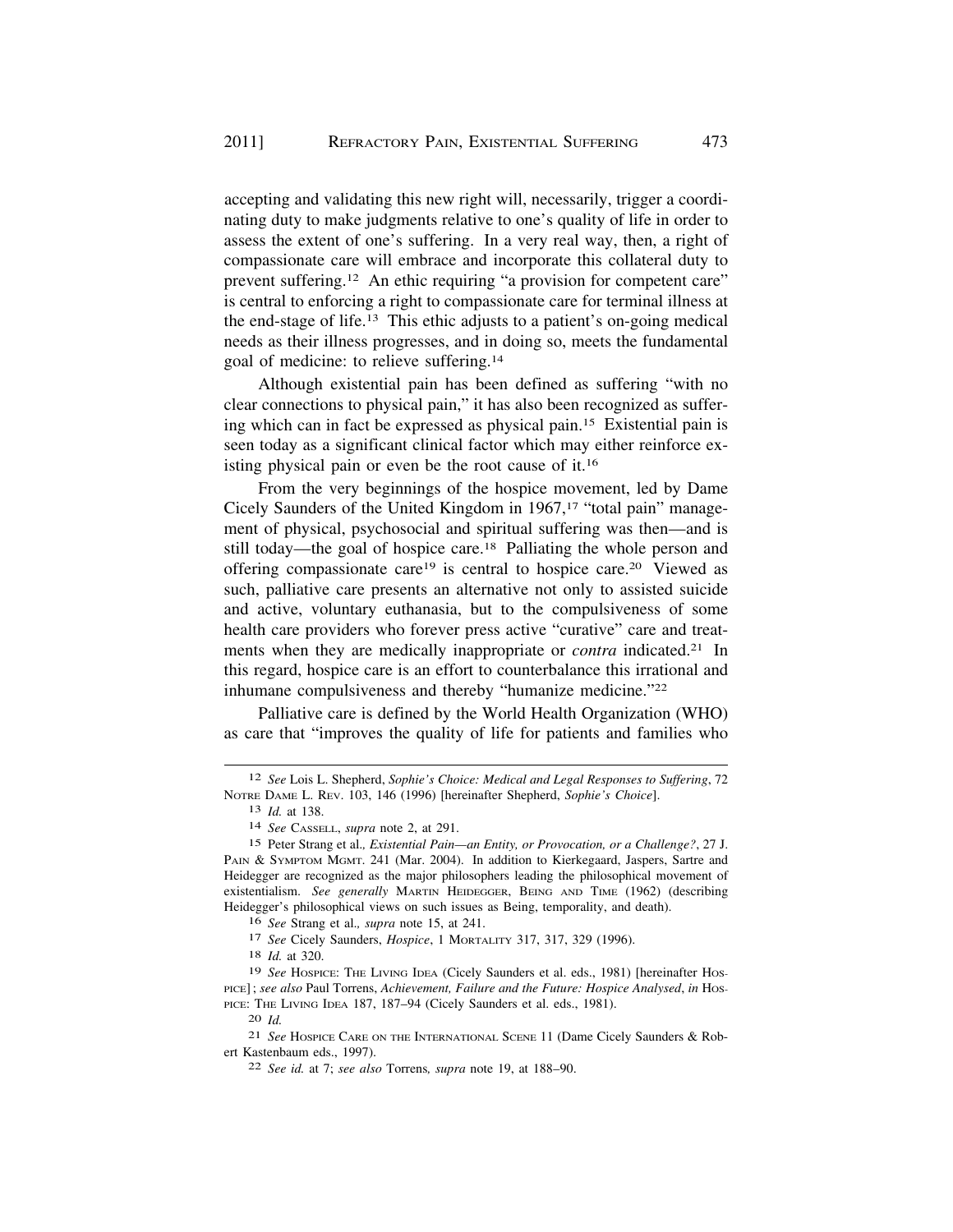<span id="page-5-0"></span>face life-threatening illness, by providing pain and symptom relief, spiritual and psychosocial support from diagnosis to the end of life, and bereavement."23 Palliating the whole person, then, requires medicine to attend more fully to the phenomenon of existential pain. For this to be efficacious, health care decision makers must regularly reassess patient treatment goals in order to not only learn how their patients define and experience suffering, but the patients' thresholds for tolerating various sources of distress. These thresholds are seen as being informed by a patient's personality, which has, in turn, been shaped by life experiences and attitudes toward death management and quality of life in end-stage [illness.24](https://illness.24) 

### *B. Medical Futility and Terminal Sedation*

This Article asserts that palliative care should include an unencumbered option of respite, or what is also termed, terminal sedation, as a compassionate response to suffering. Leon R. Kass has argued that death should never be sought or engineered as a "therapeutic option" to end suffering.<sup>25</sup> Yet, prolonged life-sustaining treatments often impose undue burdens or serve as futile roadblocks to one in the medically validated end-stage of life,<sup>26</sup> thereby preventing as "comfortable" a death as [possible.27](https://possible.27) Accordingly, in fulfilling their ethical mandate to prevent pain and suffering, health care providers should standardize a protocol which allows them—with patient or family approval or when a patient is unconscious and without proxy decision maker—to take those reasona-

<sup>23</sup> *Palliative Care*, WORLD HEALTH ORG., <http://www.who.int/cancer/palliative/en>(last visited Feb. 25, 2011); *see also* Jan Stjernsward, *The International Hospice Movement from the Perspective of The World Health Organization*, in HOSPICE CARE ON THE INTERNATIONAL SCENE 21 (Cicely Saunders & Robert Kastenbaum eds. 1997).

<sup>24</sup> *See* Martin J. Fegg et al.*, Personal Values and Individual Quality of Life in Palliative Care Patients*, 30 J. PAIN & SYMPTOM MGMT. 154 (2005); Helene Stacks et al.*, Why Now? Timing and Circumstances of Hastened Deaths*, 30 J. PAIN & SYMPTOM MGMT. 215, 225 (2005).

<sup>25</sup> Leon R. Kass, *Lingering Longer: Who Will Care?*, WASH. POST, Sept. 29, 2005, at A23.

<sup>26</sup>*See* JOANNE LYNN, SICK TO DEATH AND NOT GOING TO TAKE IT ANYMORE! 12 (2004). 27 *Id.*; *see* Len Doyal, *Dignity in Dying Should Include the Legalization of Non-Volun-*

*tary Euthanasia*, 1 CLINICAL ETHICS 65 (2006) (arguing under a best interests test, that it is beneficial and compassionate to end the suffering of incompetent patients experiencing intractable physical and emotional suffering from terminal illness with abbreviated life expectancy and unable to either conceptualize or, for that matter, demand assistance in ending life); *see also* Nigel Bunyan, *I Helped Patients Die, Says Murder Case G.P.*, DAILY TELEGRAPH, June 19, 2010, at 1 (reporting on a seventy-five year-old physician, Dr. Harold Martin, who admitted hastening the death of three patients—for whom he had been charged with murder and was acquitted subsequently; he also admitted later that he had given fatal doses of painkillers to elderly and terminally ill patients, and in two cases without patient consent, acting as such, out of "Christian compassion" to limit suffering); *see generally* DAVID B. MORRIS, THE CULTURE OF PAIN (1991) (discussing the history of medical developments and attitudes toward treating pain).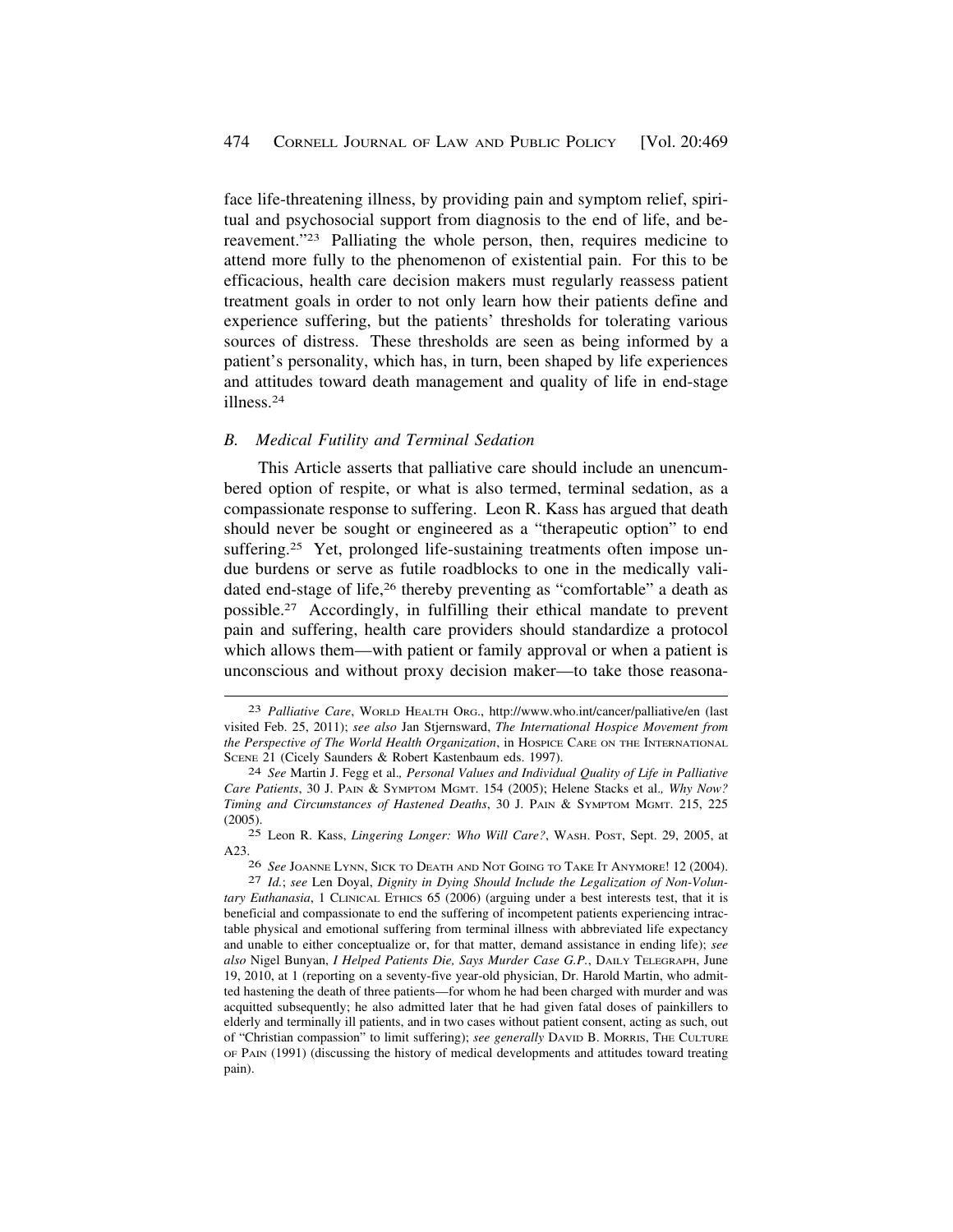ble steps to relieve unremitting pain and discomfort.<sup>28</sup> The thesis of this Article is that law and medicine must agree on set standards or protocols which allow for the use of terminal sedation as an efficacious and compassionate practice for the end-stage treatment of patients.

Existing medicolegal and ethical norms allow, in limited circumstances, the terminal sedation of a dying patient.<sup>29</sup> It is acceptable and even compassionate to sedate a patient in terminal distress when this action is taken to either "produce unconsciousness before extubation," to relieve physical suffering when standard palliative care does not abate refractory symptoms, and *possibly* when nonphysical suffering is sought to be [relieved.30](https://relieved.30) Yet, in order for a physician to engage in terminal sedation, he must not intend to end the life of his [patient.31](https://patient.31) Rather, if a patient dies from high dosages of sedating medications, a physician must give medication with the intent to relieve pain rather than cause death although death is a foreseeable risk.32 This is known as the doctrine of double effect, a well-established and nearly universally accepted principle of medical ethics and related law.33

Troublesome as the doctrine of double effect is as a construct for discerning physician intent, the American Medical Association—through its Council on Ethics and Judicial Affairs—still clings to the doctrine as determinative in justifying the use of terminal sedation.<sup>34</sup>

This Article proposes that, rather than have medico-legal decisionmaking mired, compulsively, in efforts to discern and validate positive subjective intentions for use of terminal sedation by a physician, a medical decision is made—based on accepted medical judgment—by weighing the costs of treatment directly against its [benefits.35](https://benefits.35) 

33 *See* Joseph M. Boyle, Jr., *Toward Understanding the Principle of Double Effect*, 90 ETHICS 527 (1980) [hereinafter Boyle, *Toward Understanding the Principle of Double Effect*].

34 *See infra* note 203 and accompanying text.

<sup>28</sup> *See infra* notes 189–200.

<sup>29</sup> *See* Norman L. Cantor & George C. Thomas, III, *The Legal Bounds of Physician Conduct Hastening Death*, 48 BUFF. L. REV. 83, 139 (2000).

<sup>30</sup> Glenys Williams, *The Principle of Double Effect and Terminal Sedation*, 9 MED. L. REV. 41, 42 (2001).

<sup>31</sup> *See generally* T.A. CAVANAUGH, DOUBLE-EFFECT REASONING: DOING GOOD AND AVOIDING EVIL (2006) (describing the necessary elements within the principle of double effect); Norman L. Cantor, *Twenty-Five Years After Quinlan: A Review of the Jurisprudence of Death and Dying*, 29 J. L. MED. & ETHICS 182 (2001) (observing the differences in developing attitudes toward end-of-life treatment after *In re Quinlan*, which held in 1976 that a competent patient may reject life-saving medical treatment).

<sup>32</sup> Victor Cellarius, *Terminal Sedation and the Imminence Condition*, 34 J. MED. ETHICS 69 (2008).

<sup>35</sup> *See infra* notes 52–53 and accompanying text. It is within the last two years of life that most medicine is used for Americans with chronic illness (diabetes, cancer, heart disease) who require hospital care. Robert Pear, *Researchers Find Huge Variations in End-of-Life Treatment*, N.Y. TIMES, April 7, 2008, at 17. As a consequence of this statistic, almost a third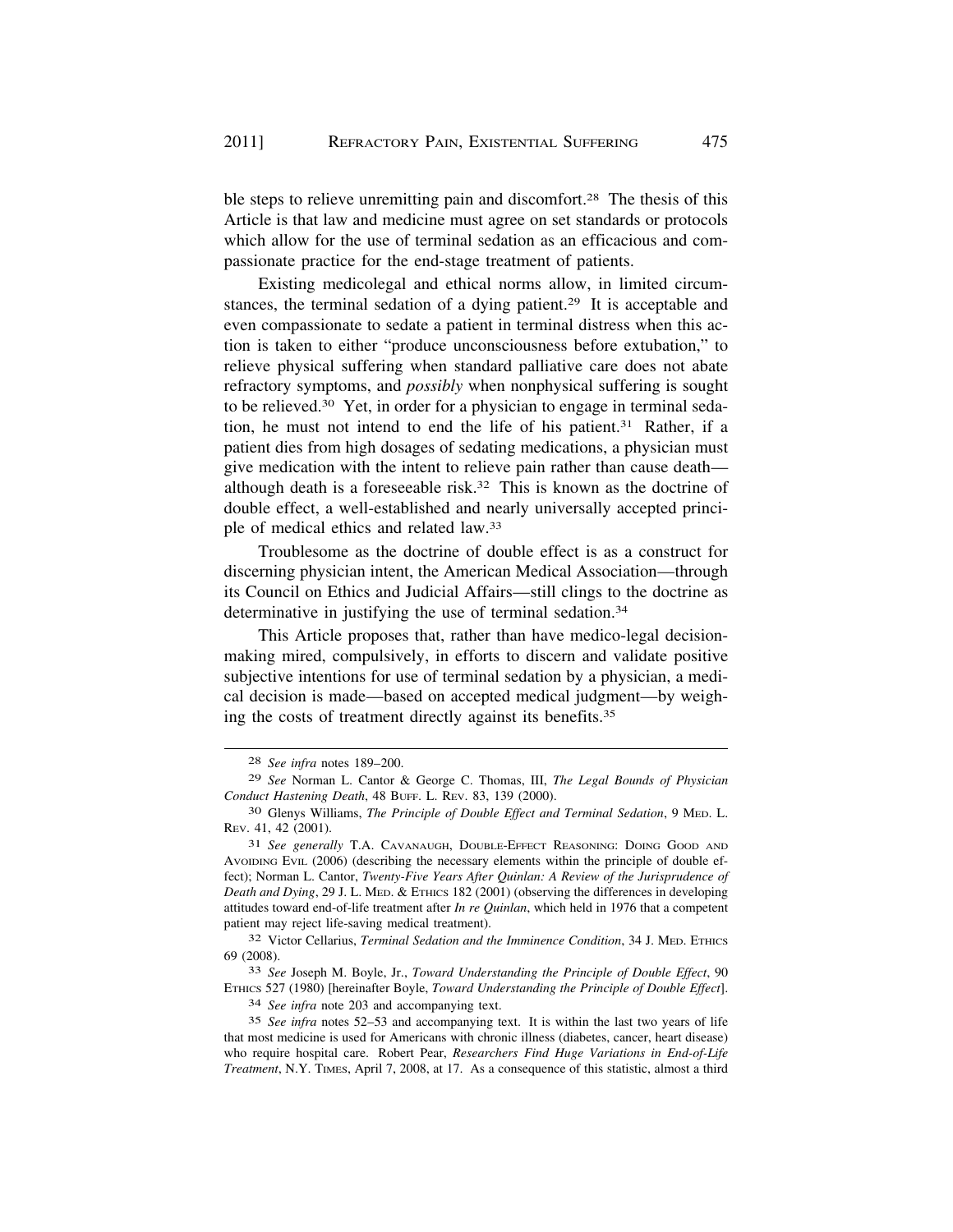#### <span id="page-7-0"></span>*C. Common Sense and Compassion*

Wider acceptance and use of terminal sedation as a valid method of palliative treatment presents an important opportunity to more fully understand the issues of managing death. It also provides an equal opportunity for viewing this medical procedure as a compromise to the equally vexatious issue of physician-assisted [suicide.36](https://suicide.36) Taxonomical confusion abounds when issues of self-determination are presented in end-stage illness.37 There is also, oftentimes, a tragic absence of explicit policies which enunciate clearly the extent to which care may be provided to the terminally ill.<sup>38</sup>

The voluntary cessation of nutrition and hydration and the use of terminal sedation are acknowledged as legal and accepted widely in hospice care [management.39](https://management.39) Because of an absence of clear protocols for the administration of terminal sedation, and attendant moral objections

37 *See* George P. Smith, II, *All's Well That Ends Well: Toward a Policy of Assisted Rational Suicide or Merely Enlightened Self-Determination?*, 22 U.C. DAVIS L. REV. 275, 283, 418–19 (1989). Indeed, the terms "palliative sedation," "continuous deep sedation," and "primary deep continuous sedation," are all used interchangeably, with terminal sedation and are seen as euphemisms which mask the reality of finality which is inherent when terminal sedation is administered. "Death over days" is seen as feeling "more natural" than physician assisted suicide. Margaret P. Battin, *Terminal Sedation: Pulling the Sheet Over Our Eyes*, 38 HASTINGS CTR. REP. 27, 28 (2008). Once a terminal prognosis has been given, a concern then arises as to whether sedation should be administered within hours or days of death. There is no standard time-frame protocol. If sedation is administered within two weeks or less, typically the patient dies from the underlying disease rather than the sedation. Jeffrey T. Berger, *Rethinking Guidelines for the Use of Palliative Sedation*, 40 HASTINGS CENTER REP. 32 (May–June, 2010); *see generally* George P. Smith, II, *Euphemistic Codes and Tell-Tale Hearts: Humane Assistance in End-of-Life Cases*, 10 HEALTH MATRIX, J. L.-MED. 175 (2000) (urging hospitals to respect a patient's Do Not Resuscitate order and honor their requests for treatment, or lack thereof).

38 *See* Timothy E. Quill et al., *Palliative Options of Last Resort: A Comparison of Voluntarily Stopping Eating and Drinking, Terminal Sedation, Physician-Assisted Suicide*, and *Voluntary Active Euthanasia*, 278 J. AM. MED. ASS'N. 2099, 2104 (1997). In 2008, the Council on Ethical and Judicial Affairs of the American Medical Association issued a report entitled, *Sedation to Unconsciousness in End-of-Life Cases*, which hoped to bring clarity to this area of concern. Council on Ethical and Judicial Affairs, *Sedation to Unconsciousness in End-of-Life Cases*, AM. MED. ASS'N (2008), *available at* [http://www.ama-assn.org/ama1/pub/upload/mm/](http://www.ama-assn.org/ama1/pub/upload/mm) code-medical-ethics/2201a.pdf. Many of the Council's conclusions have been termed "naive." *See* Battin, *supra* note 37. For a more complete analysis of the Council's Report, *see infra*  notes 203–18 and accompanying text.

39 *See* Quill et al.*, supra* note 38, at 2103.

of Medicare monies expended go to patients in their last two years. Evan Thomas, *The Case for Killing Granny: Re-thinking End-of-Life Care*, NEWSWEEK, Sept. 21, 2009, at 34, 39.

<sup>36</sup> *See* Rob McStay, *Terminal Sedation: Palliative Care for Intractable Pain, Post*  Glucksberg *and* Quill, 29 AM. J.L. & MED. 45 (2003); *see generally* George P. Smith, II, *Terminal Sedation as Palliative Care: Revalidating a Right to a Good Death*, 7 CAMBRIDGE Q. HEALTHCARE ETHICS 382 (1998) (advocating terminal sedation as a means to treat end-of-life suffering) [hereinafter Smith, *Terminal Sedation*].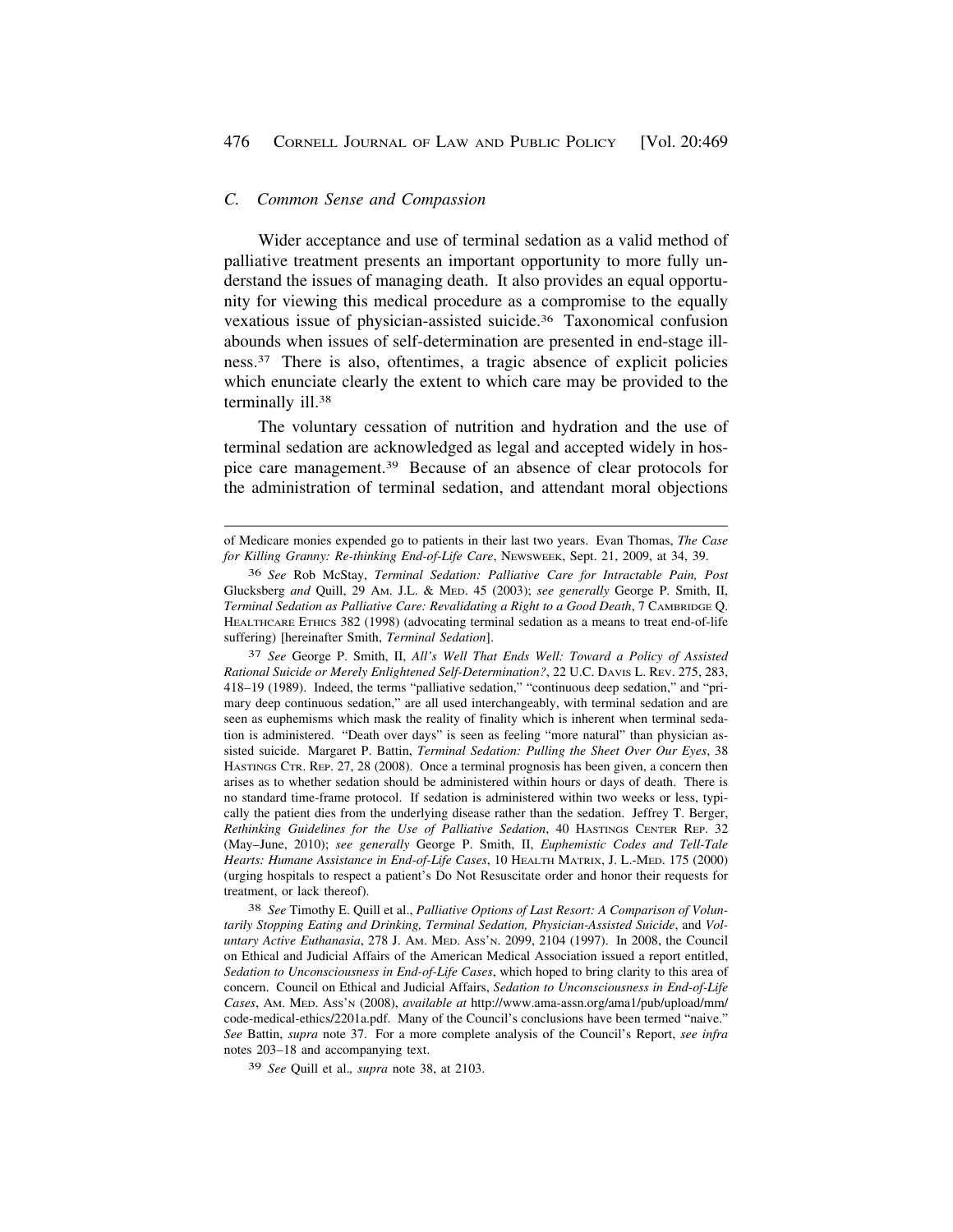and legal concerns regarding the consequences of ordering its use, medical treatment of this nature is not readily available.<sup>40</sup>

Although illegal in all states but  $O$ regon<sup>41</sup> and Washington,  $42$  physician-assisted suicide is difficult to prosecute successfully when requested by a competent and informed patient.<sup>43</sup> Voluntary euthanasia is also illegal in most states and, if uncovered, likely to be [prosecuted.44](https://prosecuted.44) Because of this legal situation, a vast underground flourishes, which assists not only in the practice of physician-assisted suicide but in voluntary [euthanasia.45](https://euthanasia.45)

Although physician-assisted death is not considered a substantive liberty interest and a fundamental right,<sup>46</sup> just as palliative care is not seen as a *right* incorporated into a lofty constitutional principle,<sup>47</sup> this Article argues that both actions coalesce into actuating a right to be free

ruled on December 31, 2009, that—under the Rights of the Terminally Ill Act (MONT. CODE ANN. §§ 50–9–101 to –206 (1991))—competent, terminally ill patients can request physician assistance in obtaining a prescription for a lethal dose of medicine to be self-administered; and further the Act shields physicians from civil or criminal liability for any such acts of assistance. *See* Baxter v. State, 2009 Mont. LEXIS 695 (Dec. 31, 2009); *infra* note 316. 43 WASH. REV. CODE ANN. Ch. 70,245 (West 2009); Quill et al.*, supra* note 38, at 2103.

*But see* Susan R. Martyn & Henry J. Bourguignon, *Physician-Assisted Suicide: The Lethal Flaws of the Ninth and Second Circuit Decisions* 85 CAL. L. REV. 371, 405 (1997) (questioning whether deep, or terminal, sedation is the same as physician assisted suicide). 44 Quill et al.*, supra* note 38, at 2104. Voluntary euthanasia occurs in those cases where

a clearly competent person makes a voluntary and enduring request to be helped to end his life. *Voluntary Euthanasia*, STANFORD ENCYCLOPEDIA OF PHIL. <http://plato.stanford.edu/entries/eu>thanasia-voluntary (last visited Oct. 27, 2010).

45 Quill et al.*, supra* note 38, at 2104; *see generally* ROGER S. MAGNUSSON, ANGELS OF DEATH: EXPLAINING THE EUTHANASIA UNDERGROUND (2002) (discussing doctors' and patients' views on, and the sometimes-tacit approval of, assisted dying, particularly with regard to HIV patients).<br>46 Washington v. Glucksberg, 521 U.S. 702, 710 (1997).

<sup>47</sup> McStay, *supra* note 36, at 60. *But see* Robert A. Burt, *The Supreme Court Speaks*— *Not Assisted Suicide but a Constitutional Right to Palliative Care*, 337 NEW ENG. J. MED. 1234 (1997).

<sup>40</sup> *Id.* Elucidating on what he terms "the last options" for dealing with refractory pain not managed effectively by traditional palliative care, Dr. Quill makes pointed observations: aggressive pain management achieved by the use of opiates, proportional to their need to manage pain, is valid—even though there is an awareness (without purposeful intent) that death will be hastened; withdrawing or withholding of life sustaining therapies is a legal right for a competent patient to exercise; a voluntary decision by such a competent patient to cease nutrition and hydration is a valid treatment option but be an informed division to the degree that the patient understands the act of dying may take up to two weeks and physician support is essential; finally, in rare cases where none of these three medical options are considered reasonable, a disproportionate use of a sedative may be allowed to induce unconsciousness and abate pain. Timothy E. Quill, *Physician-Assisted Death in the United States: Are the Existing 'Last Resorts' Enough?*, 38 HASTINGS CTR. REP. 17 (Sept.–Oct. 2008) [hereinafter Quill, *Physician-Assisted Death*]. While reliable statistics on the use of these options are difficult to obtain and validate, one sets the use of sedation to unconsciousness anywhere from no deaths, less than one percent, to half of all deaths. *Id.* at 20.<br>
<sup>41</sup> OR. REV. STAT. ANN. §§ 127.800 (West 2003).<br>
<sup>42</sup> WASH. REV. CODE ANN. Ch. 70,245 (West 2010). The Supreme Court of Montana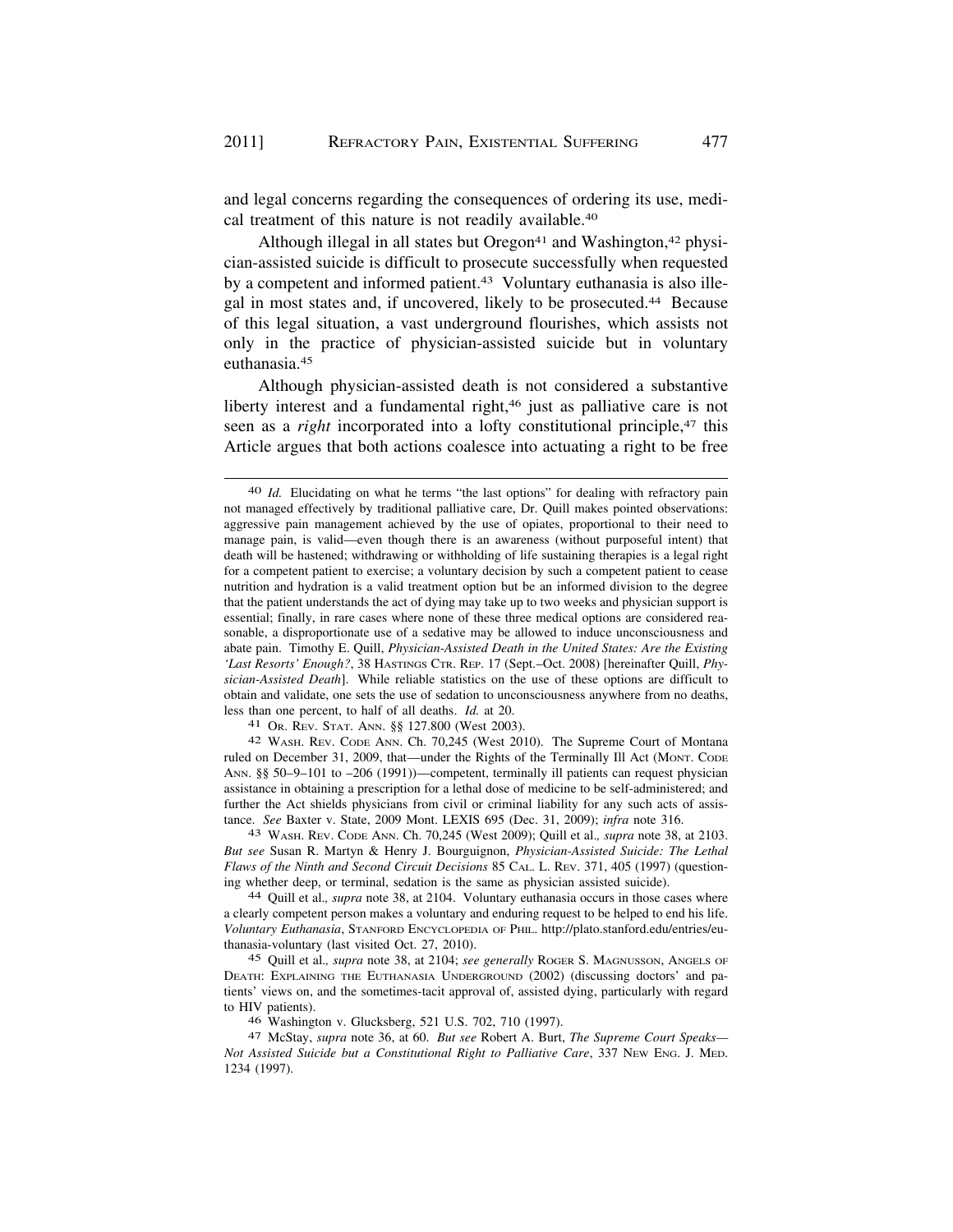from intolerable and unmanageable pain and suffering—a right which the U.S. Supreme Court has said exists<sup>48</sup> and is grounded in the essential right to refuse life-sustaining [treatment.49](https://treatment.49) 

Rather than continue to be overwhelmed with vexatious and often contrived issues, what should be uppermost is—in cases of intractable end-stage terminal suffering—a rational approach to legal decision making.50 This approach should be guided by what, clinically, is judged to be in the best interests of the patient in order to maintain his dignity and comfort and promote a standard of beneficence during his final days.<sup>51</sup>

Perfect solutions for clinical dilemmas do not exist, nor can medicine sanitize death. When pain is refractory and unremitting, suffering follows despite efforts to palliate a patient's medical condition; terminal sedation and the voluntary refusal of nutrition and hydration although "imperfect," are valid courses of action to follow and have the ultimate effect of enhancing patient [autonomy.52](https://autonomy.52)

Interestingly, up to ninety percent of pain can be controlled by [analgesics.53](https://analgesics.53) Yet, for the fifteen to thirty-five percent of hospice care patients who suffer severe pain during their last week of life (with twenty-five percent experiencing unbearable shortness of breath), the ninety percent statistical success is [unimpressive.54](https://unimpressive.54) Indeed, previous

54 Quill & Byock, *supra* note 52.

<sup>48</sup> McStay, *supra* note 36, at 60. *See* Vacco v. Quill, 521 U.S. 793 (1997); George J. Annas, *The Bell Tolls for a Constitutional Right to Physician-Assisted Suicide*, 33 NEW ENG. J. MED. 1098, 1102 (Oct. 9, 1997) (observing that five members of the *Vacco* Court "seem to think there is something akin to a 'right not to suffer' at least when death is imminent," and when palliative care is provided by physicians whose primary intention is to relieve suffering); GEORGE P. SMITH, II, FINAL EXITS: SAFEGUARDING SELF-DETERMINATION AND THE RIGHT TO BE FREE FROM CRUEL AND UNUSUAL PUNISHMENT (1997) (on file with author) [hereinafter SMITH, FINAL EXITS].

<sup>49</sup> Cruzan v. Mo. Dep't. of Health, 497 U.S. 261 at 286–87 (1990); *see also* McStay, *supra* note 36, at 49. The Supreme Court has not given clear criteria for deciding when a right qualifies as a liberty interest. Accordingly, the right to die with assistance is best decided by state legislatures, prosecutors' offices, hospitals and private homes; for it is within these fora that the right is best tested and, when needed, acknowledged as legitimate. It should be remembered that even though there may be no constitutional foundation for a right to commit an act, this—alone—does not mean that, morally, the act is itself improper. Cass Sunstein, *The Right to Die*, 106 YALE L. J. 1123, 1156–57 n.151 (1997).

<sup>50</sup> George P. Smith, II, *Futility and the Principle of Medical Futility: Safeguarding Autonomy and the Prohibition Against Cruel and Unusual Punishment*, 12 J. CONTEMP. HEALTH L. & POL'Y 1 (1996) [hereinafter Smith, *Futility and the Principle of Medical Futility*].

<sup>51</sup> *See* LYNN, *supra* note 26, at 12.

<sup>52</sup> Timothy E. Quill & Ira R. Byock, *Responding to Intractable Terminal Suffering: The Role of Terminal Sedation and Voluntary Refusal of Food and Fluids*, 132 ANNALS OF INTER-NAL MED. 408, 413 (2000).

<sup>53</sup> DEREK HUMPHRY, FINAL EXITS 134 (1991).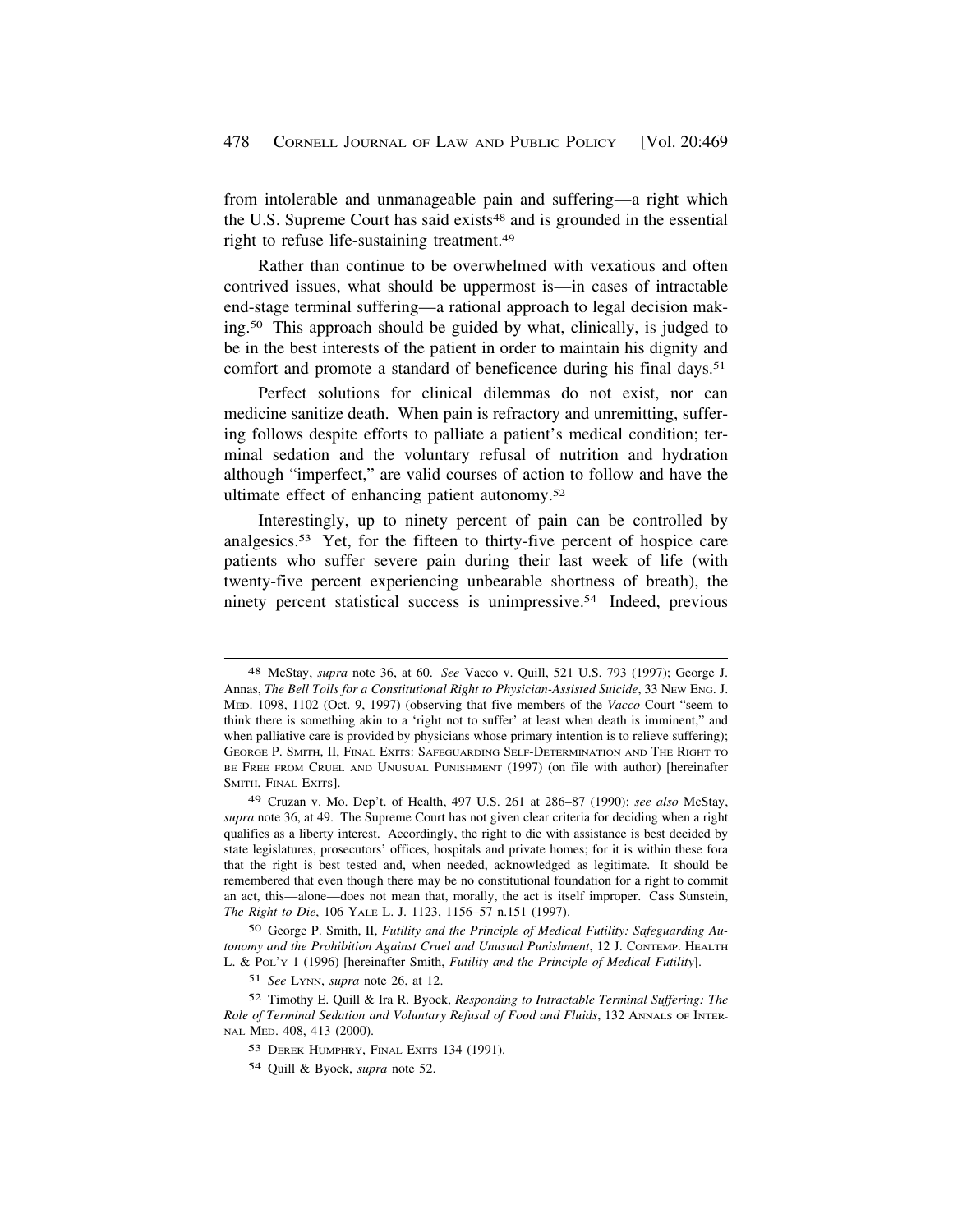scholarship reported significant pain in as high as fifty percent of endstage patients.<sup>55</sup>

Rather than investigate the linguistic, moral, and philosophical ambiguities inherent in the voluntary cessation of nutrition and hydration, terminal sedation, physician-assisted suicides, and voluntary active euthanasia,56 this Article advances the hypothesis that there is an inextricable component or commonality to evaluating and implementing each of these four actions designed to hasten a humane death: namely, common sense and compassion. This policy is rooted in the biomedical principle of beneficence,57 which is tied to the notion that there is a human right to compassionate care in end-of-life illness<sup>58</sup>—with suffering being seen, properly, to include physical *and* psychological [distress.59](https://distress.59) The proper or controlling inquiry to be made with any of these four actions is, quite simply, whether these procedures are consistent with sound medical practice and thus whether it is in the best medical interests of the patients to relieve either end-stage physical or mental suffering, or both. Stated otherwise, the overarching strategic issue and, indeed, the conclusion to be reached is, to the extent to which any of these courses of action is a proportional response to patient suffering, they should be viewed legally and medically as proper acts of compassion and efficacious forms of relieving intractable end-stage pain and suffering.

# *D. Codifying Clinical Epidemiologies*

With enlightened clinical policies or protocols setting forth standards for the use of terminal or respite sedation as a proportional response to the suffering associated with end-stage illness, palliative care will lose the shackles of being bound unnecessarily to the principle of double effect, and thereby broaden its focus and application. Rather than question the integrity of terminal sedation, its wider acceptance is com-

<sup>55</sup> *See* Quill et al., *supra* note 38, at n.1, 5, 7; *see also* Editorial, *Attending to Psychological Symptom and Palliative Care*, 20 J. CLINICAL ONCOLOGY 624 (Feb. 2001) (concluding more than one-third of dying patients are depressed).

<sup>56</sup> *See* Quill et al., *supra* note 38; McStay, *supra* note 36; *see also* Lynn A. Jansen & Daniel P. Sulmasy, *Sedation, Alimentation, Hydration, and Equivocation: Careful Conversation About Care at the End of Life*, 136 ANNALS OF INTERNAL MED. 845 (2002).

<sup>57</sup> *See* Albert R. Jonsen, *A History of Bioethics and Discipline and Discourse, in*  BIOETHICS: AN INTRODUCTION TO THE HISTORY, METHODS, AND PRACTICE 3–22 (Nancy C. Jecker, Albert R. Jonsen & Robert A. Pearlman eds. 2007); *see also* JOHN FLETCHER, SITUA-TION ETHICS: THE NEW MORALITY (1966); John Fletcher, *Love is The Only Measure*, 83 COM-MONWEALTH 427 (1966).

<sup>58</sup> DAVID C. THOMASMA & GLENN C. GRABER, EUTHANASIA: TOWARD AN ETHICAL SO-CIAL POLICY 192 (1991).

<sup>59</sup> McStay, *supra* note 36, at 46; *see* Greg A. Sachs, *Dying from Dementia*, 361 NEW ENG. J. MED. 1595 (2009).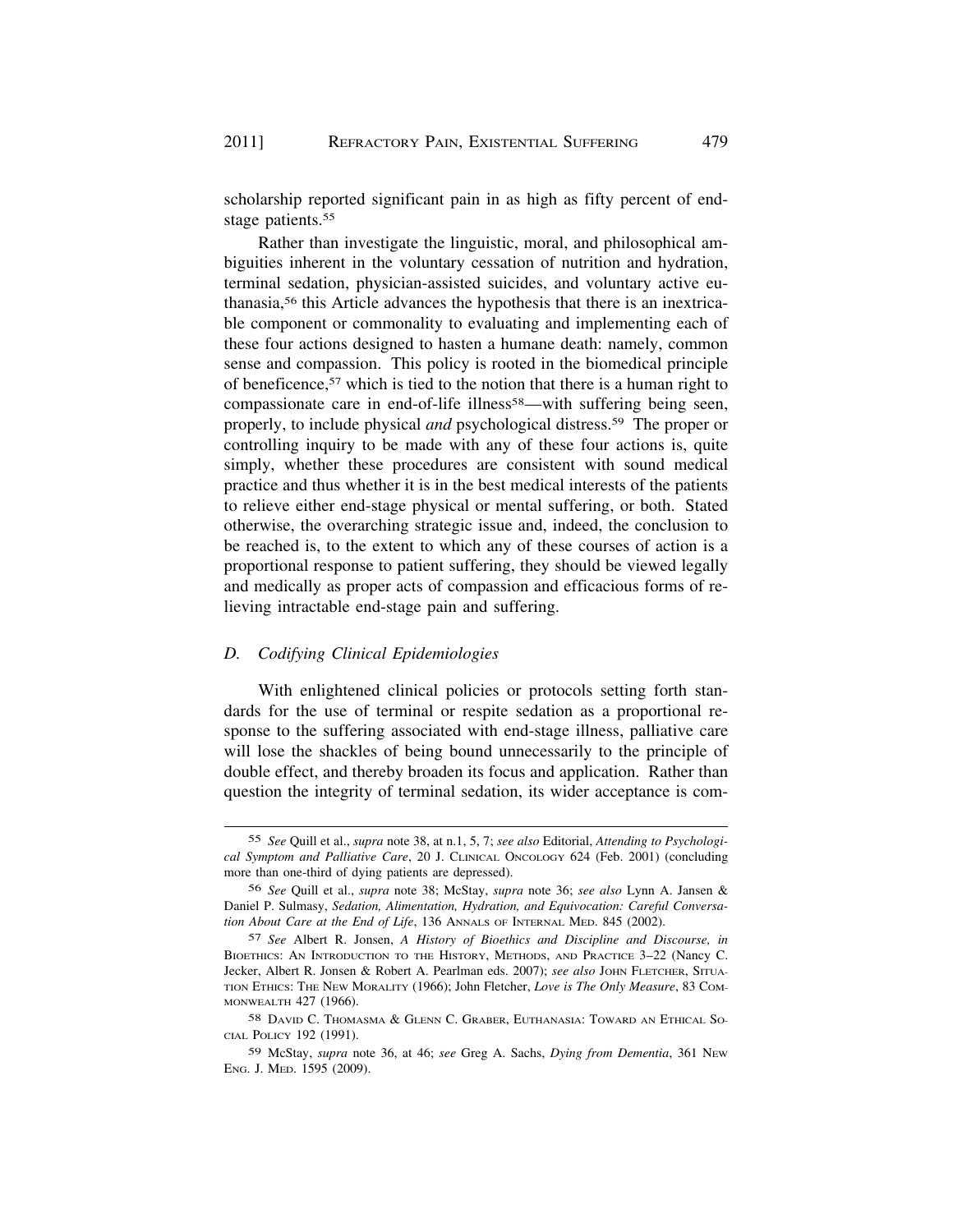<span id="page-11-0"></span>patible with the principle of adjusted care60 for all medical treatment, and a reasoned and compassionate response to managing medically futile cases.<sup>61</sup>

Once terminal sedation is more widely accepted and used as a valid medical procedure within the sound tenets of palliative care and made more readily available to alleviate distress in end-stage illness, the next step in broadening the impact of terminal sedation is to evaluate its validity in cases of nonterminal psychiatric [illness.62](https://illness.62) It is not within the scope of analysis of this Article to investigate this issue in depth. It is, however, important to make several observations that might well shape the course of impending policy debates in order to resolve this issue. Indeed, the proper laws for structuring normative standards must continue to be explored, debated, and subsequently refined over the succeeding years.

### *E. European Approaches to Psychogenic Pain*

Interestingly, Belgium, the Netherlands,<sup>63</sup> and—more recently— Switzerland<sup>64</sup> have allowed compassionate medical assistance in those

<sup>60</sup> *See* THOMASMA & GRABER, *supra* note 58, at 129. Adjusted care is care adjusted, or suitable, to the progression of a medical condition. Thus, palliative care would come at the end-stage of a terminal illness while curative and rehabilitative care would be primary care at the onset of illness. *See* M. Sapir, *The Spectrum of Medical Care: Curative, Rehabilitative and Palliative*, 279 J. AM. MED. ASS'N. 20 (1998); Sidney Wanzer et al.*, The Physician's Responsibility Toward Hopelessly Ill Patients: A Second Look*, 320 NEW ENG. J. MED. 844 (1989). Continually adjusted care is essential to a compassionate and common sense approach to the management of pain and suffering often encountered in the dying process. Care of this nature always strikes a balance in favor of pain relief—even though a potential exists for hastening death—rather than the mere prolongation of life which is in its end-stage. Thom-ASMA & GRABER, *supra* note 58, at 129. In a very real way, this standard of care complements the Principle of Double Effect. *See* Boyle, *Toward Understanding the Principle of Double Effect*, *supra* note 33; Cellarius, *supra* note 32; Quill et al.*, supra* note 38, at 2101; *supra* notes 222–27.

<sup>61</sup> Smith, *Futility and the Principle of Medical Futility*, *supra* note 50, at 38; *see generally* Lauren Shaiova, *Case Presentation: "Terminal Sedation"* and *Existential Distress*, 16 J. PAIN & SYMPTOM MGMT. 463 (1998) (describing a case study where a patient's pain management resulted in effective quadriplegia, and terminal sedation provided a way to calm her psychological distress).

<sup>62</sup> *See* JOHN GRIFFITHS, HELEN WEYERS & MAURICE ADAMS, EUTHANASIA AND LAW IN EUROPE 45 (2008); MARY WARNOCK & ELISABETH MACDONALD, EASEFUL DEATH: IS THERE A CASE FOR ASSISTED DYING? 21–34 (2008). In cases of advanced or end-stage dementia, the prognosis should be properly seen as terminal and, thus, treated only with palliative care. Sachs, *supra* note 59, at 1596.

<sup>63</sup> GRIFFITHS ET AL*.*, *supra* note 62, at 51, 275. In 2009, recent statistics showed that the number of people in Holland electing euthanasia was 2,636, or a thirtenn percent increase from 2,331 cases reported in 2008. Simon Caldwell, *Euthanasia Deaths on The Rise in Holland*, SUNDAY TELEGRAPH, June 20, 2010, at 17.

<sup>64</sup> Jacob M. Appel, *A Suicide Right for the Mentally Ill: A Swiss Case Opens the Debate*, 37 HASTINGS CTR. REP. 21 (May–June, 2007). On November 3, 2006, the Swiss Federal Supreme Court issued a ruling under which for the first time, assisted suicide is to be available to psychiatric patients and others with mental illness who suffer from "incurable, permanent, severe psychological disturbances" as well as to those with severe, long-term mental illness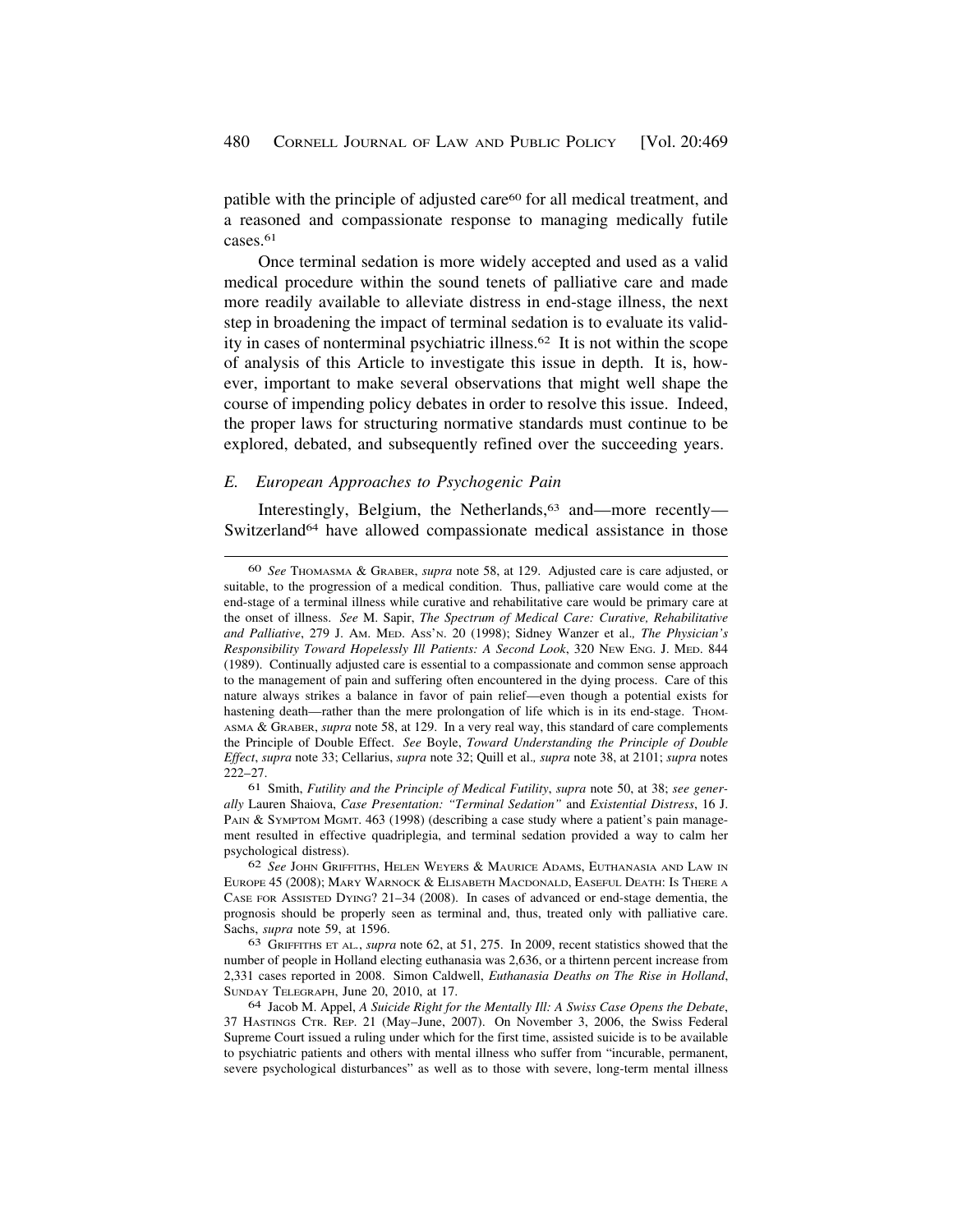cases where nonterminal patients have endured a constant (or permanent) level of mental suffering which qualifies as a chronic mental illness (e.g., manic/depressive or bipolar disorder) after years of "debilitating anxiety" or even possibly the "agonies of rheumatoid arthritis."65 In 1995, the Royal Dutch Medical Association determined that no valid distinction is to be drawn between physical and mental suffering.<sup>66</sup> Yet, the Association cautioned that in making medical evaluations of non-somatic illnesses, great care and caution should be exercised in assessing both the gravity and the depth of hopelessness consequential to the primary medical [condition.67](https://condition.67) 

Any policy developed from a right to rational self-determination and thus, individual best interests, is also linked—inextricably—to the responsibility of the medical profession to minimize suffering— with the true extent being defined by each patient. The doctrine of medical futility would have to be reshaped in order to accommodate assistance at this

The guidelines do not change the law prohibiting assisted suicide. *See id.* Rather, they provide guidance on which cases are likely to be prosecuted. *See id.* They attempt to distinguish between "compassionate support" for which there would be a less likelihood of prosecution from cases of "malicious encouragement" which would be prosecuted. *See id.* For an analysis of the guidelines and the extent of their application, see Suzanne Ost, *The De-Medicalisation of Assisted Dying: Is a Less Medicalised Model The Way Forward?* 18 MEDICAL L. REV. 497, 510–11 (2010) [hereinafter Ost, *De-Medicalisation of Assisted Dying*].

The first case investigation under these guidelines involved a seventy-nine year-old physician, Dr. Michael Irwin, who provided death management assistance to some twelve patients. Although sufficient evidence was presented which could have provided a conviction under the Suicide Act of 1961, it was determined that the public interest would not be served by prosecuting a senior physician who claimed that he acted with compassion—consistent with the standards set under the assistance with suicide guidelines. Martin Beckford, *'Dr. Death' Ruled Too Old for Face Trial*, DAILY TELEGRAPH, June 26, 2010, at 4; *see also* Martin Beckford, *What the Law Says: Guidelines after The Purdy Case*, DAILY TELEGRAPH, June 26, 2010, at 4; Aidan O'Neill, *Assisted Suicide in the U.K.: From Crime to Right?*, 40 HASTINGS CTR. REP. (Inside back cover, unpaginated) (May–June, 2010).

65 Appel, *supra* note 64, at 21; *see* Joachim Cohen et al.*, European Public Acceptance of Euthanasia: Socio-demographic and Cultural Factors Assisted with the Acceptance of Euthanasia in 33 European Countries*, 63 SOC. SCI. & MED. 743 (2006).

who have made "rational" and "well considered" decisions to end their lives in order to avoid further suffering. *Id.* at 21 n.4.

On February 25, 2010, the British, Crown Prosecution Service issued a document entitled, Policy for Prosecutors in Respect of Cases of Encouraging Assisting Suicide. See generally Director of Public Prosecutions, Policy for Prosecutors in Respect of Cases of Encouraging or Assisting Suicide, CROWN PROSECUTION SERVICE, <http://www.cps.gov.uk/publications/prose>cution/assisted\_suicide\_policy.html [hereinafter CROWN PROSECUTION SERVICE] . Attempting to resolve moral ambiguities in cases of assisted suicide and mercy killings, the guidelines nonetheless fail to address not only the condition or degree of suffering the person requesting the suicide is experiencing nor do they address the situation in which a patient is neither terminally ill nor disabled but is suffering from severe depression or psychological distress. *See id.* 

<sup>66</sup> MARGARET OTLOWSKI, VOLUNTARY EUTHANASIA AND THE COMMON LAW 408, 409 (1997).

<sup>67</sup> *Id.*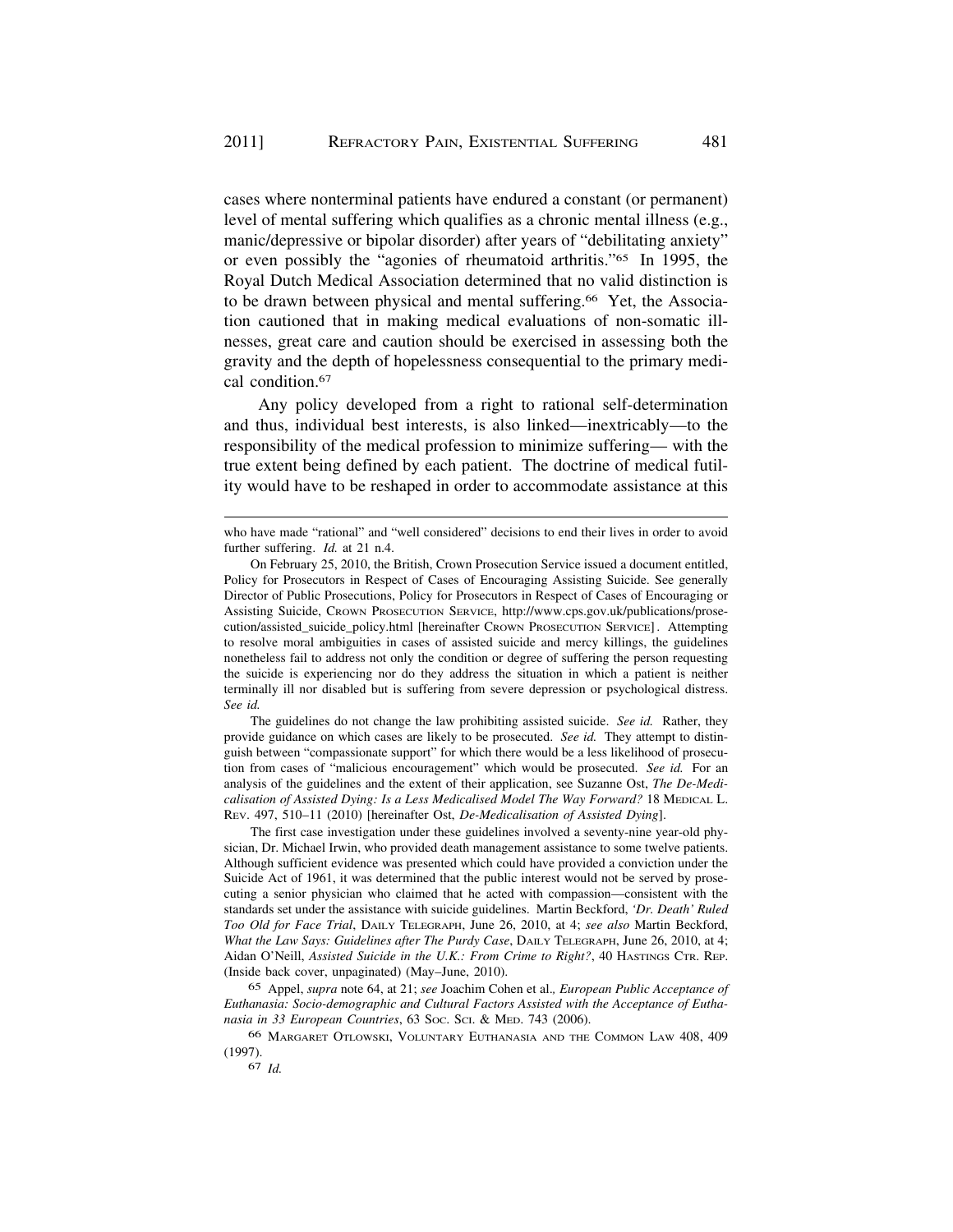level, since chronic mental illness is viewed today as totally separate from a medical condition diagnosed as futile and resulting in death.<sup>68</sup>

Two primary concerns in any reevaluation of the feasibility of redefining the use and limits of palliative care for nonterminal psychological distress are the likelihood of cure from the mental illness and the competence of a mentally imbalanced patient to make a rational decision in seeking humane assistance to hasten death.<sup>69</sup> While agreements on time frames of affliction for the full range of mental illnesses might be helpful in determining nonterminal psychiatric illnesses that would qualify for terminal assistance, it remains arguable whether a patient diagnosed with a serious mental illness could ever be considered sufficiently competent to make a decision to hasten death. If new humane protocols for addressing the needs of those suffering from chronic psychotic distress are not forthcoming, those afflicted with mental illness will remain condemned to a form of lifetime incarceration where there is no palliative care.70

In the final analysis, the determinative question to be posited is "not whether unbearable suffering is ever a justification for suicide but whether it can ever justify the provision of assistance for someone else who might not be able to bring it off unaided."<sup>71</sup> The bulwark of valid normative action must be seen as anchored to the principle of compassion.

<sup>68</sup> *See* Appel, *supra* note 64. While there is presently no consensus for palliative sedation to unconsciousness (PSU) when there is a primary level of existential suffering, it has been suggested by one physician that where "severe existential pain" is exhibited "for which all available and reasonable effective treatments are unacceptable to the patient," PSU should be recognized as a valid medical option. Berger, *supra* note 37, at 32.

<sup>69</sup> *See* Appel, *supra* note 64. Additional concerns in determining the competency of an individual to make rational decisions of this nature would include whether consideration of this "final" alternative is of an impulsive nature; whether the decision is congruent with the actual personal values of the distressed patient; and the extent to which there is any form of coercion being extended upon the patient to decide one way or another. An assessment of the level of hopelessness associated with the medical condition at issue would also need to be evaluated. *See* JAMES L. WERTH, JR., RATIONAL SUICIDE? IMPLICATIONS FOR MENTAL HEALTH PROFESSIONALS 63–65 (1996).<br>
<sup>70</sup> WARNOCK & MACDONALD, *supra* note 62, at 33, 34.<br>
<sup>71</sup> *Id.* at 30. *See* THOMASMA & GRAEBER, *supra* note 58, at 193 (arguing that there

should be a level of social responsibility to aid those enduring pain and suffering at death). David H. Smith calls for the creation of supportive communities to be responsive to the needs of the dying. *See* GEORGE P. SMITH, II, FINAL CHOICES: AUTONOMY IN HEALTH CARE DECI-SIONS (1989); *see also AP Leader of Assisted Suicide Group Defends Work in Interview*, D.C. EXAMINER, Mar. 18, 2009, at 18 (reporting that the former President of the Final Exist Network—charged with violating Georgia's assisted suicide law—argued that competent individuals suffering from medical conditions, such as a painful neurological condition accompanied by breathing lapses, have a right to be guided and assisted in ending their lives).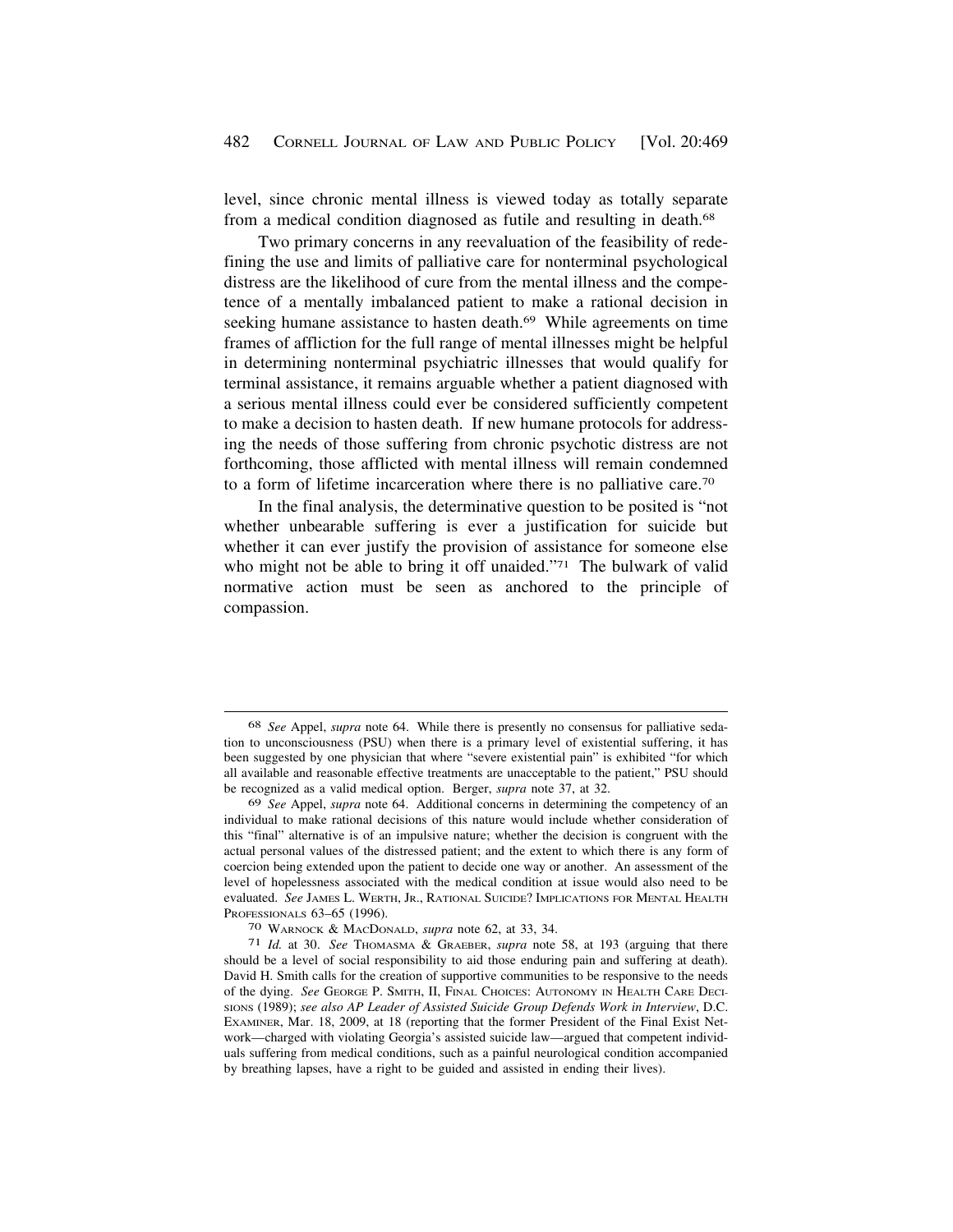# I. THE PARAMETERS OF PAIN

Led by the WHO, the International Association for the Study of Pain and its European Federation for Pain Study, a Global Day Against Pain was observed in October, 2004, in Geneva, Switzerland.<sup>72</sup> This event marked an intensified effort to establish the relief of pain as a basic, fundamental human right and the recognition of chronic pain as a transnational health care [issue.73](https://issue.73)

Recognizing that the physical and psychosocial etiology of chronic pain sufferers manifests itself through a variety of conditions, including depression, anxiety, fear, and even suicide,<sup>74</sup> these three organizations defined chronic pain as pain recurring for a period of more than three [months.75](https://months.75) The broad nature of this definition finds support in both European and American studies. Not only do these studies disclose the significant employment irregularities resulting from chronic pain sufferers,<sup>76</sup> but surveys of households in Europe and the United States revealed that thirty-six percent of Europeans may be classified as chronic pain sufferers, and in America, forty-three percent of all households had members in chronic pain.<sup>77</sup> That percentage for Americans translates into a raw figure of eight million. By 2030, this figure is expected to [double.78](https://double.78) 

Within this demographic is another projection that, if accurate, presages even greater stress on health care resources for the elderly and underscores the ultimate need for a system attuned to the needs of longterm end-of-life care. If, indeed, the over-65 population in the United States will rise more than seventy percent between 2010 and 2030, while payroll taxes for those within the general population rise, as predicted, less than four percent, it is clear that planning efforts must be undertaken presently in order to meet these systematic [needs.79](https://needs.79) 

Several organizations have made attempts to plan for the needs of end-of-life patients. The WHO has developed a three-step "ladder" for cancer pain relief. In summary, it states:

79 *Id.* It is estimated that in order to support Medicare and Medicaid program costs, payroll taxes must rise four percent. *Id.* 

<sup>72</sup> Arthur G. Lipman, *Pain as a Human Right: The 2004 Global Day Against Pain*, 19 J. PAIN & PALLIATIVE CARE PHARMACOTHERAPY 85, 85 (2005).

<sup>73</sup> *Id.* 

<sup>74</sup> *Id.* at 86.

<sup>75</sup> *Id.* at 88.

<sup>76</sup> *Id.* at 89.

<sup>77</sup> *Id.* at 88.

<sup>78</sup> BRUCE JENNINGS, ET AL., ACCESS TO HOSPICE CARE: EXPANDING BOUNDARIES, OVER-COMING BOUNDARIES, HASTINGS CTR., (2003), at S50, *available at* <http://www.thehastings> [center.org/uploadedFiles/Publications/Special\\_Reports/access\\_hospice\\_care.pdf.](https://center.org/uploadedFiles/Publications/Special_Reports/access_hospice_care.pdf)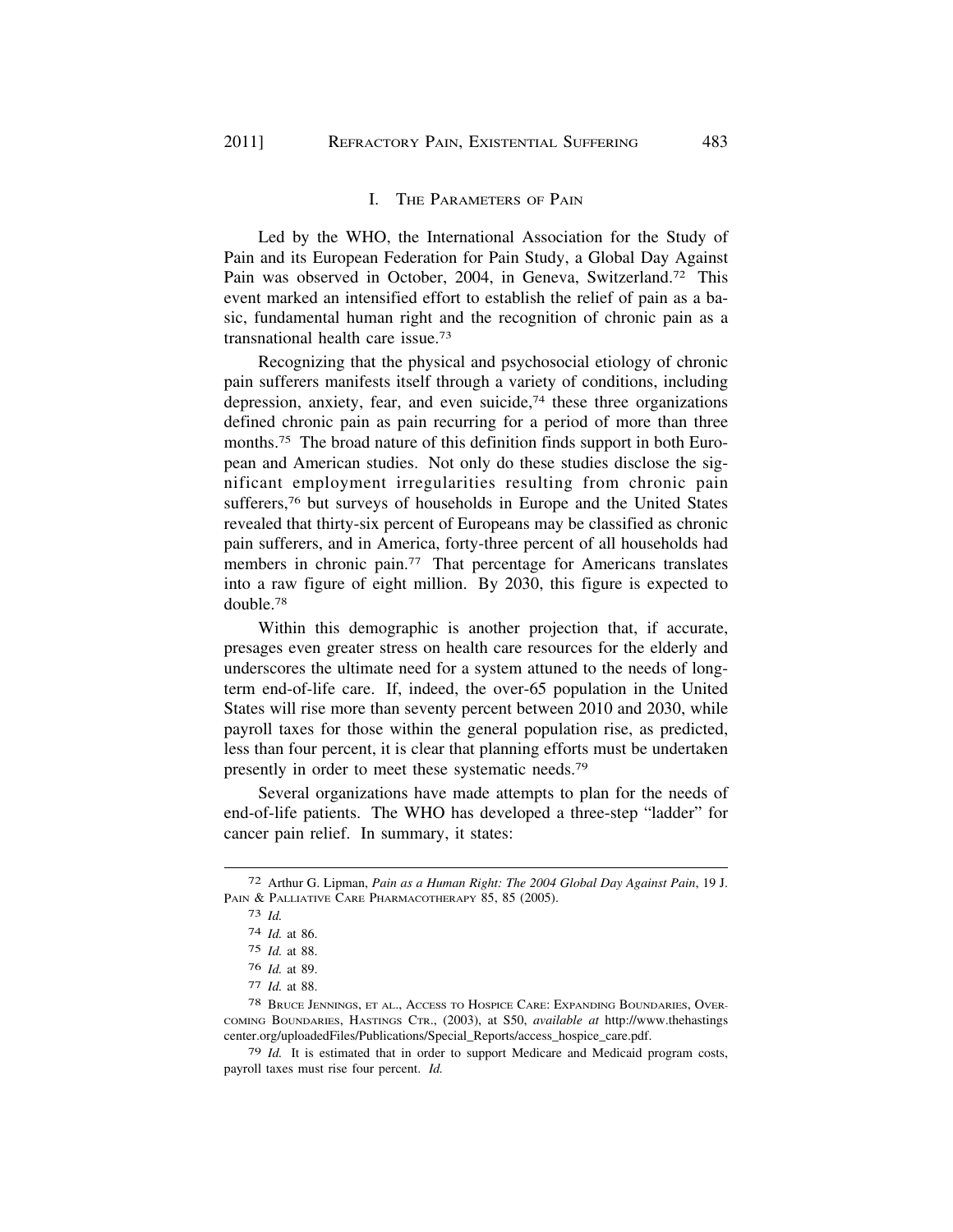If pain occurs, there should be prompt oral administration of drugs in the following order: nonopioids (aspirin and paracetamol); then strong opioids such as morphine, until the patient is free of pain. To calm fears and anxiety, additional drugs— "adjuvants" —should be used. To maintain freedom from pain, drugs should be given 'by the clock,' that is every 3—6 hours, rather than 'on demand.' This three-step approach of administering the right drug in the right dose at the right time is inexpensive and 80-90% effective. Surgical intervention on appropriate nerves may provide further pain relief if drugs are not wholly effective."80

The President's Council on Bioethics concluded in 2005 that the basic standard for clinical decision-making should be one which promotes the best patient care.<sup>81</sup> This standard obviously must be continually adjusted as a patient's case history progresses,<sup>82</sup> and to promote patient care anchored in mercy, compassion, beneficence, and loving charity—care which recognizes that relief of pain is the most universal moral obligation that a physician must uphold and that there is, indeed, a right not to [suffer.83](https://suffer.83)

Psychological distress, or existential pain, however, is usually difficult to assess because evaluation requires special training and continual contact with the patients' [families.84](https://families.84) There is a general societal aversion to the obstacles faced in proving a patient's emotional distress at end-oflife care.<sup>85</sup> Distinguishing between depression and psychological morbidity is difficult because the sympathology of disrupted sleeping pat-

<sup>80</sup> *WHO's Pain Ladder*, WORLD HEALTH ORG., [http://www.who.int/cancer/palliative/](http://www.who.int/cancer/palliative) painladder/en/index.html (last visited Nov. 8, 2010). 81 PRESIDENT'S COUNCIL ON BIOETHICS, TAKING CARE: ETHICAL CAREGIVING IN OUR

AGING SOCIETY 217 (2005), *available at* <http://bioethics.georgetown.edu/pcbe/reports/tak>ing\_care/. Best patient care is adjusted to the developing medical needs of the patient. Essential to the standard of best care is acceptance of the "intrinsic dignity of persons" which, in turn, mandates that the goal of providing care must be to enhance total patient well being (somatic and non-somatic) and, at the end of life demonstrate beneficence, compassion, or charity in managing pain and suffering. DAVID C. THOMASMA, HUMAN LIFE IN THE BALANCE 165, 184 (1990); *see* CASSELL, *supra* note 2; EDMUND D. PELLEGRINO & DAVID C. THOM-ASMA, FOR THE PATIENT'S OWN GOOD: THE RESTORATION OF BENEFICENCE IN HEALTH CARE (1988); *see also* THOMASMA & GRAEBER, *supra* note 58, for a discussion of the principle of adjusted care.<br>
82 THOMASMA & GRAEBER, *supra* note 58, at 129.<br>
83 *Id.* at 192, 194 (quoting Dr. Edmund D. Pellegrino).<br>
84 Manish Agrawal & Ezekial J. Emmanuel, *Attending to Psychologic Symptoms and* 

*Palliative Care*, 20 J. CLINICAL ONCOLOGY 624 (Feb. 1, 2001).

<sup>85</sup> *Id.*; *see generally* Paul Arnstein et al.*, Self Efficacy as a Mediator of The Relationship between Pain Intensity, Disability and Depression in Chronic Pain Patients*, 80 PAIN 483 (1999) (calling for further research after conducting a study which showed a possible connection between chronic pain and low self efficacy—doubts about one's own abilities).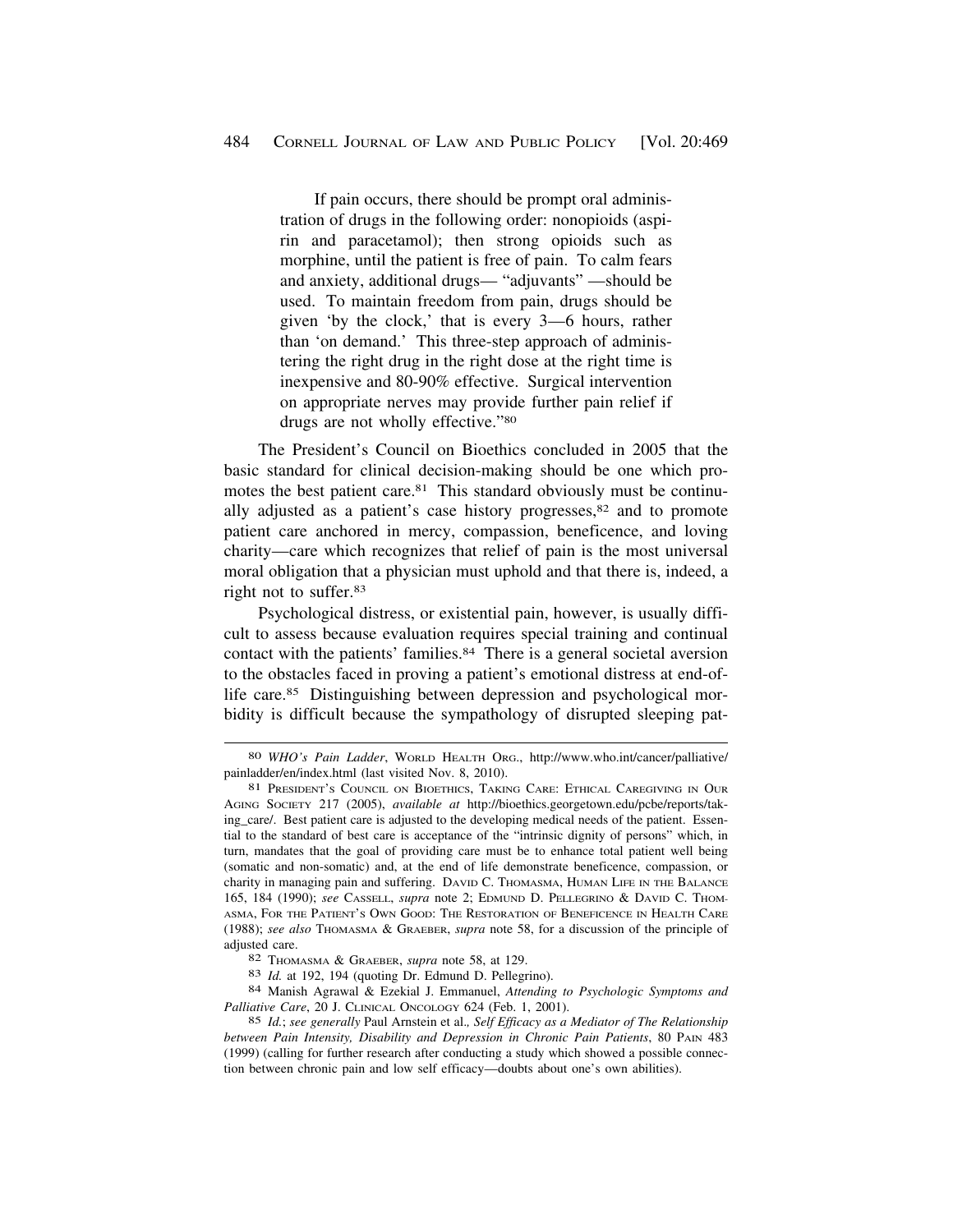terns, loss of energy, and lack of appetite are not exclusive response mechanisms to psychological distress, but appear in cancer and other terminal illnesses as well.<sup>86</sup> Because of these difficulties and uncertainties, the palliative management of existential pain has been largely [neglected.87](https://neglected.87) 

While no general "solutions" exist for meeting the existential needs of terminally ill patients, attempts to meet these needs require careful listening skills and defined lines of communication between health care providers, patients, affected families, and proxy or surrogate decisionmakers. Valid existential concerns are often obscured during palliative care [treatment.88](https://treatment.88) Even though a patient may have no absolute control over the wide and varied spectra of suffering, the patient still has freedom to choose what attitude is taken toward that suffering.<sup>89</sup> By extending end-of-life care to include psychiatric, psychological, existential and spiritual issues—consistent with the WHO's definition of palliative care and its goal of addressing total patient needs<sup>90</sup>—a more complete, compassionate, and realistic approach to managing terminal illness and end-stage suffering would be implemented.<sup>91</sup>

#### *A. Assessing Existential Suffering*

The desire to hasten death arises because of a number of conditions: inadequate pain management, psychological conditions ranging from depression and hopelessness, to fears of loss of autonomy and physical functioning,<sup>92</sup> to futile and unbearable suffering, and avoidance of humil[iation.93](https://iation.93) All of these conditions conduce to one overriding fear: loss of human dignity,<sup>94</sup> which brings with it a fear of being forced to become but a "passive bystander" to all of the normal functions of life.<sup>95</sup> By managing the dying process, which—for some—is viewed as too pro-

<sup>86</sup> Put simply, the dying "do not have the luxury of clearly separating their physical suffering from their psychological, spiritual, an existential suffering." Quill & Battin, *infra*  note 328, at 332; *see also* Agrawal & Emmanuel, *supra* note 84.

<sup>87</sup> Agrawal & Emmanuel, *supra* note 84.

<sup>88</sup> Ingrid Bolmsjö et al., *Meeting Existential Needs in Palliative Care—Who, When, and Why?*, 18 J. PALLIATVE CARE 185 (2002).

<sup>89</sup> William Breitbart, Christopher Gibson, Shannon Poppito & Amy Berg, *Psychotherapeutic Interventions at the End of Life: A Focus on Meaning and Spirituality*, 49 CAN. J. PSYCHIATRY 336 (June, 2004); *see also* GEORGE P. SMITH, II, FINAL CHOICES: AUTONOMY IN HEALTH CARE DECISIONS (1989).

<sup>90</sup> *See* HOSPICE*, supra* note 19; SAUNDERS, *supra* note 21, at 320.

<sup>91</sup> Breitbart et al.*, supra* note 89, at 371.

<sup>92</sup> Stacks et al., *supra* note 24, at 216.

<sup>93</sup> Gerrit Van der Wal & Robert J. M. Dillman, *Euthanasia in the Netherlands*, 308 BR. MED. J. 1346 (1994).

<sup>94</sup> HUMPHRY, *supra* note 53, at 135–36.

<sup>95</sup> Gunderman, *supra* note 10, at 40, 42.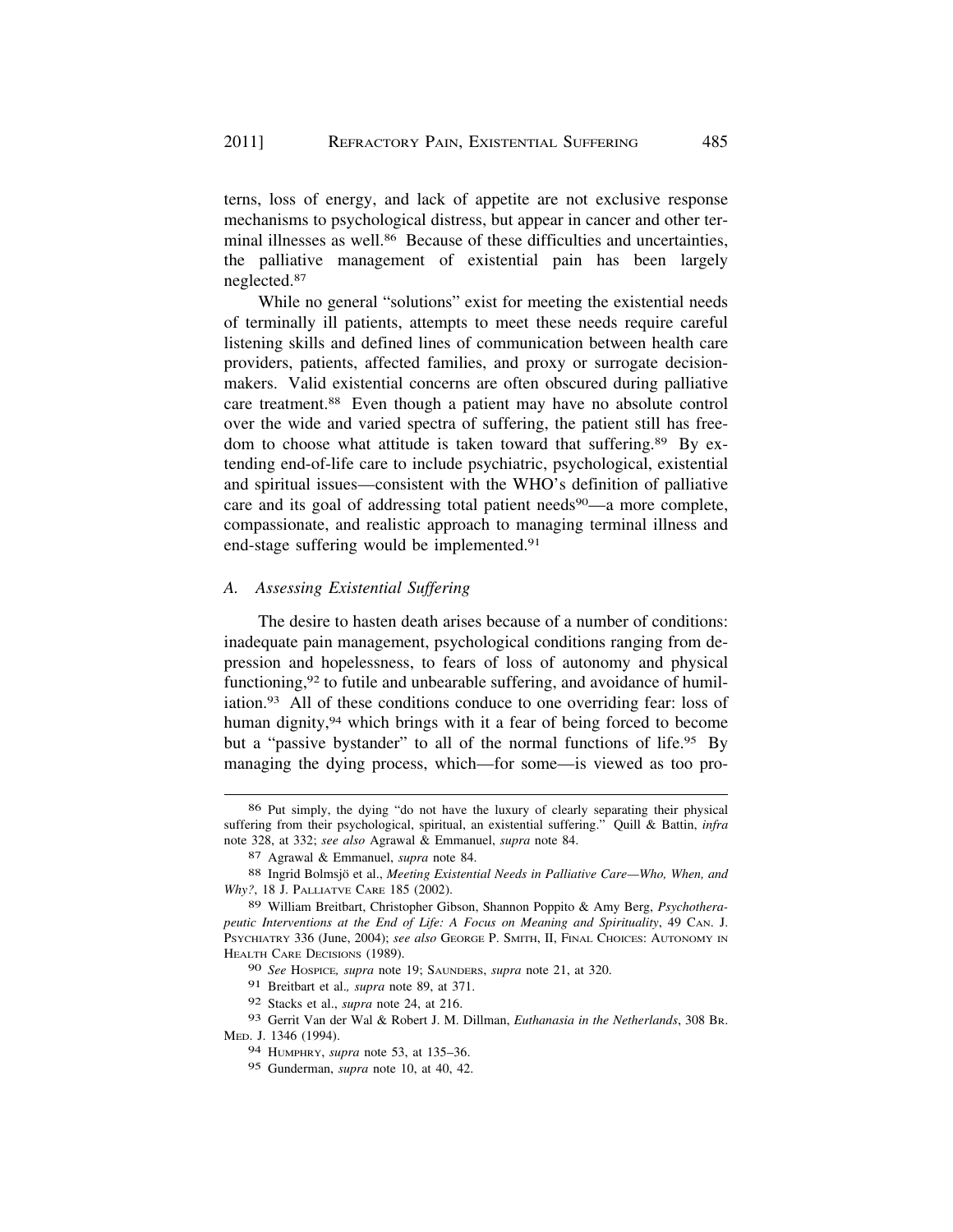tracted and filled with growing and multiple functional losses,96 the patient can exert some level of control over a process which is acknowledged to be "by and large, a messy business."97 Sadly, this complicated and vexatious process for implementing the "new epidemiology of dying"98 almost assures that health care providers will follow heroic procedures which do not promote or sustain quality so much as postpone [death.99](https://death.99) 

In approximately twenty-five percent of all terminally ill patients, depression and other mood disorders occur.100 Yet, interestingly, few receive pharmacological aid through anti-depressant prescriptions.101 As this Article shows, the main obstacle to a more liberal response to these patients' needs is the lack of clarity in determining when a distressed, terminal patient is suffering from clinical depression or, instead, exhibiting a "normal grief response" to the dying process.102 The components of both of these syndromes are often vague, imprecise, and difficult to evaluate.103 Commonly, when patients are obsessed with feelings of worthlessness, lose their ability and desire to interact socially, and—indeed—lose their sense of hope, they are properly assessed as suffering from clinical depression<sup>104</sup> and should be given whatever dosage of analgesis is deemed necessary to alleviate that condition—because pharmacotherapy is ultimately the principal tool for symptom control.105

Another drawback to accurate and prompt evaluations of psychological distress or existential suffering is often the inability of a physician or palliative care management team to understand patient views about suffering. As a spiritual phenomenon, suffering is often accepted in Christian communities as a meaningful and authentic community response to

101 *Id.* Some other earlier studies have, however, shown that a number of terminally ill cancer patients have—indeed—received sedation for psychological or mental agonies. Tatsuya Morita et al*., Terminal Sedation for Existential Distres*s, 17 AM. J. HOSPICE AND PALLIA-TIVE CARE 189, nn.4, 6–8. A 1996 study done of experts on sedation in the U.K. and America found that in twenty-two percent of cases evaluated, sedation was administered because of patient "anguish" and in sixteen percent of cases, it was undertaken because of the "emotional, psychological [or] spiritual distress" of those patients. Susan Chater et al., *Sedation for Intractable Distress in the Dying—a Survey of Experts*, 12 PALLIATIVE MED. 255 (1998).

<sup>96</sup> Stacks, *supra* note 24, at 216.

<sup>97</sup> SHERWIN B. NUTLAND, HOW WE DIE: REFLECTIONS ON LIFE'S FINAL CHAPTER 142 (1994).

<sup>98</sup> *Id.* at 12.

<sup>99</sup> LYNN, *supra* note 26, at 164–65.

<sup>100</sup> Karel E. Miller, Stephen M. Adams & Martha M. Miller, *Antidepressant Medication Use in Palliative Care*, 23 AM. J. HOSPICE & PALLIATIVE MED. 127 (No. 2, Mar.-April 2006).

<sup>102</sup> Miller et al.*, supra* note 100.

<sup>103</sup> *Id.* 

<sup>104</sup> *Id.* at 128.

<sup>105</sup> Lipman, *supra* note 7, at 2.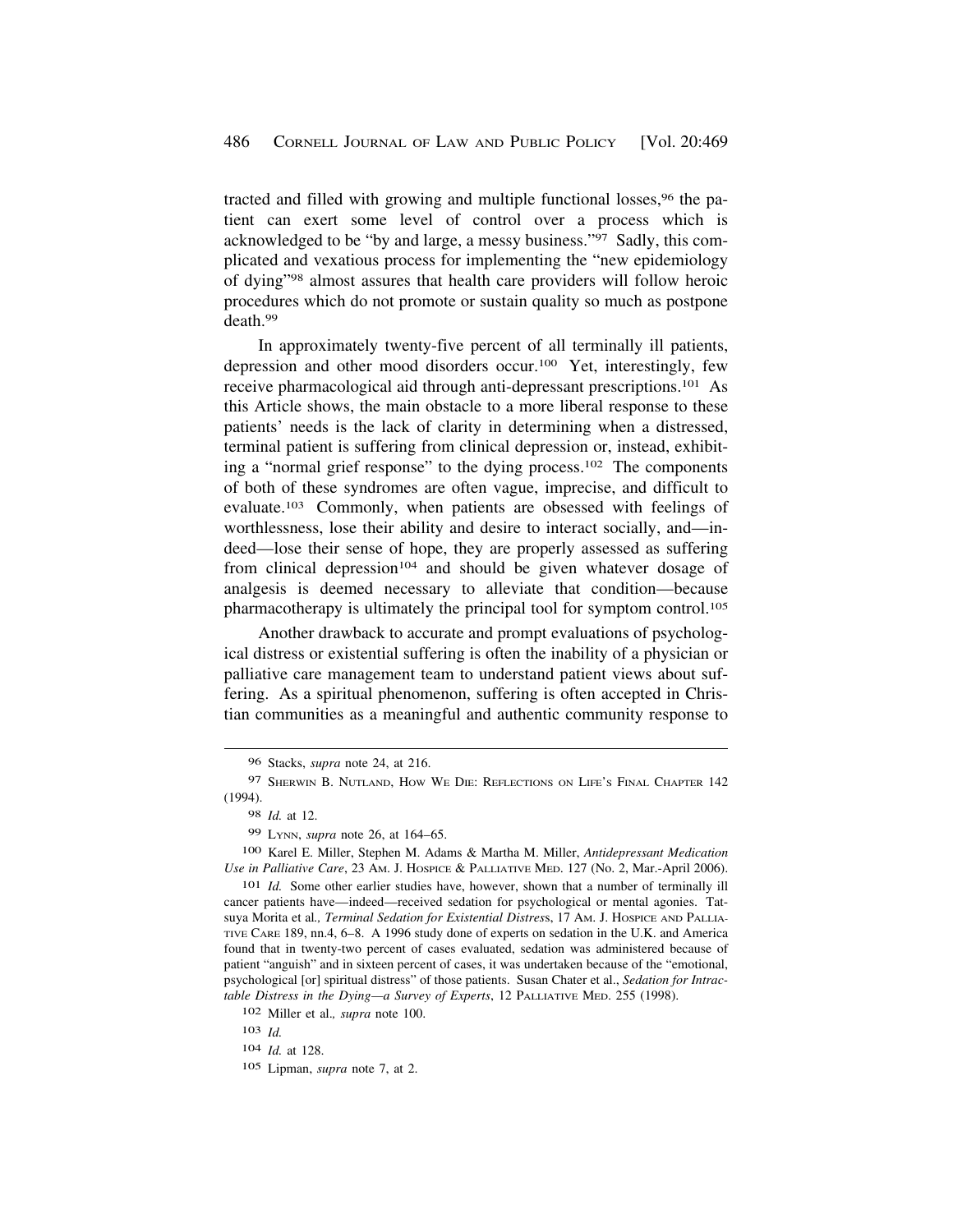Jesus Christ's own suffering.106 In some faith communities, cultural efforts are expended in order to view suffering—physically and mentally—as a positive, reinforcing value.107 Merely accepting suffering as authentic, however, does not mean that it is also meaningful.108 It remains for the physician to ascertain and then listen carefully to the spiritual parameters within each patient's character<sup>109</sup> in an attempt to treat those seriously ill as "whole persons."110 In this way, the therapy is truly patient-centered.111

Refractory existential suffering—or those symptoms which defy adequate control despite all efforts to provide relief—is difficult to distinguish during the end stages of life from physical distress.112 Those additional refractory symptoms most commonly reported as requiring palliative sedation are: various degrees of agitation, restlessness or distress, confusion, respiratory distress, pain, and myoclonus (e.g., severe twitching, jerking or uncontrollable shakes).<sup>113</sup>

Palliative sedation therapy is thus defined as "the use of sedative medications to relieve intolerable and refractory distress by the reduction in patient consciousness."114 When patient suffering—physical or existential—becomes refractory to standard palliative therapies, the human,

107 Van Hooft, *supra* note 106, at 14.

108 *Id.* at 15.

109 *See* Seth M. Holmes et al., *Screening the Soul: Communication Regarding Spiritual Concerns Among Primary Care Physicians and Seriously Ill Patients Approaching the End of Life*, 23 AM. J. HOSPICE & PALLIATIVE MED. 25, 30 (2006).

110 Alton Hart, Jr. et al.*, Hospice Patients' Attitudes Regarding Spiritual Discussion with Their Donors*, 20 AM J. HOSP. PALLIATIVE CARE 135 (2003).

111 Holmes et al.*, supra* note 109, at 30; *see generally* A. B. Astro & Daniel P. Sulmasy, *Spirituality and The Patient-Physician Relationship*, 291 J. AM. MED. ASS'N. 2884 (2004) (describing studies that focused on the importance and effects of faith and spirituality in cancer patients).

112 Paul Rousseau, *Existential Suffering and Palliative Sedation: A Brief Commentary with a Proposal for Clinical Guidelines,* 18 AM. J. HOSPICE & PALLIATIVE 151 (2001); *see*  James Halenbeck, *Terminal Sedation for Intractable Distress: Not Slow Euthanasia but a Prompt Response to Suffering*, 171 WESTERN J. MED. 222 (Oct. 1999).

113 Bernard Lo & Gordon Rubenfeld, *Palliative Sedation in Dying Patients: "We Turn to It When Everything Else Hasn't Worked"*, 294 J. AM. MED. ASS'N. 1810, 1811 (2005); *see generally* Joseph W. Shega et al.*, Patients Dying with Dementia: Experience at the End of Life and Impact on Hospice Care*, 35 J. PAIN SYMPTOM MGMT. 499 (2008) (conducting a study that showed patients with dementia who enroll in hospice programs may experience better end-oflife care, though certain "nontreatable" symptoms still persist and cause the majority of distress for patients).

114 Tatsuya Morita et al., *Definition of Sedation for Symptom Relief: A Systematic Literature Review and a Proposal For Operational Criteria*, 24 J. PAIN SYMPTOM MGMT. 447 (2002).

<sup>106</sup> Stan Van Hooft, *The Meanings of Suffering*, 28 HASTINGS CTR. REP. 13 (1998); *see*  CASSELL, *supra* note 2, at 42–44; STANLEY HAURWAS, GOD, MEDICINE, AND SUFFERING, chs. II, III (1990); *see also* SHAPO, *supra* note 9 (discussing the legal position in assessing pain and suffering).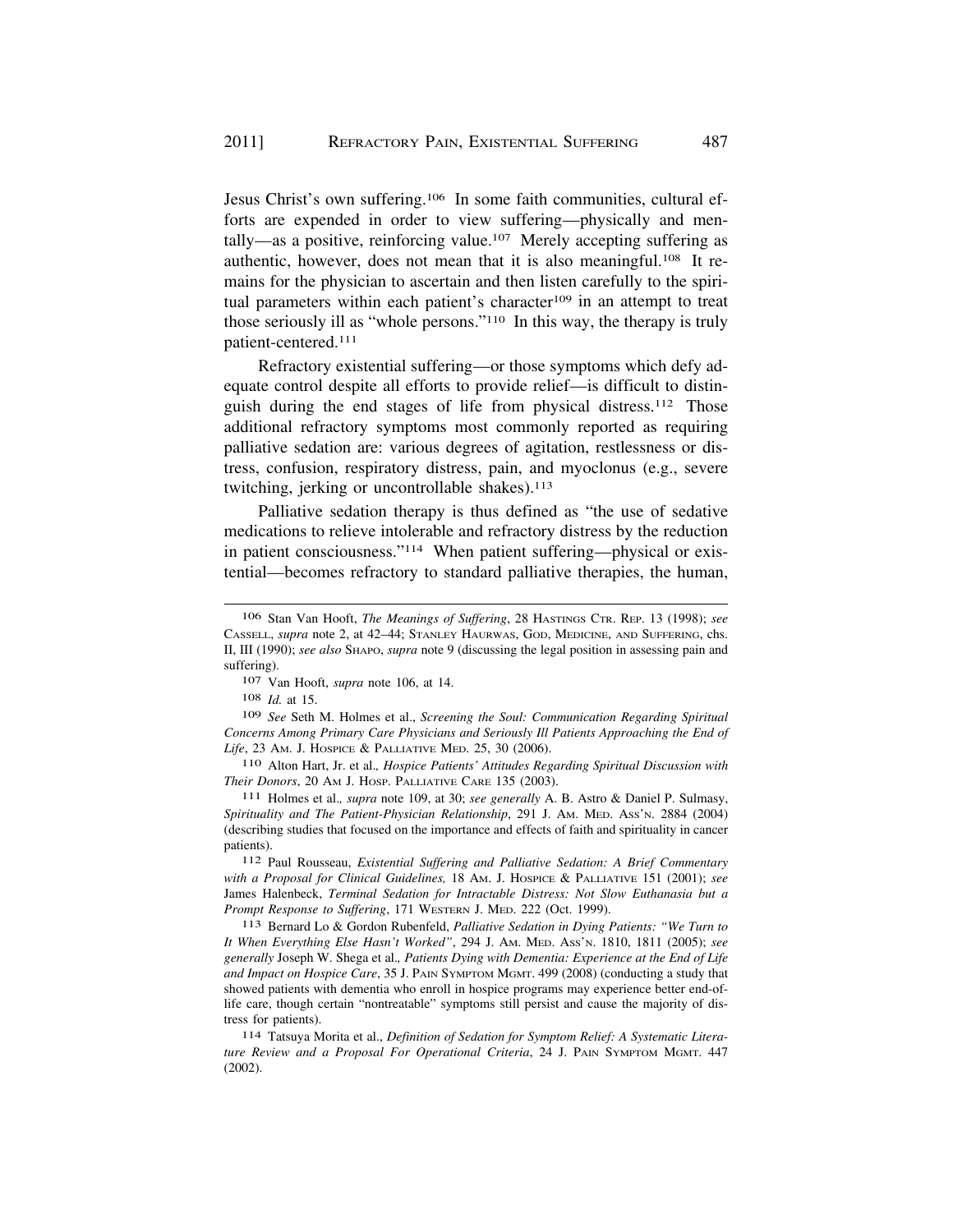<span id="page-19-0"></span>compassionate and merciful response is to offer terminal sedation.<sup>115</sup> This approach to medical treatment may be seen as consistent with sound principles of adjusted care.

#### *B. Demoralization*

It has been suggested that—in the clinical setting of hospice or palliative care—a unique diagnostic category, termed the "demoralization syndrome," is becoming more recognizable and should be refined and classified as a cognitive disorder.116 Seen as a "useful category of existential distress in which meaningless predominates and . . . profound hopelessness and [a] desire to die may result,"<sup>117</sup> this syndrome, if not treated satisfactorily with pharmacological therapy, should render such a demoralized patient incompetent to make medical decisions.<sup>118</sup>

Yet, interestingly, there is no conclusive empirical evidence to support an all too popular conclusion that depression so impairs judgment as to prevent one from competently disapproving of the initiation or cessation of medical treatment.119 Sadly, this depression argument would appear to be a ruse to obstruct and even prevent end-of-life decisionmaking on the grounds of moral repugnancy to alternative or surrogate health care providers.120

If—and when—the demoralization syndrome is accepted by diagnosticians as a cognitive disorder, it would then remain for physicians to respond with compassion and caring in remediating this medical condition. If deemed proper, under the overarching principle of medical futility, physicians should consider the reasonableness of alleviating this pathological mental state in the end-stage patient by administering terminal sedation. Such a course of treatment would be consistent with the central obligation of all physicians to alleviate pain and suffering—here, mental suffering—and to assure the dying patient's dignity and best interests.121

<sup>115</sup> Rousseau, *supra* note 112; P.C. Rousseau, *Dying and Terminal Sedation*, 7 CLIN. GER-IATRICS 19, 19 (1999).

<sup>116</sup> David W. Kissane, *The Contribution of Demoralization to End of Life Decisionmaking*, 34 HASTINGS CTR. REP. 21, 24 (2004). <sup>117</sup> *Id.* at 23. While anxiety and depression are viewed as "expressions of morality"—

thereby making them "synonymous with suffering (and) existential distress," demoralization may occur "independently of depression." *Id.* at 23, 24. 118 *Id.* at 29.

<sup>119</sup> RONALD A. LINDSAY, FUTURE BIOETHICS: OVERCOMING TABOOS, MYTHS AND DOG-MAS 111 (2008).

<sup>120</sup> *Id.* at 112.<br><sup>121</sup> *See* Thomasma & Graber, *supra* note 58, at 192, 194 (quoting Dr. Edmund D. Pellegrino). All too often those suffering with dementia in the end-stage of life receive an array of aggressive therapies from forced tube feeding to hospitalization for pneumonia—all of which are not only of limited benefit but inconsistent with sound standards of palliative management.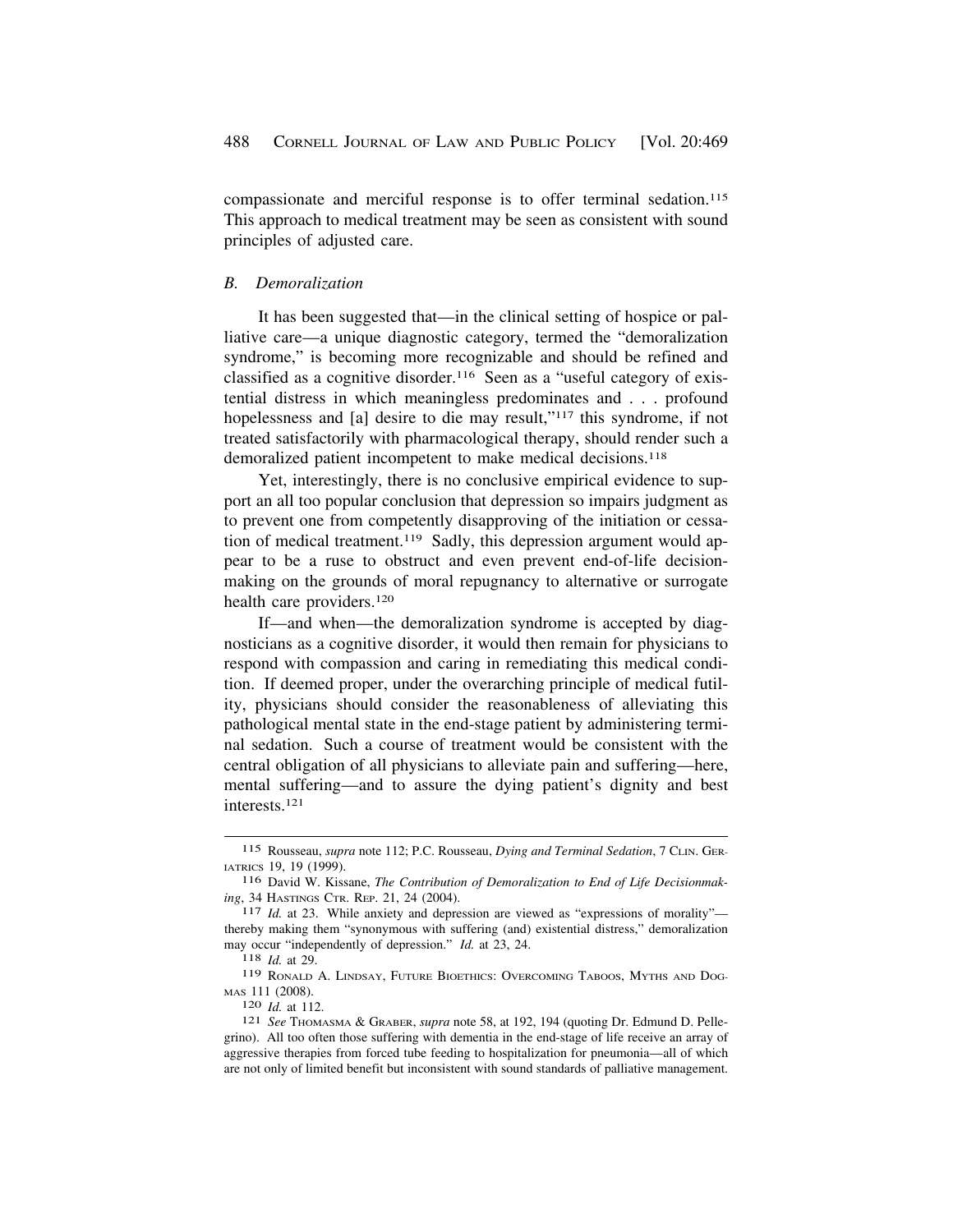#### II. BROADENING THE BOUNDARIES OF HOSPICE AND PALLIATIVE CARE

Over the next twenty years, the projected population of Americans at least sixty-five years-old will more than double from thirty-four million in 1997 to over sixty-nine million in 2030.122 For baby boomers, one in nine may expect to reach the age of ninety; and by the year 2040, the amount of Americans over the age of eighty-five will be nearly four times that of those in 2003.123 The potential use of both hospice and palliative care for these Americans staggers the imagination.124

Very often, palliative care practice seeks to manage incurable illness in "the least unpleasant course," allowing a patient to die from their incurable illness in the least traumatic manner.125 For a competent patient to exercise their autonomy and be sufficiently informed to determine the course of his medical treatment or non-treatment, they must have an admittedly "gruesome discussion about ways of dying."126 This then allows the patient to decide, essentially, which of several terminal events will end his life.<sup>127</sup> Understandably, some patients will not be willing, or psychologically capable, of entering into such a discussion.128 In those situations, the health care decisionmakers must attempt to discern the patient's wishes by evaluating his "total good or best interests."129 The challenge here is that if the patient is not informed, he cannot formulate or evaluate ideas which promote his best interests as death approaches.130

When forced to determine whether to offer life-prolonging and lifesustaining treatments to terminally ill autonomous patients, health care decisionmakers should evaluate whether treatment measures are physiologically futile and whether the intrinsic burdens and risks of such measures are overwhelmingly greater than their benefits $131$ —in other words, whether the treatment is worse than the end-stage disease itself.

Susan L. Mitchell et al.*, The Clinical Course of Advanced Dementia*, 361 NEW ENG. J. MED. 1529, 1535 (Oct. 15, 2009).

<sup>122</sup> JENNINGS ET AL., *supra* note 78, at S3.

<sup>123</sup> *Id.* 

<sup>124</sup> *Id.* Current statistics show five million Americans are afflicted with dementia and more than thirteen million are projected to be diagnosed by 2050. Mitchell et al.*, supra* note 121, at 1536; *see generally* JONATHAN HERRING, MEDICAL LAW AND ETHICS 506–07 (2d ed. 2008) (calling for an expansion of palliative care options); Susan L. Mitchell et al.*, Hospice Care for Patients with Dementia*, 34 J. PAIN & SYMPTOM MGMT. 7 (2007) (evaluating the quality of care in hospices for patients with dementia).

<sup>125</sup> FIONA RANDALL & ROBIN S. DOWNIE, PALLIATIVE CARE ETHICS: A GOOD COMPANION 117 (1996).

<sup>126</sup> *Id.* at 118. 127 *Id.* at 117. 128 *Id.* at 118. 129 *Id.*  130 *Id.* at 119. 131 *Id.*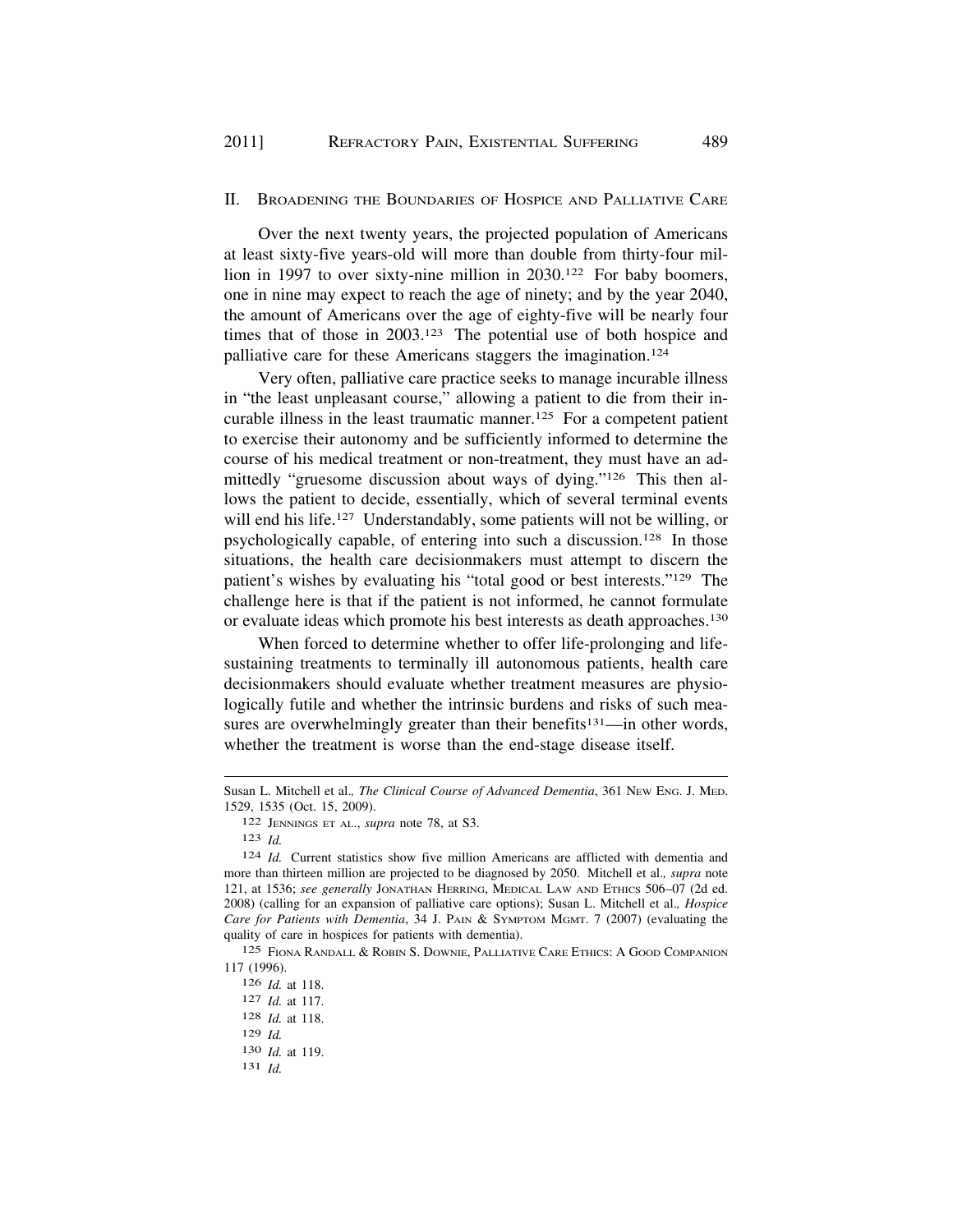Normally, actual hospice care precludes curative treatment in endof-life terminal illnesses.132 More contemporary thinking and policy, while acknowledging the primary goal of hospice care to provide comfort, symptom management and alleviate pain, should not preclude actual treatment.133 Traditionally, interdisciplinary palliative care teams of nurses, social workers, residents, and geriatricians devote a major part of their work to maintaining a standard of qualitative living for patients with terminal illness. Often, a continuum of adjusted care is created, from the initial diagnosis through the end-stage of illness.134

The last ten years have produced a distinct change in the actual scope of hospice care, which is expanding to embrace patients who are terminally ill and suffering from diseases other than cancer (e.g., dementia, chronic lung disease, and congestive heart failure) and provide palliative supplements for those patients who are terminally ill and confined to nursing homes.<sup>135</sup> In fact, approximately one-third of hospitals in the United States are now offering some form of inpatient palliative care which is not limited to life expectancy of six months or less.<sup>136</sup>

Nevertheless, because of prevailing requirements to forego diseasedirected therapy before being allowed hospice care, most Americans die without the benefit of palliative care.<sup>137</sup> "Bridge programs" are being experimented with, however, in some hospices, which actually allow patients to continue active treatment therapies that are deemed important to the patient and have some limited potential for helping manage end-stage illness.138 In the final analysis, the better-reasoned view is to consider palliative care and hospice care "an integral part of all health care" and not as "care of last resort."139

135 Quill, *Physician-Assisted Death*, *supra* note 40, at 18.

136 Kenen, *supra* note 134, at F1.

137 Quill, *Physician-Assisted Death*, *supra* note 40, at 18. While approximately seventy percent of Americans wish to die at home, about half die in hospitals; and although hospice or palliative care is available to those suffering from terminal illness, practically, most get only a few weeks of this care. Thomas, *supra* note 35, at 40.

138 Quill, *Physician-Assisted Death*, *supra* note 40.

139 Jennings et al.*, supra* note 122, at S9. A recent report by the Lien Foundation on end of-life care in forty countries found Britain topping the list with Australia placing second and the United States placing third. Rankings were given based on three factors: life expectancy, hospice availability, and access to painkillers. Because of a policy by health insurers that payment for palliative care will only be covered when a patient relinquishes curative treatments upon entering hospice, the United States did not score well on this assessment factor. See Grim Reapings: The Quality of Death, THE ECONOMIST, July 17, 2010, at 54.

<sup>132</sup> Sandra L. Ragan, Elaine Wittenberg & Harry T. Hall, *The Communication of Palliative Care for the Elderly Cancer Patient*, 15 HEALTH COMM. 219 (2003).

<sup>133</sup> *Id.* 

<sup>134</sup> Joanne Kenen, *A New Focus on Easing the Pain: Palliative Care Helps the Very Ill. It May Also Keep Costs Down*, WASH. POST, July 3, 2007, at F1.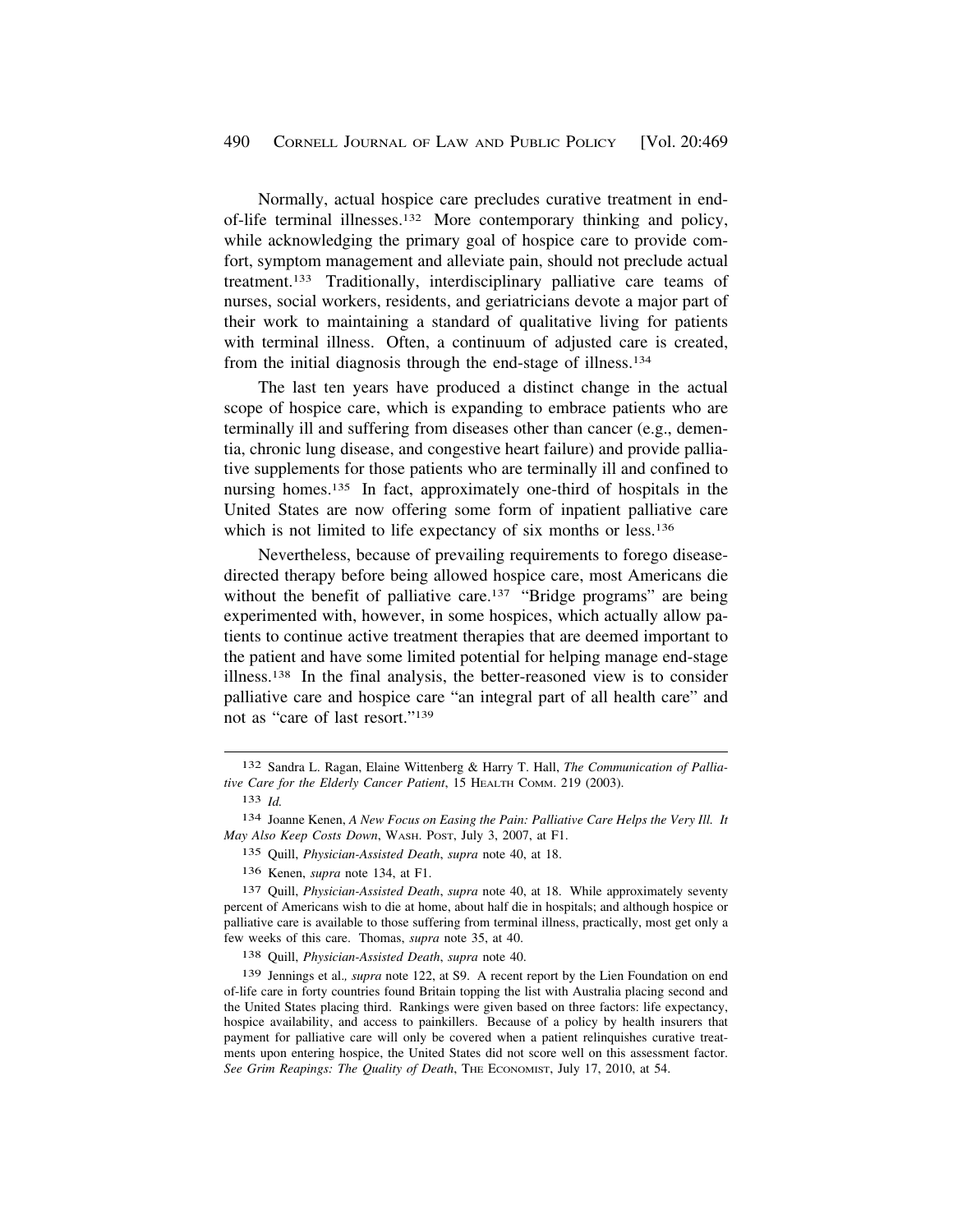The degree of care and level of sustainable qualitative living at the end-of-life depends on disease prognosis. Some prognoses are poor, others terminal. While metastatic cancer is terminal, end-stage liver disease, severe emphysema, and congestive heart failure are often seen as worse prognoses, as to time, than cancer. A diagnosis of kidney disease is often seen as an appropriate time to develop strategies for end-stage care.140

It has been said that "the palliative care movement has come of age," especially with the recent action of the American Board of Medical Specialties certifying this palliative care as a subspecialty.<sup>141</sup> Even with these remarkable advances in expanded care and board certification of the field, there are gaps in providing adequate education and training in basic palliative management and a shortage of skilled clinicians in this board-certified field.142 It is hoped that this classification will serve as a catalyst for advancing greater opportunities for expanded training and service in palliative medicine.<sup>143</sup>

### III. SHAPING THE PRINCIPLE OF MEDICAL FUTILITY

#### *A. Quality of Life, Sanctity of Creation*

All too frequently, when sanctity of life is embraced as a religious or moral construct, it becomes impervious to rational argument.144 When juxtaposed with quality of life, the religious view complicates and, it is argued, often trumps secular arguments viewing the standard of quality of life as the more rational construct for decision-making in endstage illness.<sup>145</sup> Instead of one principle or concern dominating the other, both approaches should be used in evaluating a patient's medical prognosis and placing "hope"146 for recovery within a proper, realistic context consistent with patient values.

While quality of life varies from person to person and, thus, cannot be bound by one uniform standard, it can be tested by a sense of compassion or mercy. If a terminal patient is experiencing great physical pain or mental suffering, it makes sense that medically-approved actions must be undertaken to alleviate that suffering. Failure to act accordingly is surely an affront to the very notion of human dignity. Ambiguous and subtle

<sup>140</sup> Kenen, *supra* note 134.

<sup>141</sup> Quill, *Physician-Assisted Death*, *supra* note 40, at 17.

<sup>142</sup> *See id.* at 18.

<sup>143</sup> *See id.* 

<sup>144</sup> *See* RONALD A. LINDSAY, FUTURE BIOETHICS: OVERCOMING TABOOS, MYTHS, AND DOGMAS 52–53 (2008).

<sup>145</sup> *Id.*; *see* ROBERT YOUNG, MEDICALLY ASSISTED DEATH, 29–43 (2007).

<sup>146</sup> Adrienne M. Martin, *Hope and Exploitation*, 38 HASTINGS CTR. REP. 49 (2008).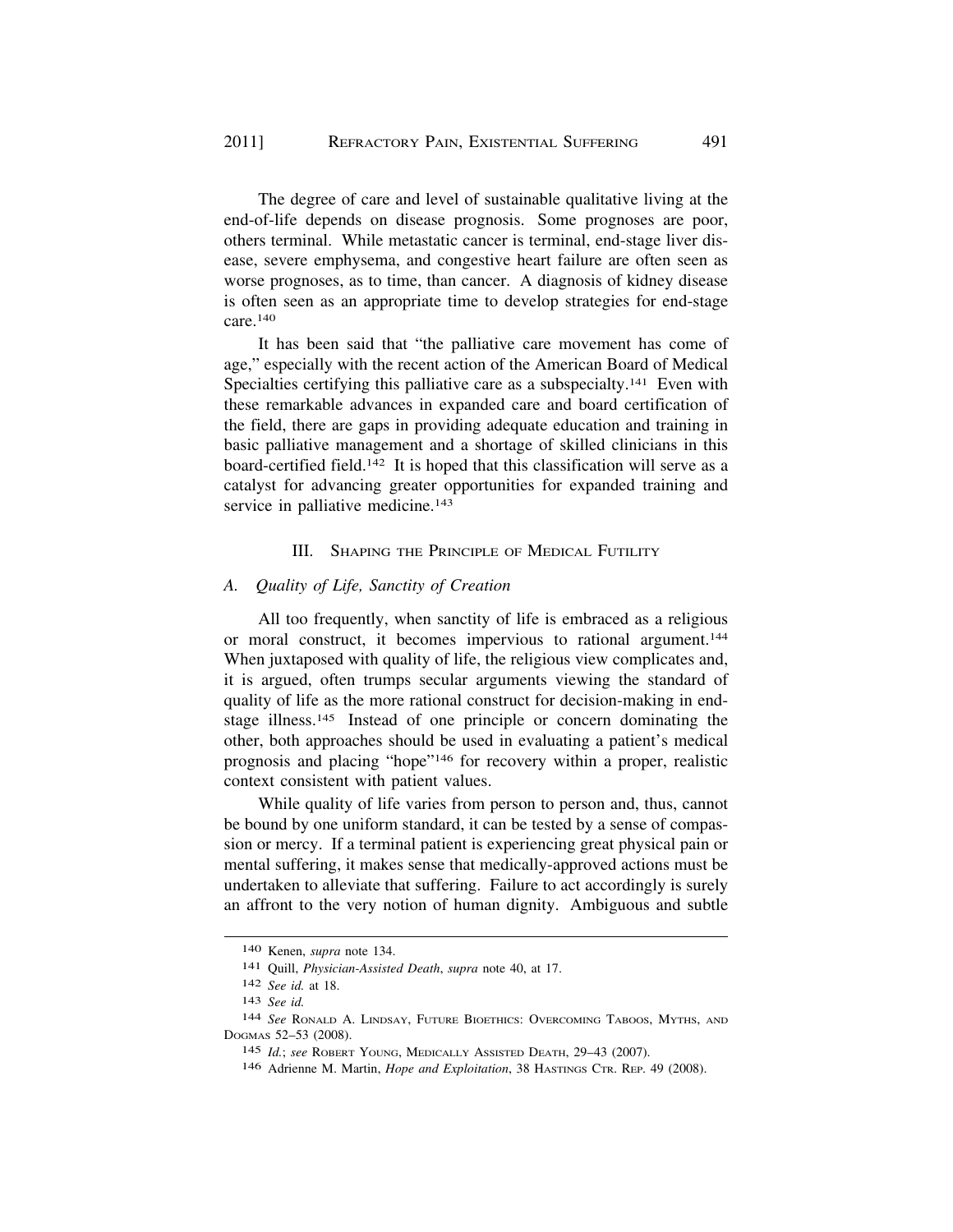<span id="page-23-0"></span>philosophical refinements serve no practical purpose and defy not only the medical principle of futility, but compassion and mercy.147

Rather than analyze and "test" supposed levels of the patient's intent in the management of end-stage illness, it is reasonable to isolate the standard of proportionality from the "traditional" test of double effect and simply weigh the costs and benefits of following a course of action.148 Accordingly, if a decision to discontinue care is in proportion to the "quality" of life remaining for a terminal patient, that decision should be recognized as not only rational, but efficacious and humane. Anchored at the fulcrum of the cost-benefit test of proportionality is the principle of medical futility, which is supported and complemented by the principle of compassion and the cardinal principle of beneficence. If the present system were redesigned as this Article urges, a new approach to managing ethical issues in end-of-life care will avoid the taxonomical ambiguity seen in the classical principle of double effect.

# *B. Clinical Applications*

In 1974, Richard A. McCormick, S.J., suggested a basic medical approach to determine when life is no longer meaningful, consistent with the American Medical Association's 1974 policy on the issue.<sup>149</sup> For Fr. McCormick, when there is irrefutable evidence that biological death is imminent, no extraordinary measures should be undertaken to sustain life.150 Fr. McCormick believed that evidence was met when an individual patient's condition "negat[es] any truly human—i.e., relational—potential relationships."151

Recognizing that this standard of relational capacity is not subject to mathematical precision, Fr. McCormick urged the medical profession to agree on concrete categories or presumptive symptoms to aid in reaching this judgment.152 When maintenance of life means the prolongation of pain, with little or no chance of a real or sustainable level of qualitative recovery or rehabilitation, there is really no opportunity to grasp or seek

<sup>147</sup> Edmund D. Pellegrino, *Decision at The End of Life: The Use and Abuse of The Concept of Family*, *in* THE DIGNITY OF THE DYING PERSON 231 (Juan De Dios Vial Correa & Elio Segreccia eds., 2000) (1999) [hereinafter Pellegrino, *Decision at The End of Life*].

<sup>148</sup> *Id.* (observing that a disproportionate treatment is synonymous with futility); *see* Pellegrino, *Decision at The End of Life*, *supra* note 147.

<sup>149</sup> Richard A. McCormick, *To Save or Let Die: The Dilemma of Modern Medicine* 229 J. AM. MED. ASS'N. 172 (1974).

<sup>150</sup> *Id.* 

<sup>151</sup> *Id.* Dr. Joseph Fletcher suggested a number of factors could be used to test whether one's medical state is consistent with common indicators of personhood. The pivotal factor is whether the at-risk patient has a functioning cortex. Joseph Fletcher, *A Tentative Profile of Man*, 2 HASTINGS CTR. REP. 1 (Nov. 1972).

<sup>152</sup> McCormick, *supra* note 149.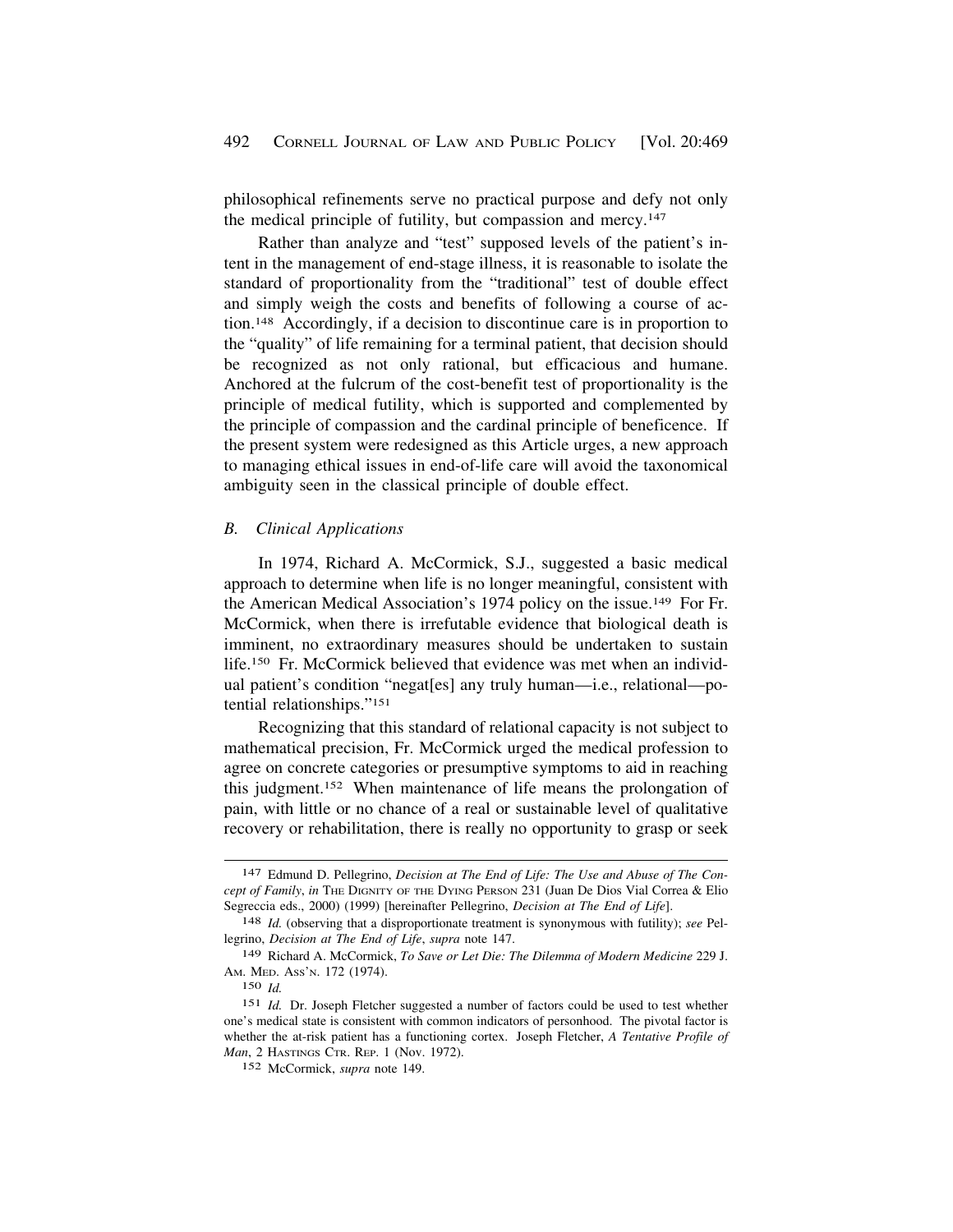the overall meaning of life or "relational-potential." At this point, any treatment should be recognized as futile and cease accordingly.153

Today, Fr. McCormick's analytical approach is absorbed within the principle of medical futility. Although Fr. McCormick abjured quality of life indices in determining when life should be maintained or allowed to end, it is argued here that the indicia, when shaped by standards of mercy, compassion, love or humanism, should be seen as an integral part of medical futility.154 Accordingly, the principle of medical futility comes into play in those clinical cases where: a cure is physiologically impossible; the treatment is non-beneficial or unlikely to be beneficial; and in those cases where treatment, while plausible, has yet to be validated.155

An alternative approach to defining futility concludes that no obligation exists to either offer treatment or maintain existing treatment. Thus, when an intervention—even a life-sustaining one—which is verified by contemporary clinical experience and medical knowledge, holds no reasonable promise for effecting recovery, imposes burdensome consequences "grossly disproportionate" to any expected benefit, has no efficacious value in mitigating patient discomfort, or serves only to artificially delay death "by sustaining, supplanting or restoring a vital function," then no obligation exists to either offer for it, or, for that matter, maintain it.156

Admitting the existence of futile treatment negates the primary obligation of health care professionals to "do no harm."157 When a physician prescribes a modality of treatment knowing that it is futile, he is exposing the patient to needless additional risks associated with the treatment, including infection or other adverse reactions. Even if futile treatment does not affect the patient adversely, the mere exposure to risk is cruel. Moreover, some interventions—such as cardiopulmonary resuscitation (CPR)—inflict severe physical trauma.158 Administering CPR when there is no medically reasonable chance that a distressed patient will re-

<sup>153</sup> *Id.* 

<sup>154</sup> Smith, *Futility and the Principle of Medical Futility*, *supra* note 50.

<sup>155</sup> Lawrence J. Schneiderman & Nancy Jecker, *Futility in Practice*, 153 ARCH. INTERN. MED. 437, 440 (1993).

<sup>156</sup> Lance K. Stell, *Stopping Treatment on the Grounds of Futility: A Role for Institutional Policy*, 11 ST. LOUIS U. PUB. L. REV. 481, 495 (1992). Any request that medical therapy be offered to patients who would have less than a one percent chance of success should be deemed unreasonable and, thus, futile. Lawrence F. Schneiderman, Nancy S. Jecker & Albert R. Jonsen, *Medical Futility: Its Meaning and Ethical Implications*, *in BIOETHICS: AN INTRO-*DUCTION TO THE HISTORY, METHODS, AND PRACTICE 408, 412 (Nancy S. Jecker, Albert R. Jonsen & Robert A. Pearlman eds. 2d ed. 2007).

<sup>157</sup> John L. Paris et al.*, Physician's Refusal of Requested Treatment: The Case of Baby L*, 322 NEW ENG. J. MED. 112, 1014 (1990).

<sup>158</sup> Smith, *Euphemistic Codes*, *supra* note 37.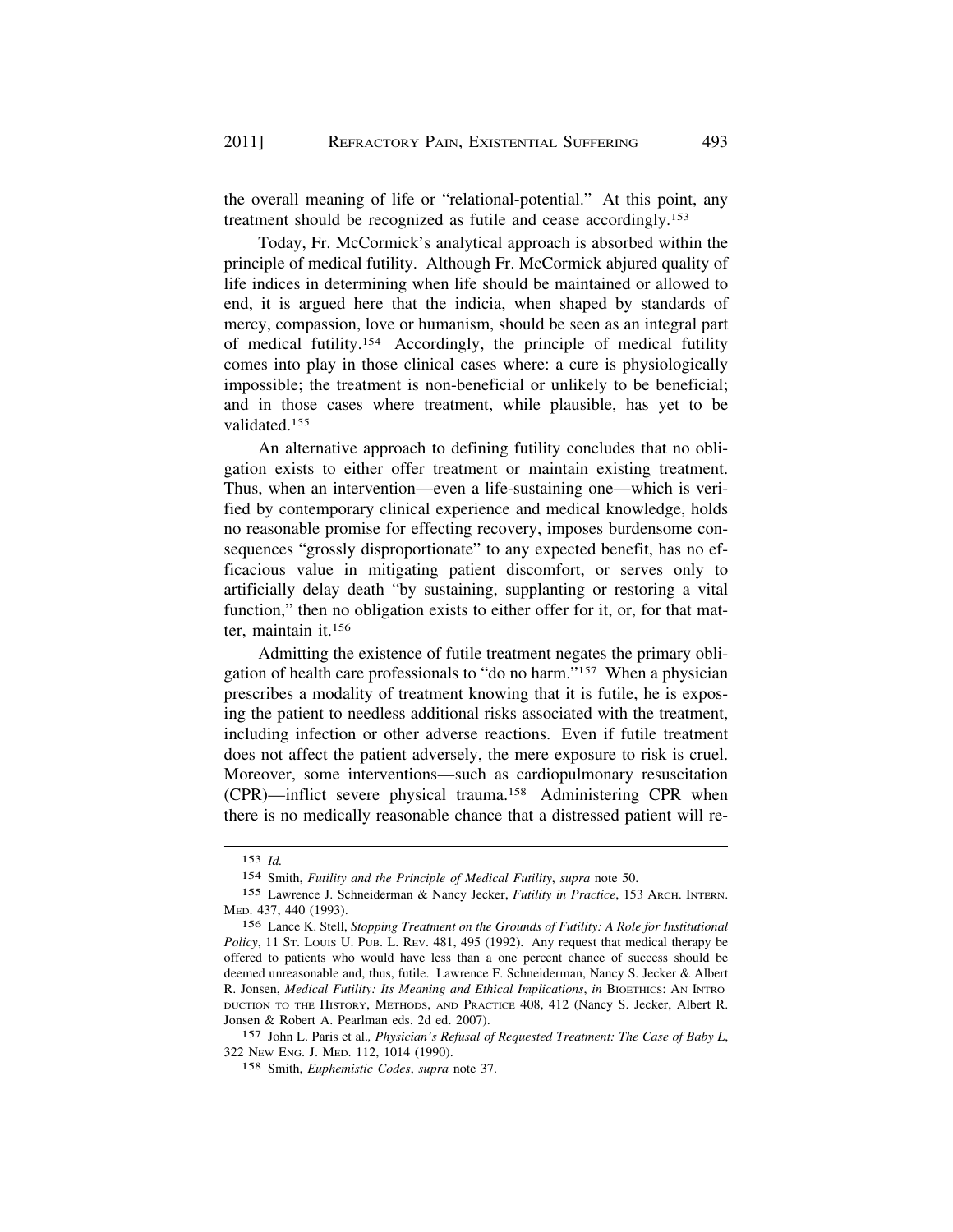cover from the underlying illness amounts to physical torture.159 Accordingly, physicians should be under a duty to cease performing futile treatments because, by doing so, they are inflicting cruel and unusual punishment on their patients and their respective families.<sup>160</sup>

Dr. Edmund D. Pellegrino, former Chairman of the President's Council on Bioethics, suggests that the primary goal in dealing with cases of futility is achieving for the patient a level of "total good." This goal is realized when a carefully calibrated balance is struck between three criteria: the effectiveness, benefits, and burdens of treatment reached within a cooperative "alliance" between the treating physician and the patient or his surrogate decisionmaker.161 For Dr. Pellegrino, futility is not an isolated, empirical yes or no test. Rather, each judgment of futility takes all aspects of patient's total life experience into account—physical, mental, and spiritual preferences together with their life goals. As such, each judgment "demands prudential assessment for a particular person in a particular experience of illness and within a particular metaphysical and theological context."162

Closely, if not inextricably related to the doctrine of medical futility, is the principle of proportionality. Under this principle, there is no obligation to provide a specific treatment when overuse or underuse would create an unreasonable burden inflicting a disproportionate amount of harm or suffering to any realistic benefit derived from the treatment.<sup>163</sup> Often presented as a cost-benefit theory, the factors used in the balancing test under this principle are not uniformly quantified.164 In an effort to bring structure to this contentious issue, Dr. Pellegrino suggests "disproportionate" use is—simply— futile medical care.165

<sup>159</sup> *Id.* 

<sup>160</sup> Smith, *Futility and the Principle of Medical Futility*, *supra* note 48.

<sup>161</sup> Pellegrino, *Decision at The End of Life*, *supra* note 147, at 227.

<sup>162</sup> *Id.* at 240.

<sup>163</sup> Margaret A. Somerville, *The Song of Death: The Lyrics of Euthanasia*, 9 J. CONTEMP. HEALTH L. & POL'Y 1, 62 (1993).

<sup>164</sup> TOM L. BEAUCHAMP & JAMES F. CHILDRESS, PRINCIPLES OF BIOMEDICAL ETHICS 228–34 (3d ed. 1989).

<sup>165</sup> Pellegrino, *Decision at The End of Life*, *supra* note 147, at 229. For medical treatments seen as "extraordinary" and excessively burdensome, the Roman Catholic Church in 1957, through Pope Pius XII, concluded such can licitly be withdrawn. *Id.* at 219. And, in 1980, the Declaration on Euthanasia was issued by the Sacred Congregation for the Doctrine of the Faith which sought to amplify the policy for testing when medical treatment is disproportionate to the benefit conferred by it. *Id.* at 229. Accordingly, the Congregation suggests the type of treatment and its complexity be compared (or balanced) against the result to be expected from its use while considering the state of the ill person, his physician and their moral resources. *Id.*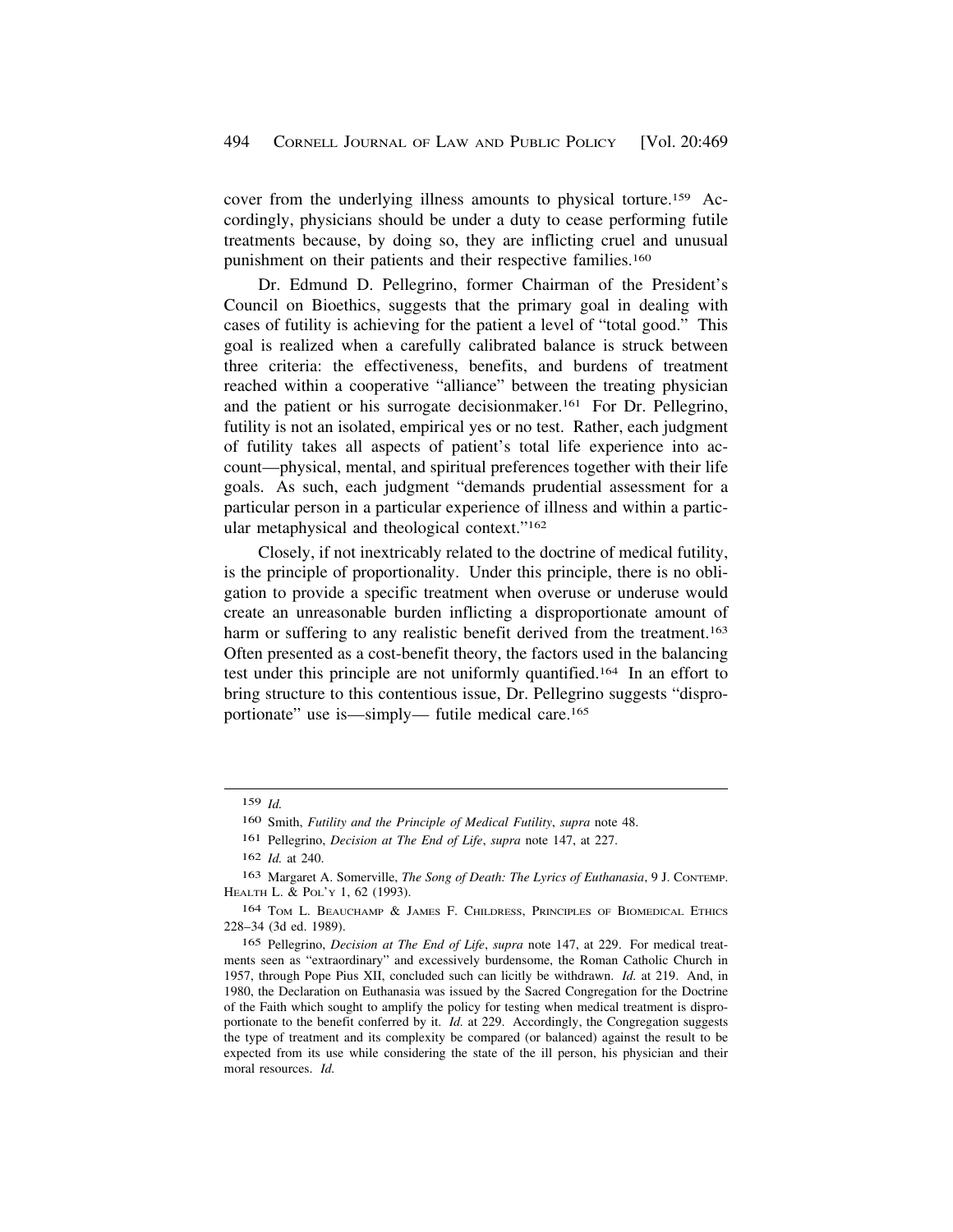# *C. Model Legislative Guidance*

All too often, the clinical application of these substantive medical norms to aid in decision-making remains beyond the understanding of patients, their health proxies, and patients' families.166 Today, hospital policies regarding the determination of medical futility are usually grounded in a "consultative consensus-building approach."167 Yet, interestingly, nine states have adopted the Uniform Health Care Decisions Act<sup>168</sup> and gone on record as stating that there must be a point of closure or finality in end-of-life care-giving where consultation must yield eventually to decisive action.<sup>169</sup> Under this Act, there is no "absolute" obligation on the provider's part to honor a health care surrogate's demand for the initiation or continuation of care.170 Medical care may be refused if the attending physician determines that care would be "ineffective"171 and contrary to generally accepted "health care standards,"172 or in violation of "conscience."173 This model legislation is a bold step forward in bringing much-needed clarity and finality to an area of decision-making that is inherently clouded with emotional stress.

# *D. Sedation-Hastened Death*

When aggressive medications used to control severe intractable symptoms such as dyspnea, pain, myoclonus, vomiting, delirium, anxiety, or agitation are unsuccessful and the symptoms remain severe, sedation for a dying patient's intractable distress is proper.174 There is widespread disagreement, however, on the propriety of using sedatives when the patient is suffering from psychological or emotional distress

<sup>166</sup> One study discovered that conflicts arose in seventy-eight percent of cases where issues of limiting life-sustaining medical treatment were in play and normally involved a demand of health care providers to provide care when a decision was made that such action was either inappropriate or futile. Thaddeus M. Pope & Ellen A. Waldman, *Mediation at the End of Life: Getting Beyond the Limits of the Talking Cure*, 22 OHIO ST. J. ON DISP. RESOL. 1, 4 n. 13 (2007).

<sup>167</sup> Sandra H. Johnson et al.*, Legal and Institutional Policy Responses to Medical Futility*, 30 J. HEALTH & HOSP. L. 21, 31 (1997).

<sup>168</sup> Unif. Health Care Decisions Act §§ 1–19, 9 U.L.A. 93 (1993).

<sup>169</sup> *See* Johnson, *supra* note 168, at 34 (suggesting that if conflicts regarding medical futility remain unresolved after using a consultative, consensus-building approach, medical futility policies must designate a decision-maker and institute a process for decisively resolving the conflict); Unif. Health Care Decisions Act at §§ 1–19 (providing for the creation of advance health-care directives to authorize an agent or surrogate to make health care decisions for an individual).<br>
<sup>170</sup> *See* Unif. Health Care Decisions Act, *supra* note 168, at Prefatory Note  $\P$  7.<br>
<sup>171</sup> *Id.* § 13(d).<br>
<sup>172</sup> *Id.* § 7(f), 13(d).<br>
<sup>173</sup> *Id.* § 7(e).<br>
<sup>173</sup> *Id.* § 7(e).<br>
<sup>174</sup> Eric L. Kraka

Palliative Care and The Principle of Double Effect, 5 THE ONCOLOGIST 53 (2000).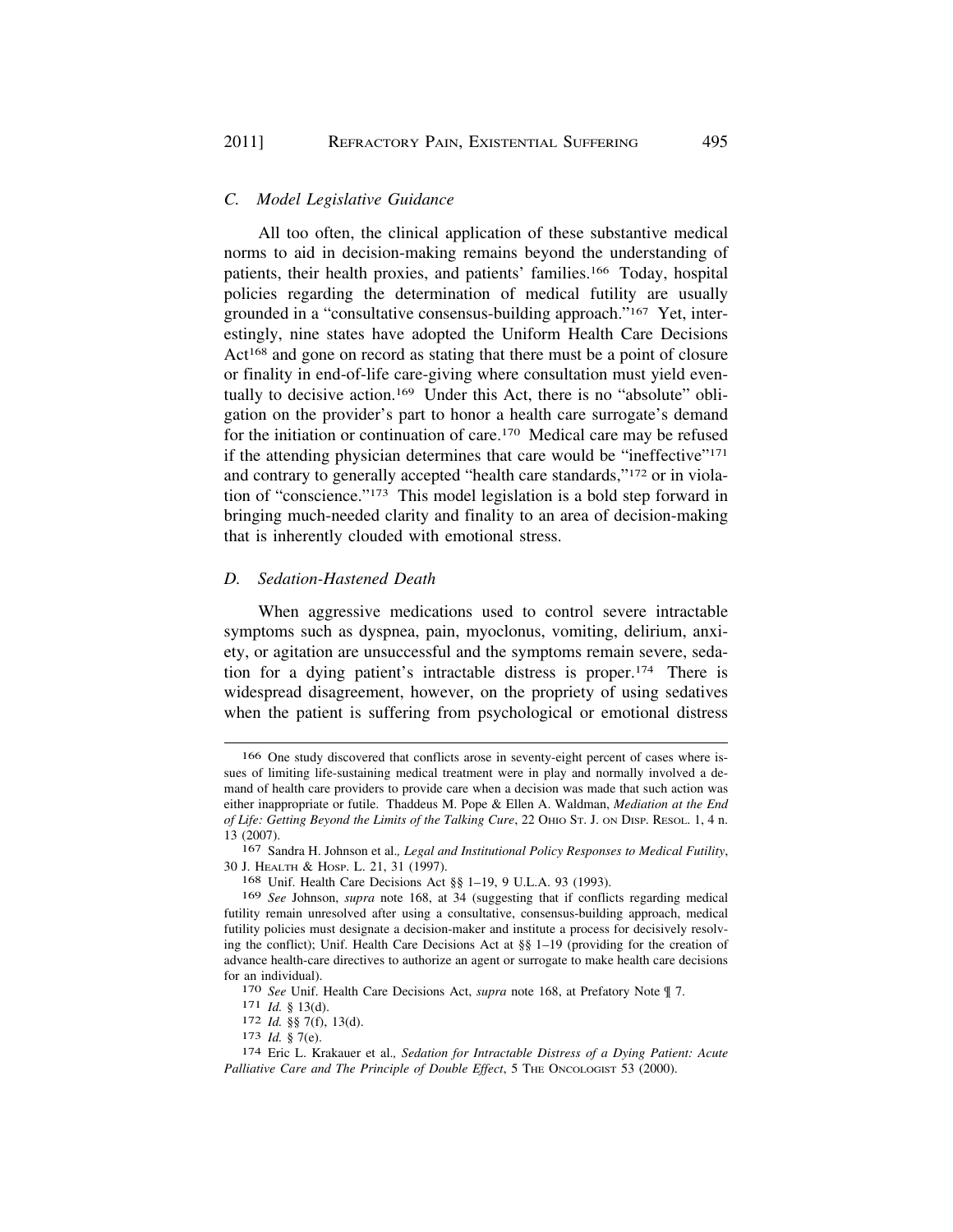instead of physical pain.175 This Article postulates that, instead of separating the somatic from the non-somatic in assessing and evaluating a course of proper medical treatment for end-stage illness, charity should be the "final principle and ultimate virtue of care for the dying."176 The extent or degree of charity or compassion shown—from a standard of health care delivery and law—should, in turn, be framed by the doctrine of medical futility<sup>177</sup> or adjusted care.<sup>178</sup> To continue treatment which is medically futile would be morally wrong, for it "would deny the fact of human finitude and impose unnecessary effort, expense, and emotional trauma on the patient and on others."179 Indeed, to continue treatment of futile medical conditions can be understood as violating beneficence the primary principle of traditional medical ethics.<sup>180</sup>

Autonomous patients may request sedation in order to abate severe distress manifested by unrelieved pain, restlessness, or mental anguish.181 Here, the intent of the physician administering the sedation is to alleviate the distress by either "decreasing mental anguish or lessening the patient's awareness of it."182 Often, sedation is intermittent and has been termed "respite"<sup>183</sup> or "twilight sleep"<sup>184</sup> leading to the concern by some that it is but a euphemism for euthanasia, especially when the procedure is used for non-autonomous patients.185 Others argue that the degree or extent of sedation is tied to the level of patient distress—with the sole purpose of alleviating the distress.186

While there is a significant risk that life may well be shortened by the use of sedatives in both the case of the terminally ill autonomous patient and the non-autonomous patient suffering medical distress, the generally accepted policy is that when all other "traditional" efforts at pain management are ineffective, "the great benefits of alleviating such suffering by sedation . . . outweigh the harm entailed in the risk of short-

<sup>175</sup> *Id.*; *see also* RANDALL & DOWNIE, *supra* note 125, at 154–55.

<sup>176</sup> Pellegrino, *Decision at The End of Life*, *supra* note 147, at 241.

<sup>177</sup> Smith, *Futility and the Principle of Medical Futility*, *supra* note 50.

<sup>178</sup> *See* Smith, *Terminal Sedation*, *supra* note 36, at 383.

<sup>179</sup> Pellegrino, *Decision at The End of Life*, *supra* note 147, at 235.

<sup>180</sup> *Id.* at 223. When a patient is in end-stage illness, yet not in peril of immediate death, efforts to sedate "toward death" are seen, by some as unethical. *See, e.g.*, Daniel P. Sulmasy, *The Use and Abuse of The Principle of Double Effect*, 3 CLIN. PULMONARY MED. 86 (1996).

<sup>181</sup> RANDALL & DOWNIE, *supra* note 125, at 72.

<sup>182</sup> Quill & Byock, *supra* note 52, at 409.

<sup>183</sup> Williams, *supra* note 30, at 49.

<sup>184</sup> *Id.* 

<sup>185</sup> *Id.*; *see also* RANDALL & DOWNIE, *supra* note 125, at 72. Another less troubling euphemism for terminal sedation is sedation-hastened death.

<sup>186</sup> *Id.*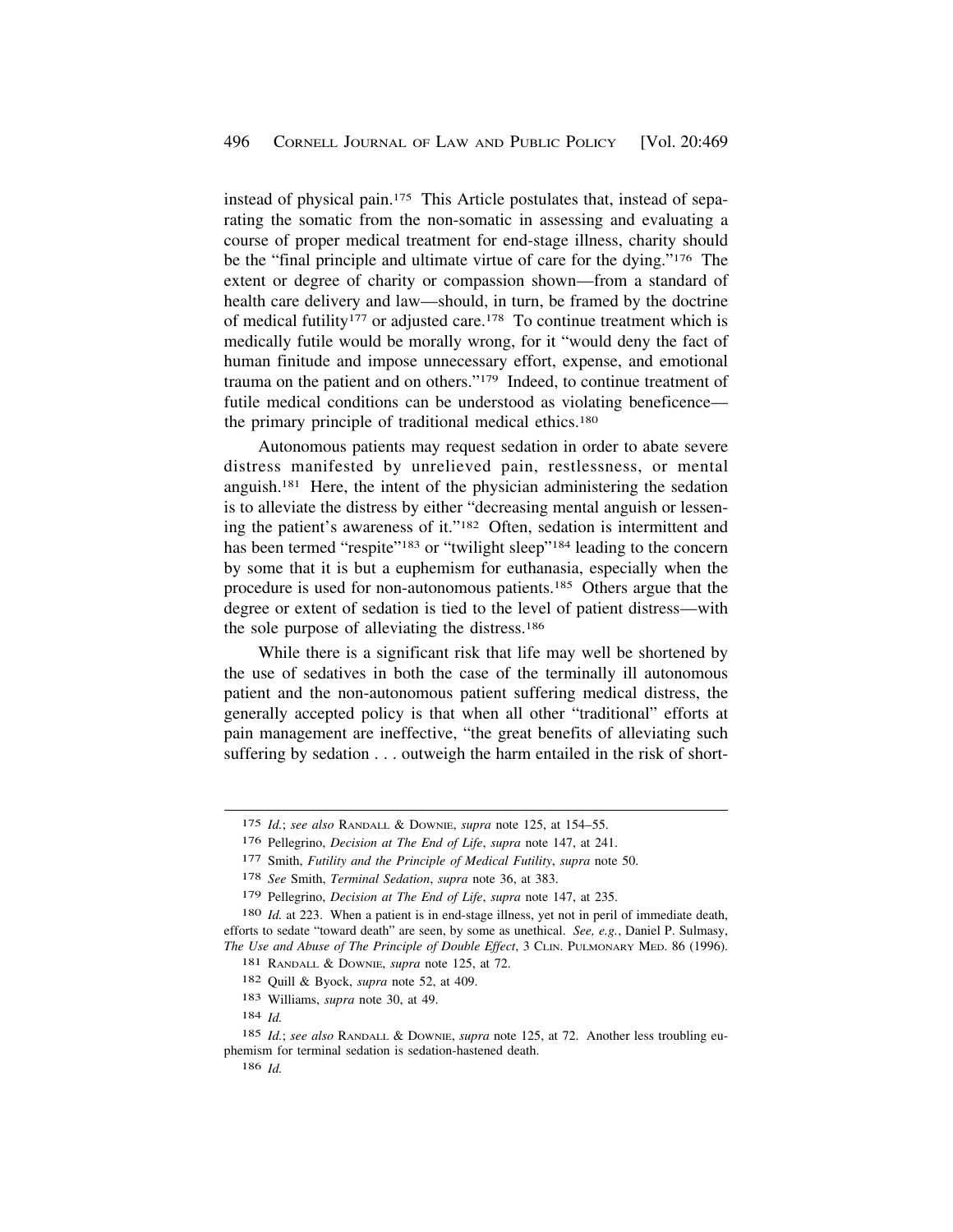ening life."<sup>187</sup> The logic of this policy is found directly in a straightforward application of cost-benefit analysis.<sup>188</sup>

# *E. A Protocol for Palliative Sedation of Existential Pain*

In order for palliative, or "terminal" sedation to be administered, an eight-step process needs to be followed. Patients presenting symptoms should: (1) be diagnosed as being terminally  $i11^{189}$  or moribund,<sup>190</sup> (2) have a current "Do Not Resuscitate" order listed in their medical records, (3) have exhausted all palliative treatments for anxiety, delirium, or depression,<sup>191</sup> (4) receive a psychological evaluation by a qualified clinician together with a similar spiritual assessment by a member of the clergy of any issues which may be particular to the needs of a patient,<sup>192</sup> (5) participate in a candid discussion with their physician and family regarding the costs versus the benefits of a course of palliative sedation, (6) subsequent to this discussion, have signed an informed consent to the therapy, on the part of the patient or his surrogate decisionmaker, and (7) give consideration to whether a trial of respite sedation should first be undertaken before the deep sedation.<sup>193</sup> With respite sedation, a sedative is ordered for a predetermined time frame—for example twenty-four to forty-eight hours—with a downward titration of the sedative occurring until the patient is restored to consciousness.<sup>194</sup> The eighth and final step in this model protocol requires an unequivocal dosage policy to be established and forbids increasing the level of sedative unless the patient awakens or otherwise presents evidence of suffering (e.g., restlessness, grimaces or withdraws from stimuli)195 or discomfort (e.g., displays a furrowed brow or develops hypertension).<sup>196</sup>

The significant value to this suggested eight-step protocol is that it provides both a chance for the patient's family and health care team to reassess his condition, and may even ease or cease the distress which initiated the request for continuous sedation entirely. When trials of respite sedation are inconclusive or fail, all parties to the plan for full palliative sedation should be advised that death may not occur for days or even weeks.197

<sup>187</sup>*Id.* 188 *Id.*; *see also* Williams, *supra* note 30, at 41.

<sup>189</sup> Rousseau, *supra* note 112, at 152.

<sup>190</sup> Lo & Rubenfeld, *supra* note 113, at 1812.

<sup>191</sup> Rousseau, *supra* note 112, at 152.

<sup>192</sup> *Id.* at 153.

<sup>193</sup> *Id.* 

<sup>194</sup> *Id.*; *see* Quill & Byock, *supra* note 52, at 413 tbl.2 (2000).

<sup>195</sup> Rousseau, *supra* note 112, at 153.

<sup>196</sup> Lo & Rubenfeld, *supra* note 113, at 1813.

<sup>197</sup> Rousseau, *supra* note 112, at 153.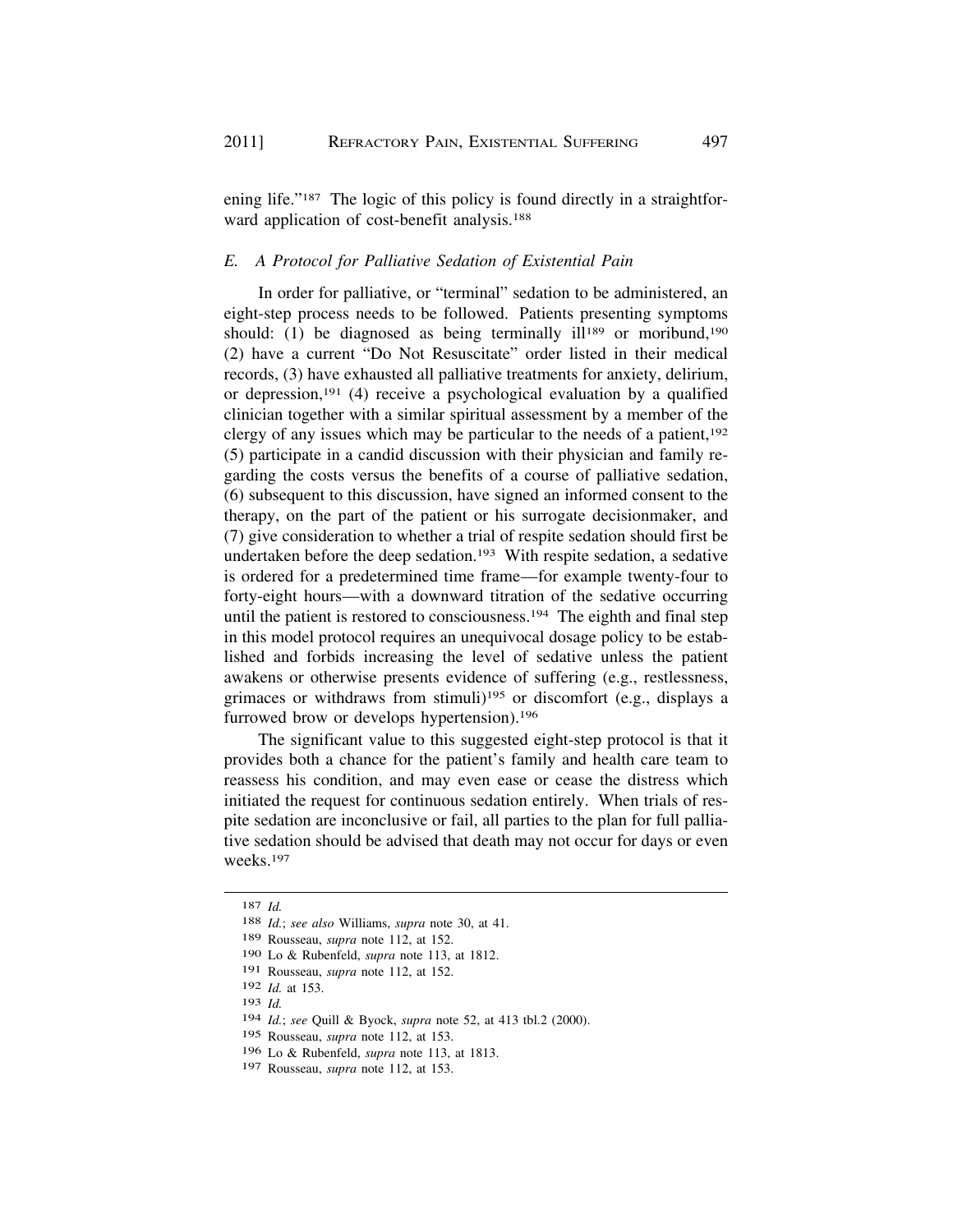<span id="page-29-0"></span>Establishing a classification scale in advance of the actual sedation could also go far toward alleviating inconsistencies in treatment. Thus, for cancer patients, "primary continuous deep sedation for delirium" could be ordered, and for patients with dyspnea caused by lung cancer, "secondary continuous mild sedation" could be ordered.198 When lower doses are unable to provide symptomatic relief, then—and only then should dosages be increased.199 To neglect establishing a policy of this type could well give rise to an impression or allegation that the attending physician was hastening death and had embraced euthanasia or physician-assisted suicide by exceeding the bounds of medically efficacious therapy through palliative sedation.200

#### *F. Public Misconceptions*

In popular culture, the use of barbiturates as a legitimate component of palliative care has developed a negative connotation because its administration has been closely associated with, not only euthanasia as practiced in the Netherlands, but also a method to perform capital punishment and as a means to effect physician-assisted suicide.<sup>201</sup> Their use can, however, be justified easily under the principle of double effect because barbiturates provide effective comfort for those at the end stages of life.202 A simple standard of compassion and adjusted care can serve as a guide for pharmacological uses of barbiturates.

# *G. A Noble Effort Toward Clarification?*

A 2008 report by the American Medical Association's Council on Ethical and Judicial Affairs and dealing with the subject of sedation to unconsciousness in end-of-life care, $203$  reaches a number of pertinent conclusions: (1) "The use of sedation in palliative care is not ethically

<sup>198</sup> Morita et al.*, supra* note 114, at 452.

<sup>199</sup> Lo & Rubenfeld, *supra* note 113, at 1812. 200 Rousseau, *supra* note 112, at 153. An alternative five step protocol for the administration of terminal sedation as palliative care requires five conditions be met before its administration: severe suffering (even though standard palliative care has been provided); no therapeutic options are seen as effective within disease prognosis; survival is severely limited; an explicit desire for sedation has been made by the at-risk patient, and—finally—respite is effected by intermittent or mild sedation and not continuous. Morita et al.*, supra* note 101; *see*  Quill & Byock, *supra* note 52, at 411 tbl.1; *see also* Berger, *supra* note 37, at 36 (providing listing of guidelines for acceptable usage of PSU); Ann Alpers & Bernard Lo, *The Supreme Court Addresses Physician-Assisted Suicide: Can Its Rulings Improve Palliative Care?*, 8 ARCH. FAM. MED. 200, 203 (1999).<br>
<sup>201</sup> Krakauer et al., *supra* note 174, at 57.<br>
<sup>202</sup> *Id.* at 56–57.<br>
<sup>203</sup> MARK A. LEVINE, AMERICAN MEDICAL Ass'N REPORT OF THE COUNCIL ON ETHICAL

AND JUDICIAL AFFAIRS (CEJA), SEDATION TO UNCONSCIOUSNESS IN END-OF-LIFE CARE, CEJA REPORT 5-A-08, at 6 (2008) [hereinafter CEJA REPORT].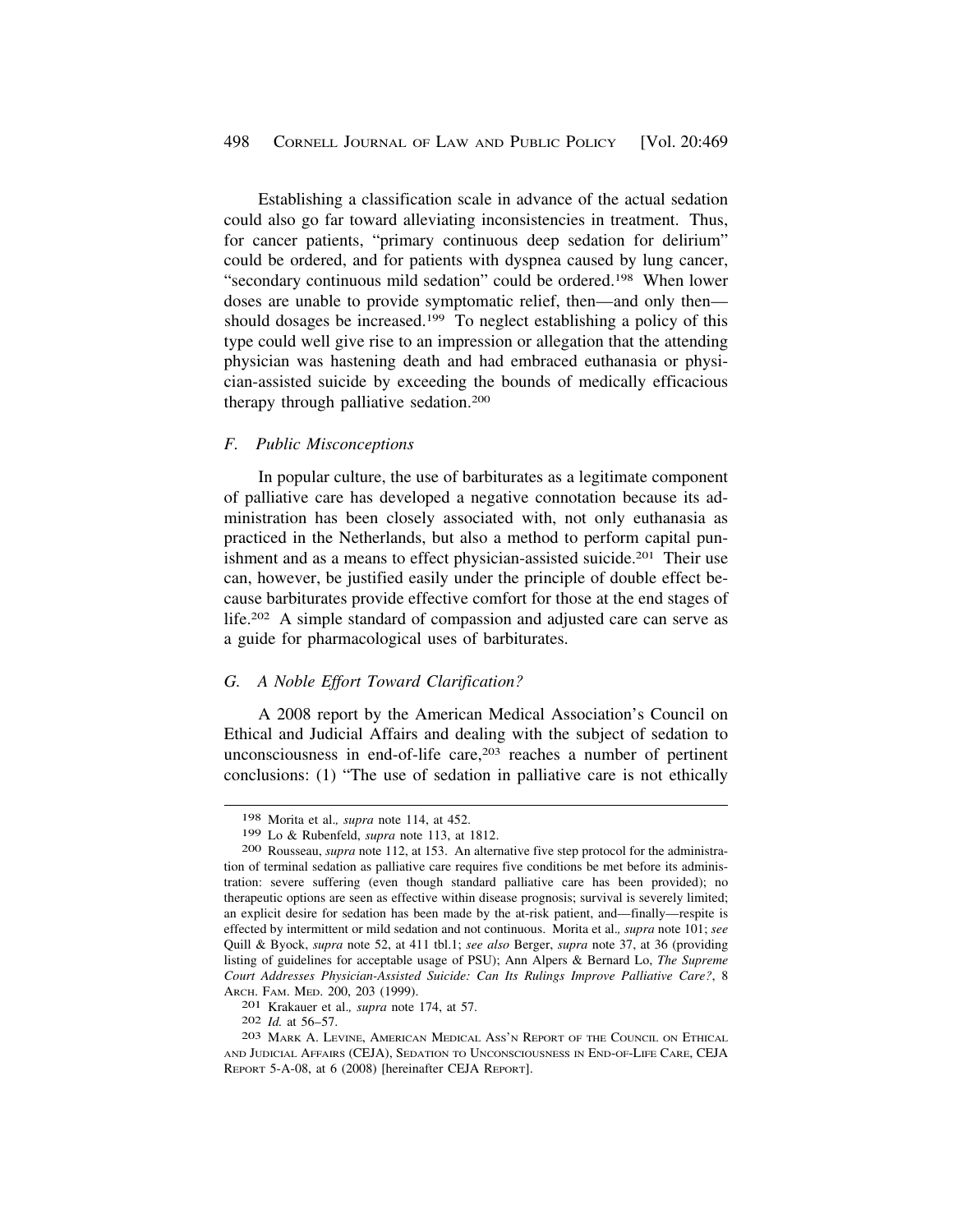controversial";204 (2) sedating to unconsciousness is a valid option of medical treatment for those who are "terminally ill" and have "clinical symptoms" which are "unresponsive to aggressive, symptom-specific treatments";205 (3) before sedating to unconsciousness, informed consent must be obtained from the patient or the patient's designated health care surrogate;<sup>206</sup> (4) consultation with "a multi disciplinary team"—including a palliative care specialist—should be undertaken in order to determine whether this form of sedation is presently viewed as "appropriate";<sup>207</sup> (5) physicians should discuss the plan for sedation with their patients, including the expected results and length of treatment;208 (6) implementation should include monitoring the appropriateness of care during the sedation;209 (7) issues of existential pain should not be addressed through the use of palliative sedation, but rather "by providing the patient with needed social support";210 and (8) the intentional use of palliative sedation to "cause a patient's death" should be prohibited.211

Although this Report makes a noble effort to clarify and even "resolve" inherent difficulties and imprecision surrounding the administration of palliative sedation, there remains a fatal flaw—its continued reliance on "intention" as the paramount guide for determining when opiate and sedative use is seen as palliative and not a means of either euthanasia or physician-assisted suicide.<sup>212</sup> The Report embraces the doctrine of double effect as the tool to test whether proper intent is shown in pharmacologic therapies.213 Although recognizing proportionality as a "central tenet of the principle of double effect,"214 the Report tries unsuccessfully and "naively"215—to gauge intent and measure proportionality by dosage uses.<sup>216</sup> Accordingly, when there are continuous infusions or repeated dosages, these actions may be seen as "indicators of proportionate palliative sedation."217 Contrariwise, "one large dose or rapidly accelerating doses . . . may signify lack of knowledge or an inappropriate intention to hasten death."218 The Report neglects an alterna-

204 *Id.* at 6. 205 *Id.*  206 *Id.*  207 *Id.* at 6–7. 208 CEJA REPORT, at 7. 209 *Id.*  210 *Id.*  211 *Id.*  212 *Id.* at 4. 213 *Id.* at 5. 214 CEJA REPORT, at 5. 215 Battin, *supra* note 37, at 29. 216 CEJA REPORT, *supra* note 203, at 5. 217 *Id.*  218 *Id.*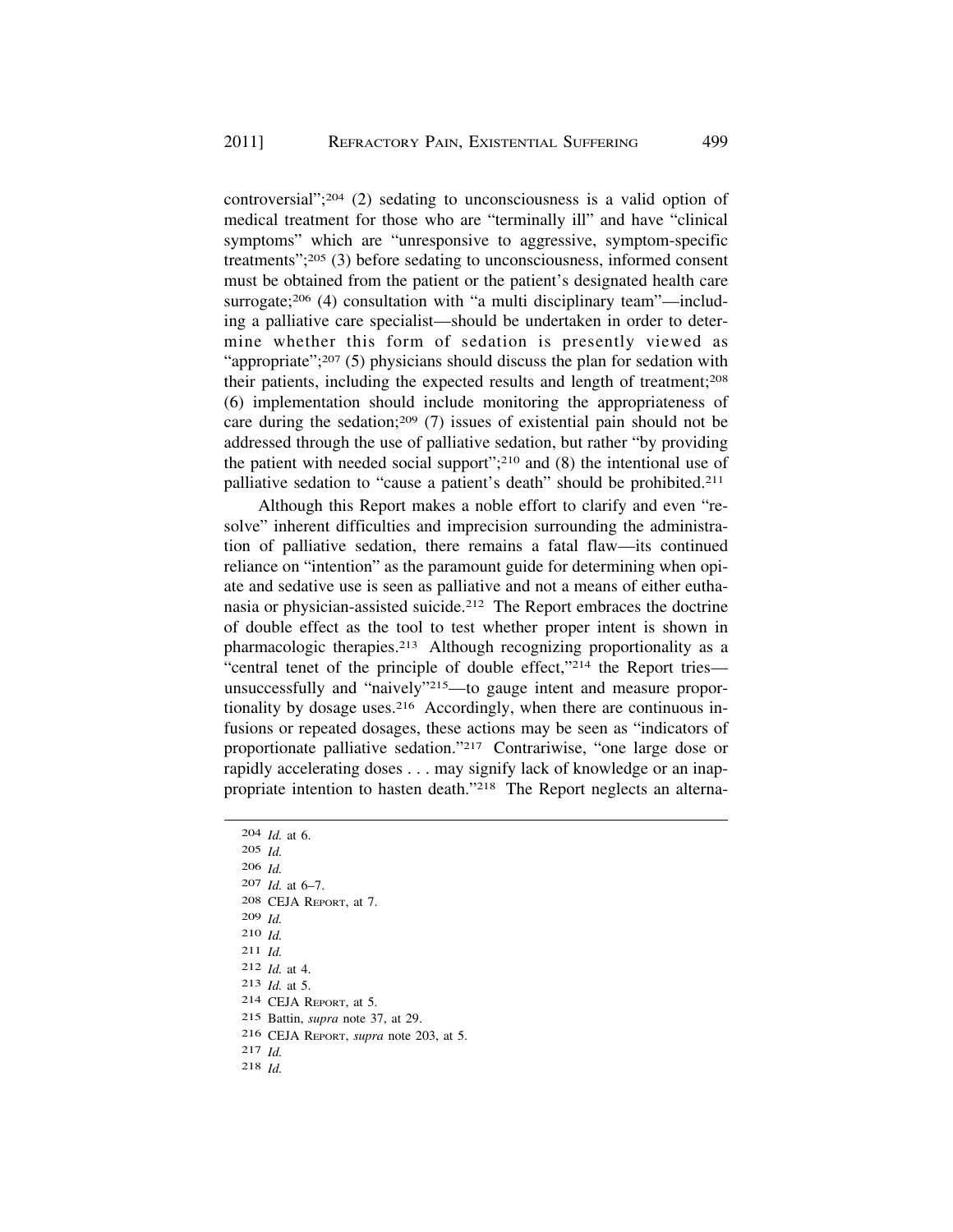<span id="page-31-0"></span>tive explanation for repeated doses and infusions: that such dosage patterns are little more than a "clever attempt to cover one's tracks."219

This Article argues that instead of shackling humane patient care in end-of-life cases to the ambiguous doctrine of double effect, a more efficacious test for medical propriety would be whether the benefits of pharmacologic therapies, based on sound medical judgment, outweigh the costs of not applying the therapies.220 A rational, common-sense decision-making process, bereft of uncertainties and focused on what actions are beneficent and in the best interests of the terminal patient, should be determinative.<sup>221</sup>

# IV. DOUBLE EFFECT—TRADITIONAL AND CONTEMPORARY PERSPECTIVES

The principle of double effect—sometimes also stated as a doctrine or rule—is grounded in Roman Catholic philosophy and moral theology.222 It proposes to structure specific guidelines to aid in determining when it is ethically permissible to pursue a course of action to achieve a good end—notwithstanding the full understanding the negative or bad results that will flow from the initiating conduct.<sup>223</sup> Over time, philosophers and ethicists have embraced this principle as having a profound relevance in assessing complex cases of health care ethics either in their classical application or by implication.224 Indeed, it is contended that the principle has "improved care of the dying, and forms a common ground for competing notions of good care for the dying."225

Four conditions must be met for the conduct of the actor to be acknowledged as ethically permissible: the nature of the action must be good or morally neutral and, thus, not prohibited; a good effect or consequence must be intended to flow from the action, and not a bad or evil consequence; the good or positive result must not be used as a direct casual consequence of the evil result; and the good or positive result must be proportionate to any evil result.<sup>226</sup> When all four conditions are met, the personal conduct of the agent being evaluated is held to be ethi-

<sup>219</sup> Battin, *supra* note 37, at 29.

<sup>220</sup> *See infra* Part IV notes and accompanying text.

<sup>221</sup> *Id.* 

<sup>222</sup> Timothy E. Quill et al., *The Rule of Double Effect—A Critique of Its Role in End-of-Life Decision Making*, 337 NEW ENG. J. MED. 1768, 1768 (1997).

<sup>223</sup> *Id.* 

<sup>224</sup> RANDALL & DOWNIE, *supra* note 125, at 73.

<sup>225</sup> BARRY R. FURROW ET AL., BIOETHICS: HEALTH CARE LAW AND ETHICS 10–11 (6th ed. 2008).

<sup>226</sup> Quill et al.*, supra* note 222.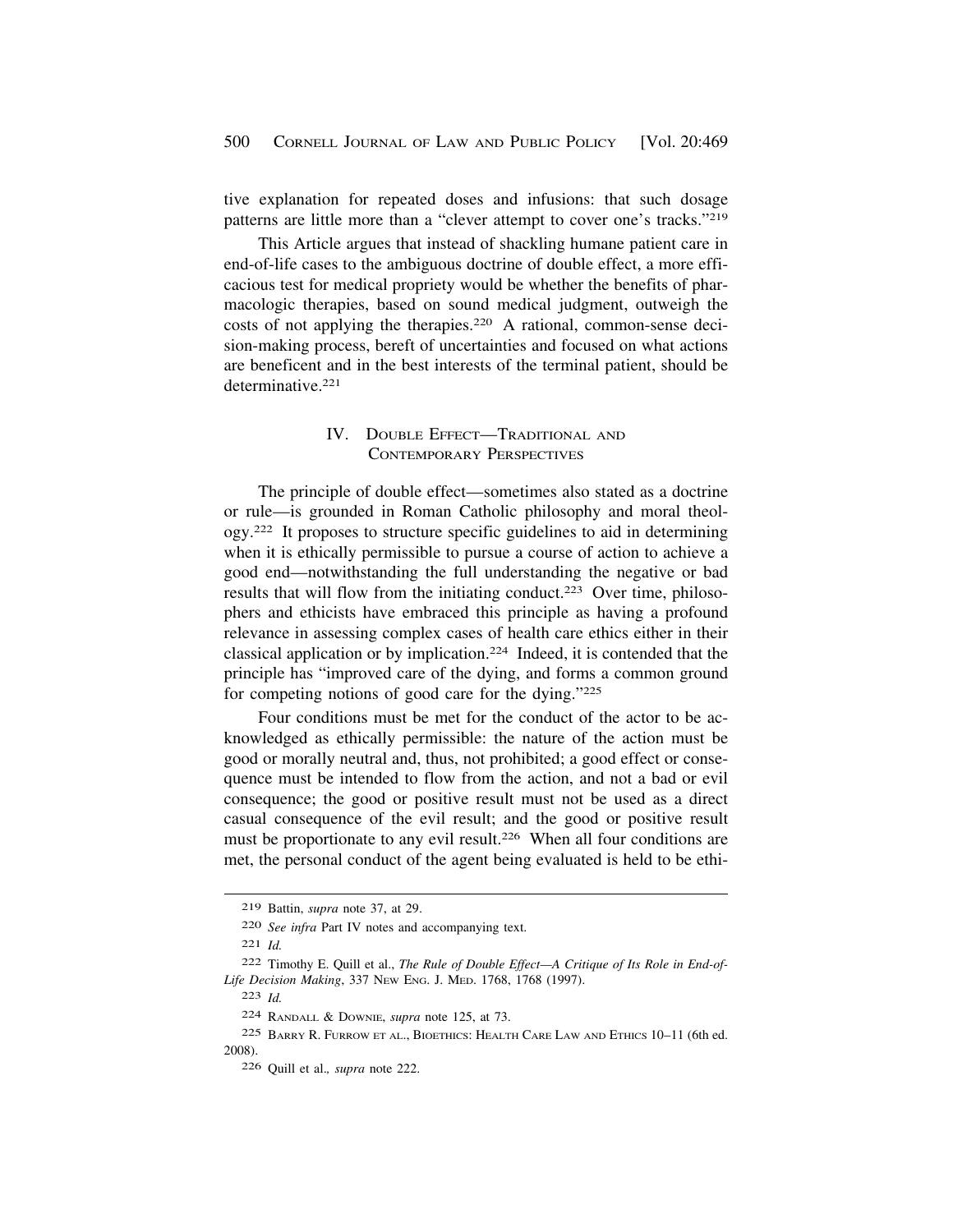cally permissible—this, even though an undesirable or "bad" result occurs.227

## *A. Moral Distinctions or Subtleties*

In palliative care management, a moral distinction has all too often been recognized by some between the act of withdrawing treatment and withholding treatment.<sup>228</sup> Accordingly, it has been asserted that actions incur a greater degree of legal accountability or responsibility than omissions.229 The decision to make an act or an omission, however, does not mean that its efficacy is grounded on a moral justification.230 Rather, any such justification for treatment should be based primarily "on whether the care given or not given is appropriate to the patient's wishes [and] physical condition" together with "certainty of [medical] progress."231 The fact remains, however, that in palliative management, society imposes moral and legal responsibility on caregivers for both actions as well as omissions.232

This conundrum proves challenging for physicians to overcome. In cases of artificial hydration<sup>233</sup>—greater blame may be given to the act of withdrawing treatment than withholding it.<sup>234</sup> Physicians may become reluctant—if not unwilling—to commence such medically appropriate treatment in order to avoid having to stop it whenever it becomes inap-

<sup>227</sup> *Id.* Standing alone, without being tethered to the second condition, the undergirding policy supporting the principle of double effect is to be seen as validating ethically the use of medication in controlling pain—even when death may result. THOMASMA, HUMAN LIFE IN THE BALANCE, *supra* note 81, at 176. The doctrine of double effect is ordinarily presumed to apply *only* to doctors because it is presumed that only doctors administer the medication to their patients. Since, at the end-stage of life, more and more medical care and decision-making is delegated to palliative care specialists and allied health professionals, it is arguable that these individuals should be able to assert a defense of necessity. Accordingly, they could assert that the administration of lethal pain medications had been delegated legally to them and that their use was compatible with maintaining the best interests of dying patients to be free of unremitting and existential pain. IAN KERRIDGE ET AL., ETHICS AND LAW FOR THE HEALTH PROFES-SIONS 653 (3d ed. 2009).

<sup>228</sup> RANDALL & DOWNIE *supra* note 125, at 74; *see also* GEORGE P. SMITH, II, LEGAL AND HEALTH CARE ETHICS FOR THE ELDERLY 111–19 (1996).

<sup>229</sup> RANDALL & DOWNIE, *supra* note 125, at 74.

<sup>230</sup> *Id.* 

<sup>231</sup> *Id.*; *see generally* James L. Bernat, *Chronic Disorders of Consciousness*, 367 THE LANCET 1181 (April 8, 2006) (arguing that physicians should "reliably establish[ ]" how a patient in a persistent vegetative state wished to be treated and then either treat aggressively or withhold treatment based on those wishes); Laine & Davidoff, *Patient-Centered Medicine: A Professional Evolution*, 275 J. AM. MED. ASS'N. 152 (1996) (arguing that American medicine is shifting towards patient-centered care).

<sup>232</sup> RANDALL & DOWNIE, *supra* note 125, at 74.

<sup>233</sup> *Id.* 

<sup>234</sup> *Id.*; *see* CALLAHAN, *infra* note 327 (concluding that actions which withdraw nutrition and hydration are morally legitimate).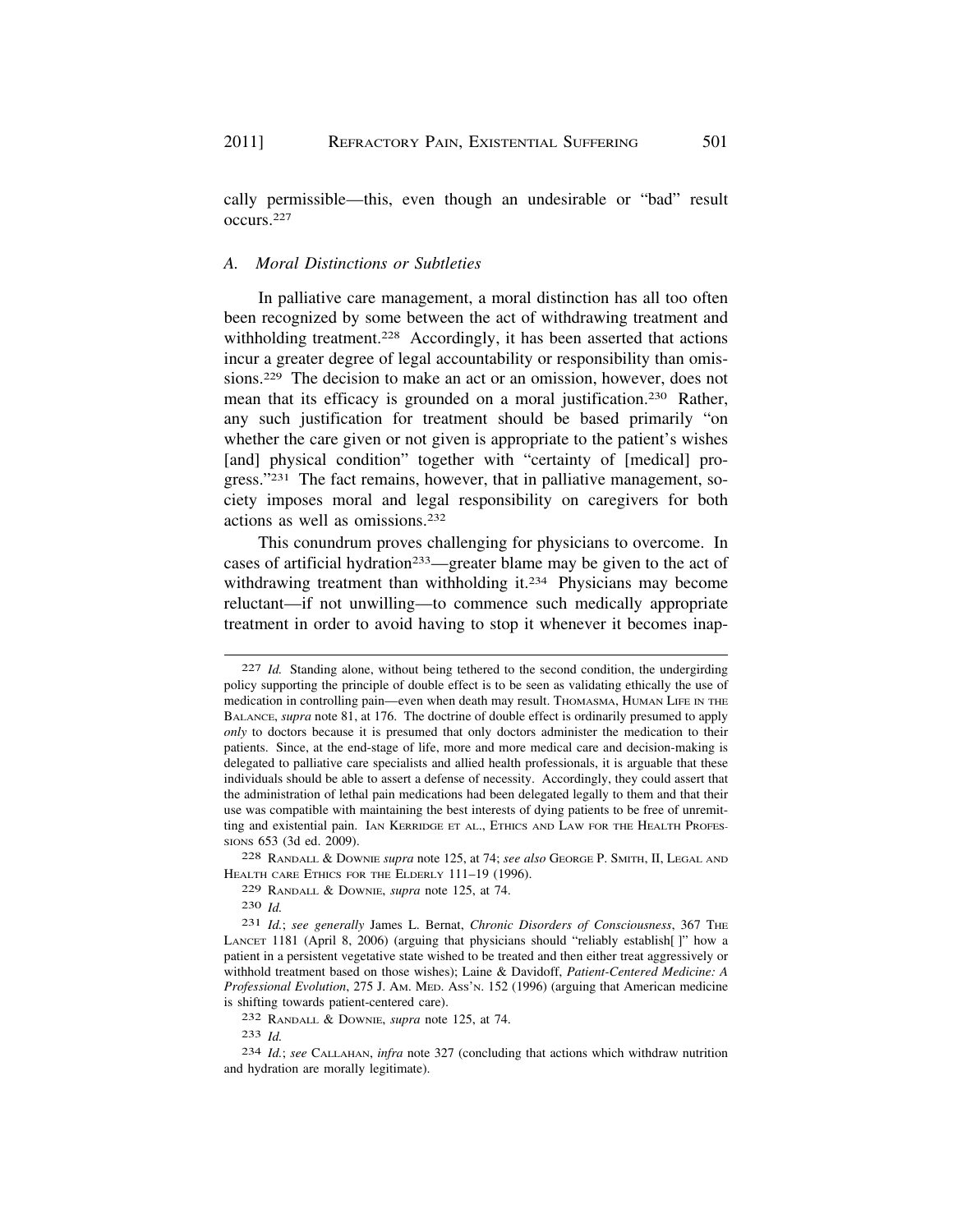<span id="page-33-0"></span>propriate. The effect of this action may well result in undertreating atrisk patients.235

Another defensive response by physicians to the effort to chart a moral distinction between the withholding and the withdrawal of treatment—which makes this putative moral distinction, itself, neither logical nor helpful—is seen in physician conduct which manifests itself in an unwillingness "to stop life-prolonging treatment when it is no longer appropriate because this constitutes a withdrawal of treatment which is seen as potentially blameworthy[,] particularly as it may contribute to the patient's death."<sup>236</sup> This may result in overtreatment of at-risk patients.<sup>237</sup>

#### *B. Competing Clinical Intentions*

Inasmuch as the doctrine of double effect analyzes two consequences flowing from an action and seeks to place a "substantive moral judgment" on one action (and its consequences) over another,<sup>238</sup> the doctrine presents itself as a muddled template lacking any objective certainty for decision-making.239 Utilizing this doctrine in both British and American courts requires a particularly astute pool of jurors who can ascertain whether a physician's intent was to either relieve suffering or cause death in the administration of pain relief. For the doctrine to be effective in aiding judicial decision-making, a physician must admit that he administered lethal treatment with the primary intent of causing death. The criminal consequences of such a forthright admission, make its occurrence unlikely.240 Indeed, it would be common for a physician to have multiple intentions, or considerations in managing the treatment of intractable pain that would likely result in death to the patient.241 The competing intentions and the complexity of distinguishing between them thus prove exceedingly problematic for the "positive consequence" requirement of double effect. While legal terms such as "intention" and "foresight" may appear to be neutral in a moral sense, they actually "relate to inherently moral issues" and invite ill-advised subjective moral judgments.242

<sup>235</sup> RANDALL & DOWNIE *supra* note 125, at 74.

<sup>236</sup> *Id.* 

<sup>237</sup> *Id.* 

<sup>238</sup> Suzanne Ost, *Euthanasia and The Defense of Necessity: Advocating a More Appropriate Legal Response*, *in* THE CRIMINAL JUSTICE SYSTEM AND HEALTH CARE LAW 103 (Charles A. Erin & Suzanne Ost eds. 2007) [hereinafter Ost, *Euthanasia and The Defense of Necessity*].

<sup>239</sup> *Id.* at 103, 104.

<sup>240</sup> *Id.* at 105.

<sup>241</sup> Lo & Rubenfeld, *supra* note 113, at 1813.

<sup>242</sup> Ost, *Euthanasia and The Defense of Necessity*, *supra* note 238, at 103; *see* Lo & Rubenfeld, *supra* note 113, at 1810 (questioning whether dosage size is determinative of intent); Timothy E. Quill, *The Ambiguity of Clinical Intentions* 329 NEW ENG. J. MED. 1039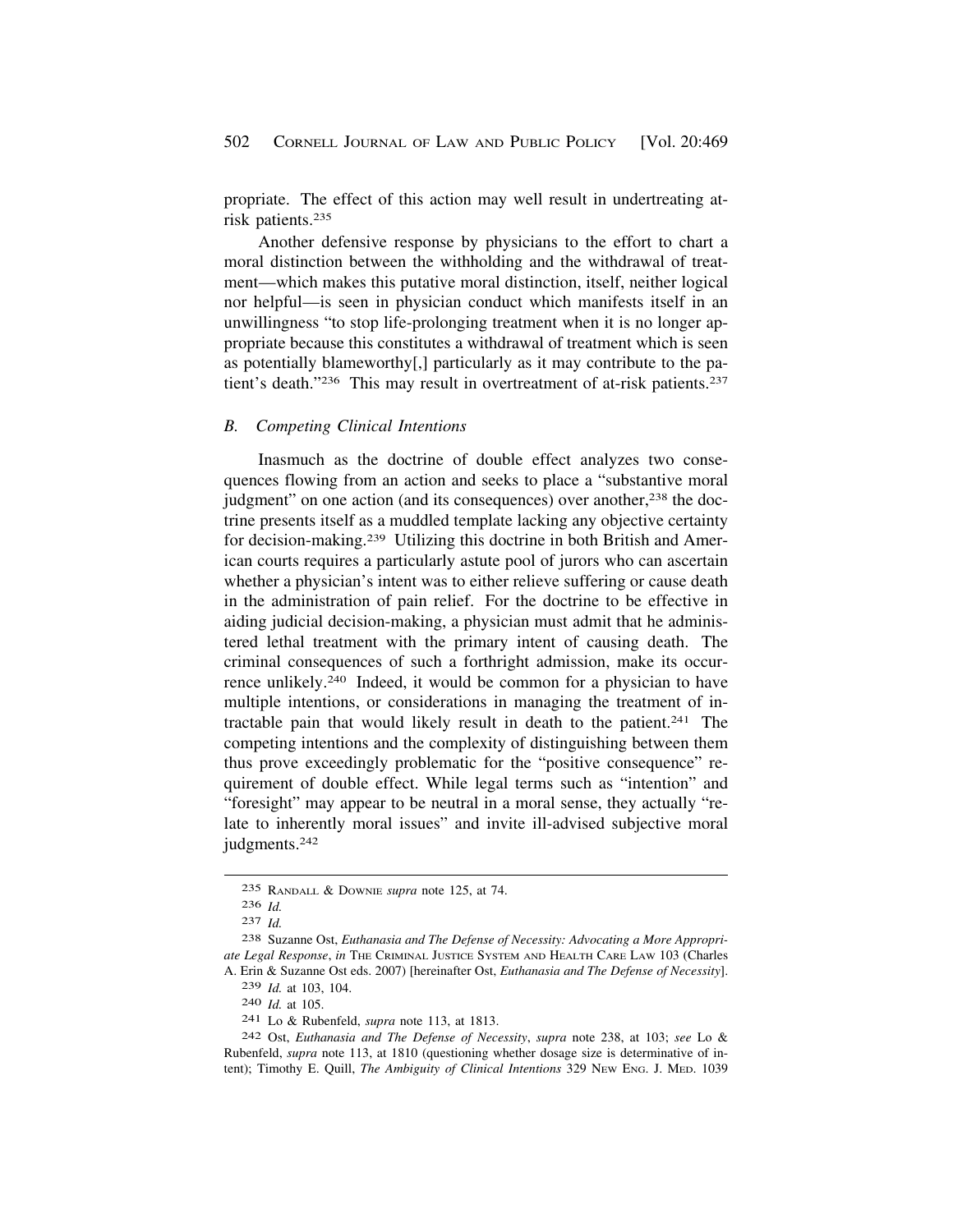The medical community asserts that the use of sedatives is not intended to hasten death.243 Even though it is foreseeable that death will occur sooner rather than later with the use of terminal sedation, the fact that physicians maintain that the practice is medically justifiable should be taken as conclusive.<sup>244</sup> Were this proposition accepted, then no need would exist to question the applicability of the principle of double effect. Yet, this "assurance" or "conclusion" is not accepted at face value as an honest professional judgment.<sup>245</sup> While many in the medical field support the notion that sedatives do not hasten death, other caregivers see it as but a "fig leaf" for euthanasia."246 These dissenters, along with some patients and their families, are blinded by the myth (often spread by the media) that analgesics such as barbiturates are "nothing more than a polite way to kill the patient."247

# *C. Justifying Double Effect for Palliative Sedation*

The central element for justifying palliative sedation under the principle of double effect is found in the moral distinction drawn between the intentions of the actor-physician and the unintended yet foreseeable consequences of their primary action. Taking the life of another is always morally impermissible, yet when this results from actions carrying foreseeable but unintended harm, it may be permissible when the action produces proportionate good.<sup>248</sup> Put in context, even when a foreseen risk of hastened death is accepted, a physician may nonetheless order high doses of opioids and sedative in order to relieve a patient's suffering.249 For ethicists, however, there is no clear line between efforts to relieve refractory systems and hastening death.250 The *manner* by which a physician declares his intention, is more determinative than what actions he takes under this doctrine. Ambiguity arises when physicians have admitted to dual intentions when administering large doses of opioids: intentions to both decrease suffering and hasten death, as seen in various studies.251

Physician intent is irrelevant, however, when the validity of withdrawing nutrition and hydration is raised. There, the operative issue is

<sup>(1993) (</sup>suggesting proportionality of treatments is crucial to discerning clinical intent); Williams, *supra* note 30, at 46. 243 Williams, *supra* note 30, at 46. 244 *Id.* 

<sup>245</sup> *Id.* 

<sup>246</sup>*Id.* 247 *Id.* 248 *See* Quill et al.*, supra* note 38, at 2101; *see also* SHAI J. LAVI, THE MODERN ART OF DYING 129–34 (2005); SMITH, *supra* note 89, at 101–09

<sup>249</sup> Lo & Rubenfeld, *supra* note 113, at 1812.

<sup>250</sup> *Id.* at 1813; *see* Meisel, *infra* note 328.

<sup>251</sup> *Id.*; *see* LAVI, *supra* note 248, at 129–34.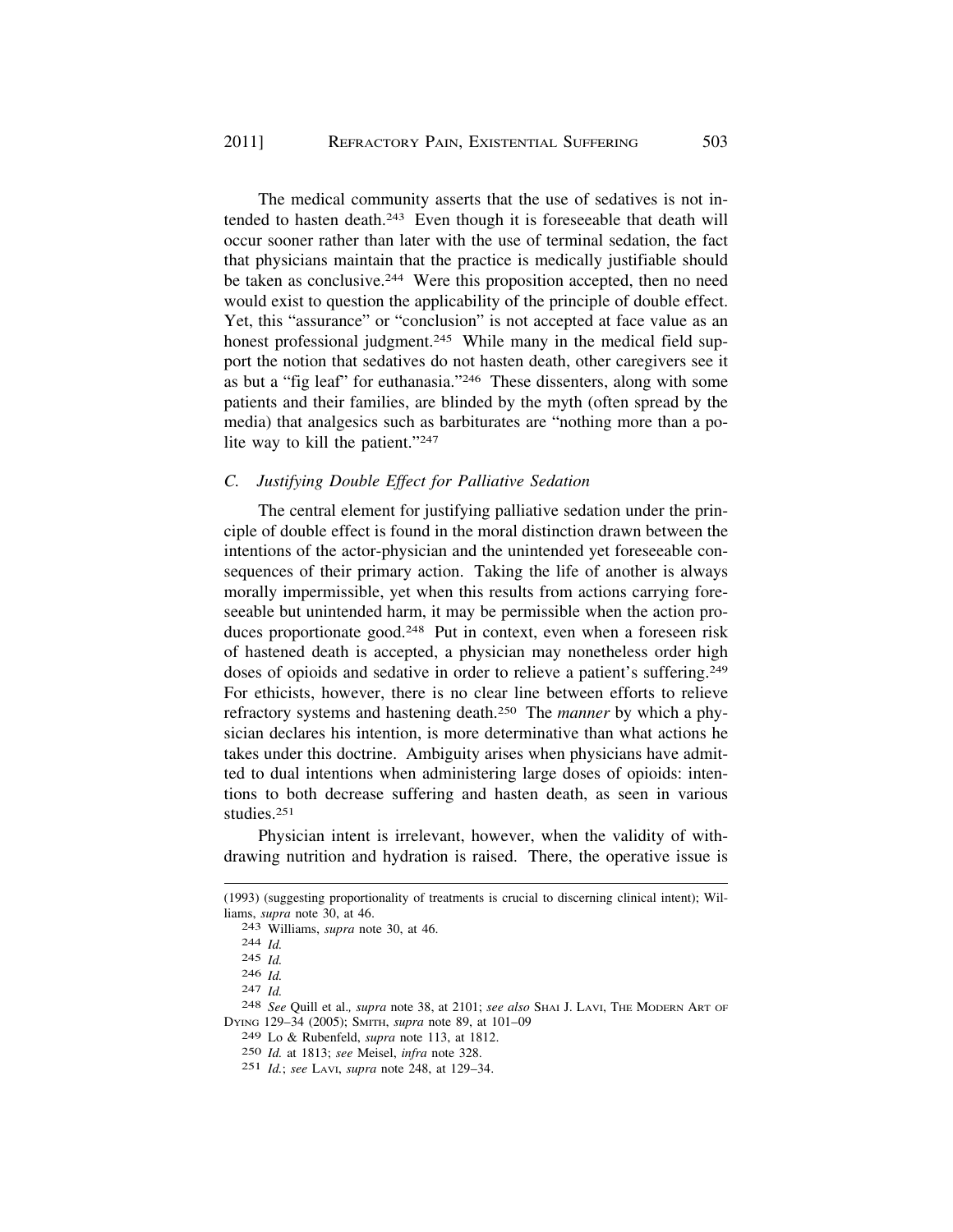whether it is within the individual patient's "liberty interest" in making this decision 252

> Regardless of whether clinical reality supports the concept of total patient autonomy on this issue, the legal precedent places this decision ultimately with the patient . . . . Legally, a physician's intent is irrelevant with respect to a patient's refusal or request for the withdrawal of a life-sustaining medical intervention. A physician's intent becomes a legal factor only when the physician takes an active, interventionist measure that could cause a patient's death.253

It is well-established that legal liability is imposed upon those who cause injury to another and foresaw or should have foreseen the consequences of their actions.254 This legal standard is considerably broader than the principle of double effect, which limits liability for unintentional consequences. As such, the principle of double effect may well be at odds with the standards of modern jurisprudence. Those who disagree with this principle may also reject the idea that it is morally wrong to cause or hasten the death of a moribund or terminally ill patient.255

Given these inherent weaknesses in the principle of double effect, it would be more efficacious to reformulate the justification for palliative sedation by examining proportionality rather than intention. Under proportionality, compassion and patient preferences are determinative. Proportionality allows for a balancing of the guidelines, thus avoiding the oftentimes conflicting ethical obligations to both relieve patient suffering and not act with the intention of causing death. Thus, if a physician believes it is more compassionate to relieve refractory symptoms than to prolong a life filled with physical torment, the physician may, as guided by patient preferences, administer palliative sedation within the bounds of good medical practice.256 Sadly, there is a mistaken perception that death is always hastened by the aggressive administration of pain management.257

<sup>252</sup> McStay, *supra* note 36, at 60.

<sup>253</sup> *Id.* 

<sup>254</sup> DAN B. DOBBS, THE LAW OF TORTS 334 (2000); *see* W. PAGE KEETON ET AL., PROS-SER AND KEETON ON THE LAW OF TORTS 169, 290, 303 (W. Page Keeton, Dan B. Dobbs, Robert E. Keeton & David G. Owen eds., 5th ed. 1984).

<sup>255</sup> Lo & Rubenfeld, *supra* note 113, at 1813.

<sup>256</sup> *Id.*; *see* Joseph Boyle, *Enriching Proportionalism Through Christian Narrative in Bioethics: The Decisive Development in Richard McCormick's Moral Theory?, 24 CHRISTIAN* BIOETHICS 302, 304, 306–08 (2008) [hereinafter Boyle, *Enriching Proportionalism*] (analyzing proportionalism as a method "for justifying moral norms and judgments in the light of basic goods").

<sup>257</sup> FURROW ET AL., *supra* note 225, at 10.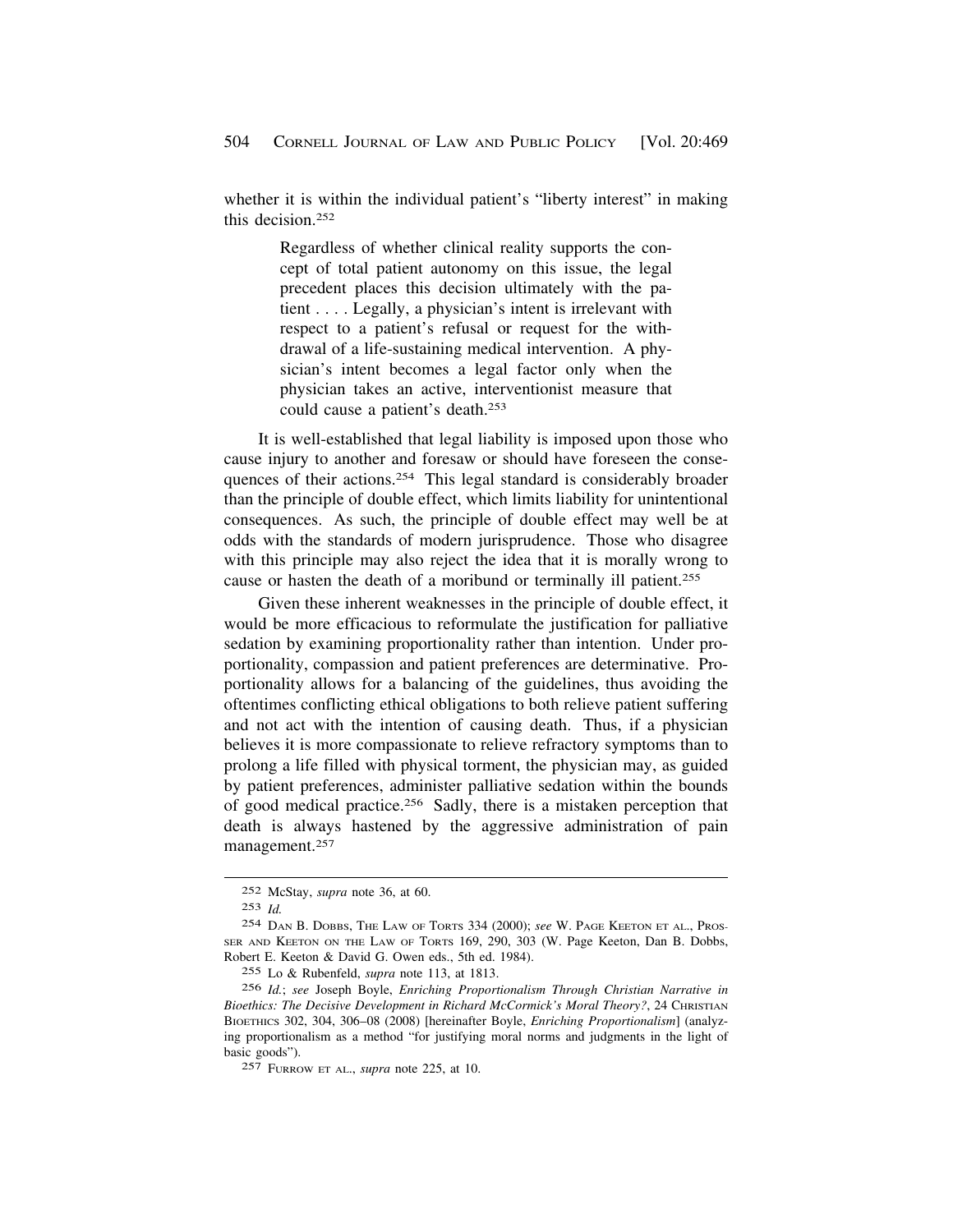British courts have, over time, allowed physicians to take palliative measures despite their incidental effect of shortening life. Their justification is expressed in a moral concept that acknowledges that physicians may limit suffering even though they may not put an immediate end to a patient's life. This focus on helping, rather than killing, may prove to be an invaluable psychological construct for the physician as well as the courts. While a physician may be fully aware of the consequences of his actions of increasing dosages of diamorphine for a patient, he need not describe the act nor be socially compelled to view it as "an act of killing."258 The nuanced complexities of double effect are essentially subsumed under this concept. This restatement is inextricably tied to the principles of compassion and mercy, and emphasizes proportionality, and the mandate to avoid suffering. This reformulation would go far to present a new contemporary construct for decision-making by avoiding the quicksands of the "traditional" approach used by the principle of double effect.

# *D. Dosage and Titration*

Perhaps the most valid indicator of a physician's intent is the act of titrating analgesics to effect patient comfort without intending to hasten patient death. If analgesis (e.g., barbiturates, opioids) as titrated to effect patient comfort, without intending to hasten patient death, this action—in and of itself—is perhaps the most valid indicator of a physician's intent and of particular importance in "validating" actions under the doctrine of double effect.259 One of the rather predictable side effects of using opiates for pain relief is that sedation occurs.260 Non-sedating agents are, of course, preferred but not always effective.261 In administering sedation for refractory pain, a physician should initially seek symptom relief by administering the lowest dosage262—one which neither suppresses respiration nor leads to respiratory distress.263 Dosage that provides no possibility for symptom relief *without* patient death could be termed properly as active euthanasia.264 When lower dosages are ineffective, increased dosages are permissible,<sup>265</sup> but they should be justified by clear

<sup>258</sup> Alexander McCall Smith, *Euthanasia: The Strengths of The Middle Ground*, 7 MED. L. REV. 195, 206–07 (1999).

<sup>259</sup> Eric L. Krakauer et al.*, Sedation for Intractable Distress of a Dying Patient: Acute*  Palliative Care and the Principle of Double Effect, 5 THE ONCOLOGIST 53, 59 (2000).

<sup>260</sup> *Id.*  261 *Id.* 

<sup>262</sup> *Id.* 

<sup>263</sup> Lo & Rubenfeld, *supra* note 113, at 1812.

<sup>264</sup> *Id.*; *see* LAVI, *supra* note 248.

<sup>265</sup> *Id.* For the conscious patient, reports of continued pain, displays of agitation, restlessness and confusion and either respiratory distress or myoclonus, would be grounds for dosage increases. For the unconscious patient, unable to report levels of distress, it remains for health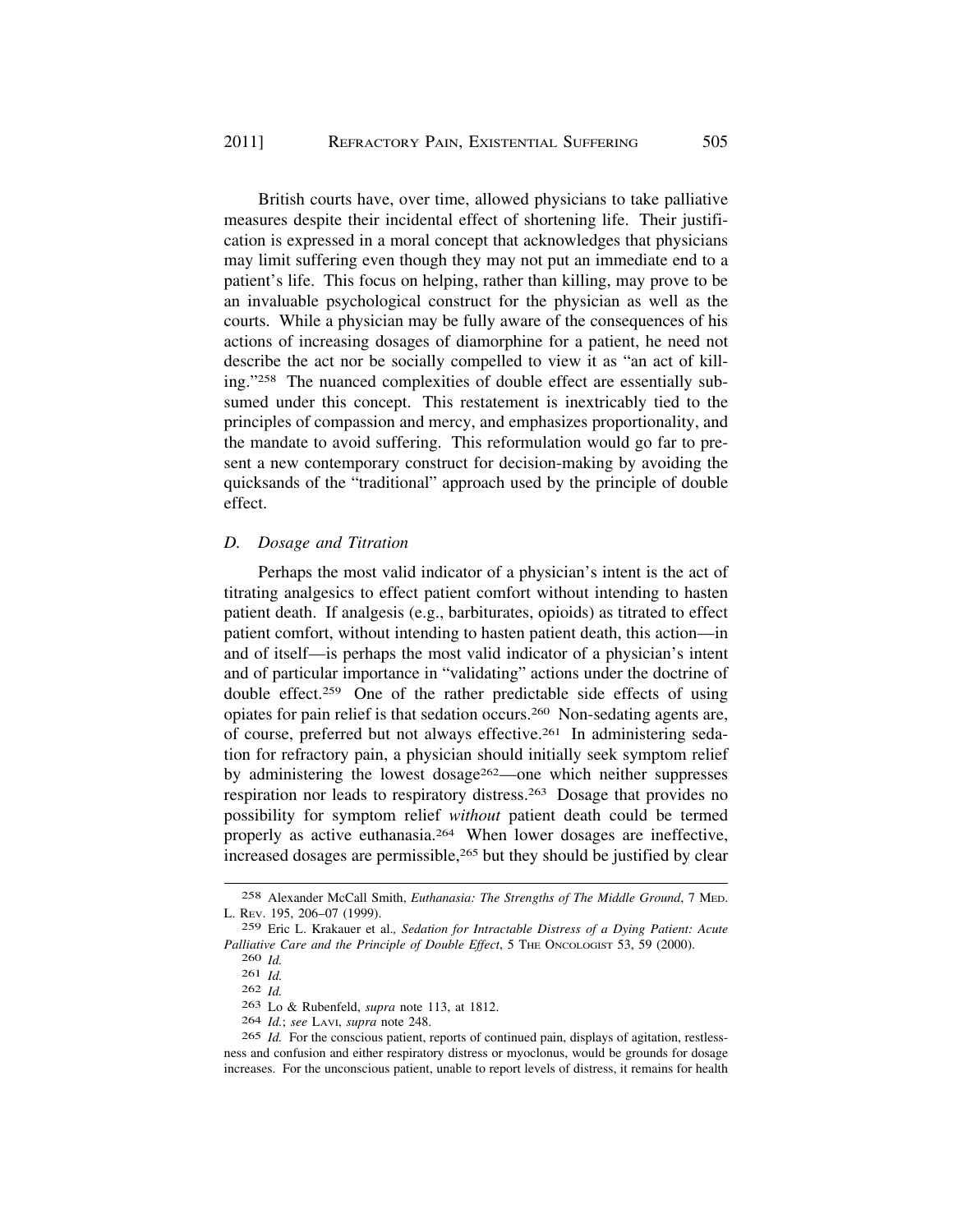<span id="page-37-0"></span>criteria or clinical indications such as documentation in the patient records and charts.266

Direct medical actions of this nature most usually occur when sudden or severe patient distress urge acute palliative care.267 This distress can manifest itself in the form of pain or other physical symptoms, as well as psychological distress in the form of severe anxiety or agitated delirium.268 As observed, the administration of the necessary analgesis in order to give effective comfort and relief, such as opioids and benzodiazepines, often are accompanied by significant side effects that must be anticipated, managed, and explained to a patient and their family.

# *E. Challenging Traditional Applications*

Those who reject the rigid classical application of the principle of double effect assert that it lacks both efficacy and utility in palliative care. If released from the principle's *raison d'etre*—to provide an absolute safeguard against the intentional shortening of life, and instead, recognizing that the benefits of relieving medical distress in cases of terminal illness through use of respite or terminal sedation may outweigh any associated harms, the principle becomes superfluous to palliative management.<sup>269</sup> Indeed, adopting such a contemporary and humane policy would eliminate altogether the complex and finely-nuanced arguments which seek to distinguish between intending and foreseeing the effects of one's actions.270 Restructured as such, the principle of double effect would become a common sense approach to medicolegal and ethical decision-making in "accordance with the moral intuitions of most people."271 Moreover, reformulating this template for decision-making and elevating compassion and proportionality to controlling values

care providers to access levels of discomfort (*e.g.,* furrowed brow, tachypnea and other symptomatologies associated with suffering). *Id.* at 1811, 1813.

<sup>266</sup> *Id.* at 1813. Efforts of the American Medical Association Council on Ethical and Judicial Affairs to "clarify" the medically proper uses for palliative sedation, and specifically dosage distinctions have been termed "naive in the extreme." Battin, *supra* note 37, at 29. The Council's effort to infer physician intent from the pattern of practice in dosage states, "one large dose" or "rapidly accelerated doses of morphine may signify a bad intention (seeking to cause death) while "repeated doses or continuous infusions are benign." CEJA REPORT, *supra*  note 203, at 5. Prof. Battin argues convincingly that "repeated dosage and continuous infusions" could well be taken as "a clever attempt to cover one's tracks." Battin, *supra* note 37, at 29.

<sup>267</sup> Krakauer et al.*, supra* note 259, at 60.

<sup>268</sup> *Id.* 

<sup>269</sup> RANDALL & DOWNIE, *supra* note 125, at 73. 270 *Id.* 271 *Id.*; *see* Boyle, *Enriching Proportionalism*, *supra* note 256, at 307 (discussing how, under proportionalism, not only are moral absolute rejected, but also the traditional doctrine of double effect).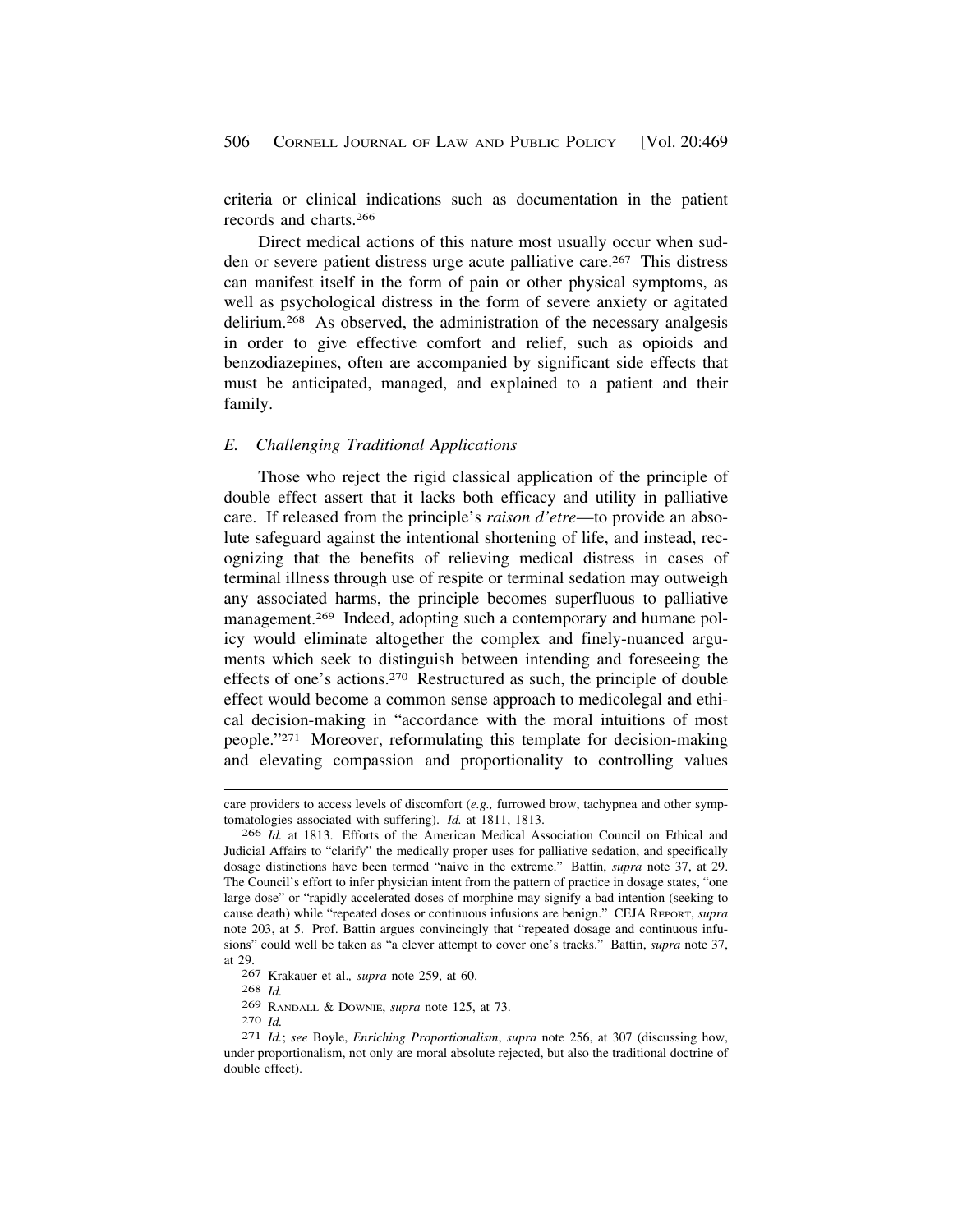would constitute a bold reaffirmation of beneficence, charity, compassion, and mercy as the policies behind such action.<sup>272</sup>

# *F. The Defense of Necessity*

In 1958, Glanville Williams proposed that the law should recognize a medical excuse in cases where pain is so severe that its alleviation can only be achieved by administering a lethal dose of drugs.273 This excuse would rest "upon the doctrine of necessity, there being at this juncture no way of relieving pain without ending life."<sup>274</sup> Accordingly, a physician could assert this defense to a charge of euthanasia or murder by showing that, by evaluating all circumstances surrounding a patient's condition (and not focusing exclusively on a physician's intent),275 he acted in a good faith effort to alleviate the severe or unbearable suffering of a patient,276 with a reasonable belief that the actions were a proportionate response to the patient's medical condition.277 Factored into the validity of this legal defense would be another highly relevant factor: the extent and frequency of a competent patient's request for assistance in dying.278 In a very real way, then, the defense of necessity is grounded in compassion.

If there is "no way of relieving pain without ending life," the defense of necessity should be allowed. *Id.* Yet, when other pain management therapies are available and effective, this defense would not be available to physicians nor would it be allowed when evidence established lethal drugs were administered which had "no analgesic or sedative effect." KERRIDGE ET AL., *supra* note 227, at 652. The defense of necessity has been available as a valid defense to murder in the U.K. since 2000. *Id.* (citing Re A [2000] 4 All ER 961, 1051 (Brooke LJ); R v Latimer [2001] 193 DLR (4th) 577, 596); *see* Boyle, *Enriching Proportionalism*, *supra* note 256, at 306 (detailing how—under proportionalism—goods are commensurated so that a person deliberating rationally, intuitively, or by differential feelings, in order to make a reasonable judgment, seeks to promote a greater proportion of good over bad; or, alternatively, "when the situation is bad, a lesser proportion of bad over good—the lesser evil"—is sought). 274 *Id.* at 288.

275 Ost, *Euthanasia and The Defense of Necessity*, *supra* note 238, at 115–16.

276 *Id.* "A common sense notion of medical duty" to respond in end-stage care is not only established but validated, clinically, from either quantitative or qualitative evaluations of medical futility. Schneiderman et al., *supra* note 156, at 409; *see* Crown Prosecution Service, *supra* note 64. 277 Ost, *Euthanasia and The Defense of Necessity*, *supra* note 238, at 115–16; CROWN

PROSECUTION SERVICE, *supra* note 64. 278 Ost, *Euthanasia and The Defense of Necessity*, *supra* note 238, at 116. The three

elements of the defense of necessity could be established by utilizing the reasoning of the doctrine of double effect. Accordingly, when it could be established that a physicians actions were undertaken in response to a patient's intractable pain (and not to accelerate death) for which there was no reasonable alternative course of treatment and that this action was in turn "proportionate to the risk of a lengthy and painful dying process," the defense should be allowed. KERRIDGE ET AL., *supra* note 227, at 652.

<sup>272</sup> *See* Timothy E. Quill, *The Ambiguity of Clinical Institutions* 329 N. ENG. J. MED. 1039 (1993) (arguing that proportionality should be the central focus for evaluating decisions of this nature).<br><sup>273</sup> GLANVILLE WILLIAMS, THE SANCTITY OF LIFE IN THE CRIMINAL LAW 286–88 (1958).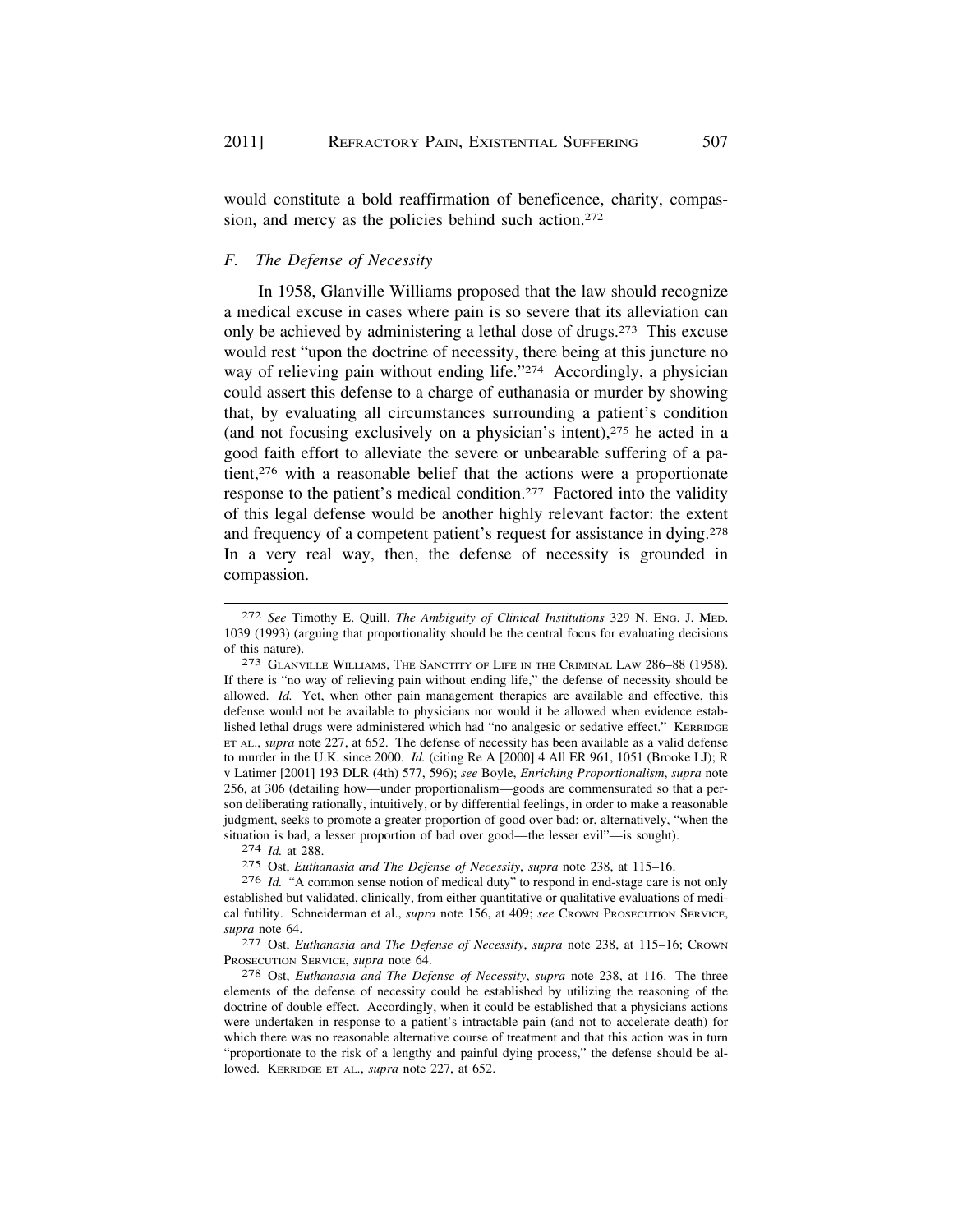#### <span id="page-39-0"></span>*G. Judicial Guideposts*

Law and "legal arguments do not settle moral questions," and it is a truism "that all that is legal is not moral, and . . . all that is moral is not necessarily legal."279 Consequently, the extent to which arguments over the legal definition and use of assisted suicide or euthanasia have any moral weight depends on the extent to which they are "morally persuasive."280 Ultimately, any legal debate in this area will prove faulty by failing to address the moral complexities inherent in any discussion of hastened death.281

When the U.S. Supreme Court had an opportunity to advance a moral argument for accepting the rule of double effect in 1997, in *Vacco v. Quill*282 and *Washington v. Glucksberg*, 283 the Court proffered no moral arguments for accepting such reasoning.<sup>284</sup> It has been suggested, however, that the Court did lay a foundation for recognizing a constitutional right to adequate pain relief when dying.285 Within such a "right" to receive care and avoid suffering in dying exists the coordinate right to receive terminal sedation when deemed reasonable by either a competent patient or a properly designated surrogate decisionmaker. In cases of incompetency, this right would be exercised by an attending health care provider who determines this course of conduct is humane, compassionate, and in the best interest of the patient. This would be consistent with

280 *Id.* at 548.

281 *Id. But see* Edward Rabin, *Assisted Suicide, Morality, and Law: Why Prohibiting Assisted Suicide Violates The Establishment Clause*, 63 VAND. L. REV. 763, 773–78, 791, 797, 810–11 (2010) (asserting that since existing laws prohibiting assisted suicide have derived historically—from a Christian morality of higher purpose and, thus, favor and indeed coerce a particular religious morality, these laws are violative of the Establishment Clause of the Constitution; instead, laws should reflect a standard of self-fulfillment which in turn would allow pursuit of values for a satisfying life which do not harm others).

Another rather novel idea for limiting prosecutions for physician assisted death can be found in the policy of desuetude—a notion, while not having explicit support by the U.S. Supreme Court—is a procedural due process claim which allows an exemption from prosecution under laws which have been enacted many years ago, and may not be "relevant" therefore with current public policies on the controlling issue, and are—further—also enforced sporadically. Thus, the central argument would be those laws imposing liability for assisting others in committing suicide were enacted during a time when physician assisted suicide was, because of the emerging state of developing medical technologies and the then nascent awareness of palliative treatment, not simply relevant and, accordingly, should be, as criminal statutes construed narrowly. Sunstein, *supra* note 49, at 1156–57 n.151.

284 Sulmasy & Pellegrino, *supra* note 279, at 548. *But see* Marc Spindelman, *Death, Dying and Domination*, 106 MICH. L. REV. 1641 at 1661, n.60 (concluding that *Glucksberg*  constitutionalized the principle of double-effect).

285 Burt, *supra* note 47.

<sup>279</sup> Daniel P. Sulmasy & Edmund D. Pellegrino, *The Rule of Double Effect: Clearing Up The Double Talk*, 159 ARCH. INTERNAL MED. 545 (1999).

<sup>282</sup> Vacco v. Quill, 521 U.S. 793 (1997).

<sup>283</sup> Washington v. Glucksberg, 521 U.S. 702 (1997).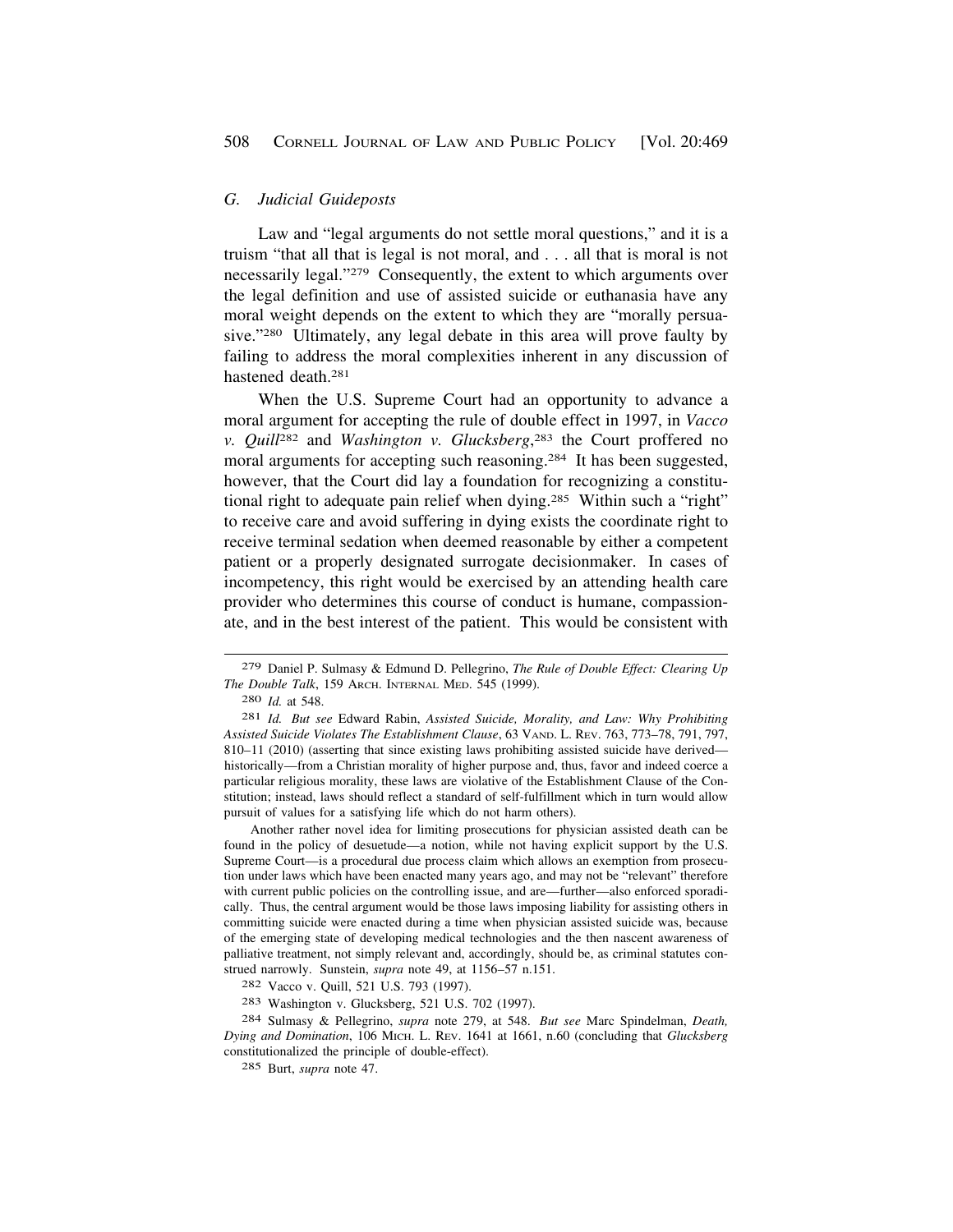a physician's commitment to embrace the "ethics of compassionate response."286

#### *H. Withdrawal of Nutrition and Hydration*

Artificial nutrition and hydration are properly viewed as medical treatment, and may be legally withdrawn if a medical professional deems their continuation as inconsistent with safeguarding the best interests of a patient.287 The U.S. Supreme Court first assumed the existence of a right to refuse nutrition and hydration in the 1990 case, *Cruzan v. Dir., Mis*souri Dept. of Health.<sup>288</sup> The Court "inferred" this right of refusal from a constitutionally-protected liberty interest grounded in the Due Process Clause and the doctrine of informed consent.289 In the 1997 decision *Washington v. Glucksberg*, the Court used the Due Process Clause to broaden this rule into a right to refuse medical treatment.290

In 1997, the U.S. Supreme Court again sharpened a necessary distinction between the withdrawal of life sustaining treatment and physician-assisted suicide in *Vacco v. Quill*. 291 Crucial to this distinction was an understanding that while a patient will be killed if he actively ingests a lethal dose of medication, an underlying disease pathology is the cause of death for one who refuses life-sustaining treatment (e.g., nutrition and hydration).292

In its effort to draw a clear distinction between the withdrawal of life sustaining treatment considered by a patient to be "futile or degrading"293 and physician-assisted suicide where "the patient be made dead,"294 the Court placed heavy emphasis upon the importance of intent as determinative, tacitly approving terminal sedation. The Court concluded that when evaluating the propriety of "induc[ing] barbiturate

294 Vacco v. Quill, 521 U.S. at 801–02.

<sup>286</sup> ALBERT R. JONSEN, THE NEW MEDICINE AND THE OLD ETHICS 49 (1990). In cases of incompetency, the physician has a special fiduciary-type "obligation to act as a steward of the patient's moral right to have his or her wishes fulfilled." While not a type of moral warrant for a physician to impose a personal set of values or make the advancement of a medical good the controlling principle, neither does this act of "beneficence-in-trust" mean that a physician submit "slavishly and uncritically to decisions made by a surrogate." Instead, "the obligation of that stewardship is to clarify, validate and enhance the patient's will to the extent possible." PELLEGRINO & THOMASMA, *supra* note 81, at 162. 287 Washington v. Glucksberg, 521 U.S. at 736–37 (O'Connor, J. concurring); *see gener-*

*ally* Lois L. Shepherd, *Dignity and Autonomy After* Washington v. Glucksberg*, An Essay About Abortion Death and Dignity*, 7 CORNELL J.L. & PUB. POL'Y 431 (1998) (exploring the notion that our current perception of dignity as linked to autonomy is flawed, and that the concept of dignity needs to be expanded separately). 288 Cruzan v. Dir., Mo. Dep't of Health, 497 U.S. 261, 279 (1990).

<sup>289</sup> *Id.* at 270.

<sup>290</sup> *Id.* at 720–23.

<sup>291</sup> Vacco v. Quill, 521 U.S. 793, 801 (1997).

<sup>292</sup> *Id.* at 801.

<sup>293</sup> Smith, *Futility and the Principle of Medical Futility*, *supra* note 50.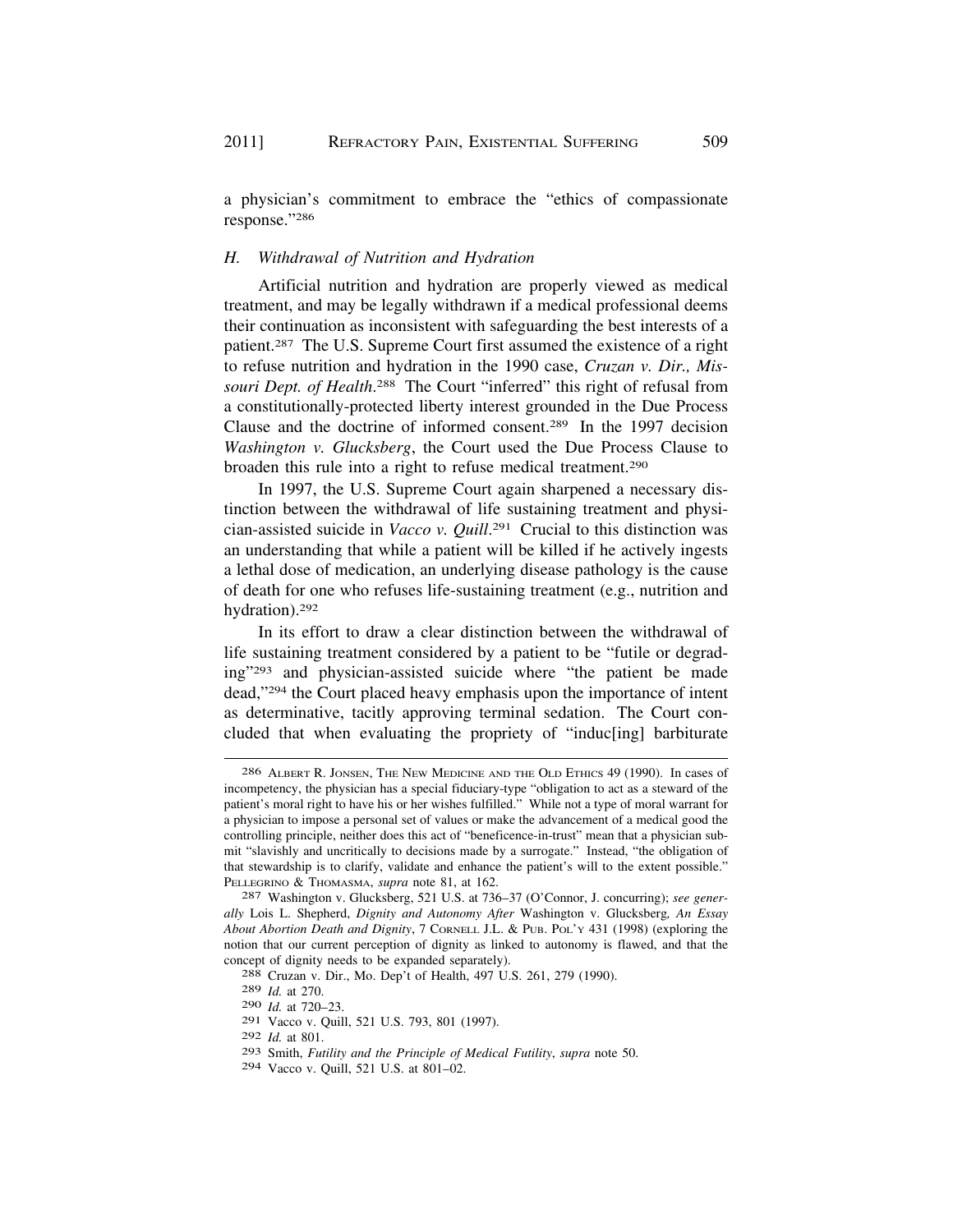<span id="page-41-0"></span>coma and then star[ving] [a patient] to death," medical professionals may administer palliative care, including a decision to refuse the continuation of life-sustaining treatment, which may "have the foreseen but unintended 'double effect' of hastening the patient's death."295 Justice Sandra Day O'Connor, writing a strong and eloquent concurring opinion in both *Glucksberg* and *Quill* endorsing the use of terminal sedation in palliative care,<sup>296</sup> concluded that while the Constitution did not grant any generalized right to "commit suicide," there was a liberty interest in having mentally competent persons control the manner of their deaths.<sup>297</sup>

The trio of *Cruzan*, *Quill*, and *Glucksburg* did not directly address the legality of terminal sedation as a final strategy for dealing with refractory pain. The use of terminal sedation as an integral part of palliative care and management was, nonetheless, implicitly endorsed by the Court.298

### *I. Clarifying Standards for Sedation, Alimentation, and Hydration*

In 2006, the American Academy of Hospice and Palliative Medicine (AAHPM) issued a new position statement on artificial nutrition and hydration (ANH) in end-of-life care, replacing its earlier statement on the

<sup>295</sup> *Id.* at 807 n.11.

<sup>296</sup> She was joined by Justice Ginsberg and, in part, by Justice Breyer. Washington v. Glucksberg, 521 U.S. 702, 736–37.

<sup>297</sup> *Id.* at 736.

<sup>298</sup> McStay, *supra* note 36, at 53. On August 1, 2007, The Congregation for The Doctrine of Faith published, with approval, *Responses to Certain Questions of The U.S. Conference of Catholic Bishops* which acknowledges in principle, that nutrition and hydration are both "an ordinary and proportionate means of preserving life" and "therefore obligatory." Similarly, for patients in a permanent vegetative state, who are being maintained artificially with nutrition and hydration, there can be no discontinuance of this care even when a medical judgment is made that patient consciousness will never occur. FURROW ET AL.*, supra* note 225, at 310–11. The authority and force of this means of policymaking has been questioned when other, more established vehicles for setting policy are available. *Id.* at 310–11 (referencing John Hardt & Kevin O'Rourke, *Nutrition and Hydration: The Congregation for the Doctrine of Faith, In Perspective*, 88 HEALTH PROGRESS 1 (2007)). *But see* U.S. Bishops' Pro-Life Committee, Nutrition and Hydration: Moral and Pastoral Reflections, *in* BIOETHICS: AN INTRODUCTION TO THE HISTORY, METHODS, AND PRACTICE, *supra* note 156, at 417, 419 (showing where, under Moral Principles (5), the Committee concluded in 1996: "In the final stage of dying one is not obliged to prolong the life of a patient by every possible means: 'When inevitable death is imminent in spite of the means used, it is permitted in conscience to take the decision to refuse forms of treatment that would only secure a precarious and burdensome prolongation of life, so long as the normal care due to the sick person in similar cases is not interrupted.'"). *See also* ARTIFICIAL NUTRITION AND HYDRATION AND THE PERMANENTLY UNCONSCIOUS PATIENT: THE CATHOLIC DEBATE (Ronald P. Hamel & James J. Walter eds. 2007); Alan Sanders, *The Clinical Reality of Artificial Nutrition and Hydration for Patients at The End of Life*, 9 NAT'L CATH. BIOETHICS Q. 293 (2009); *see generally* RELIGIOUS PERSPECTIVES IN BIOETHICS 1–20 (John F. Peppin, Mark J. Cherry & Ana Iltis eds. 2004).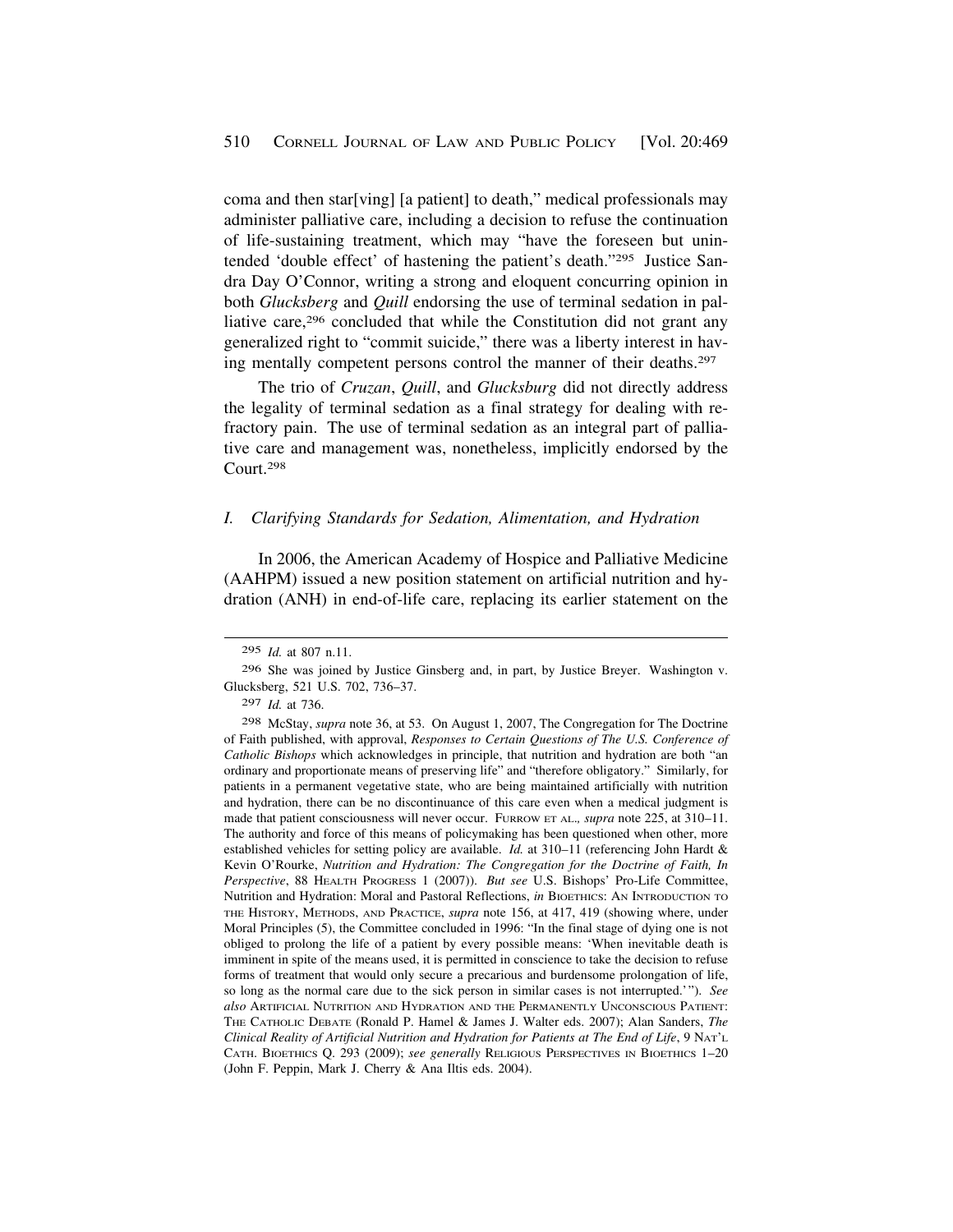issue in 2001.299 While recognizing that artificial nutrition and hydration were developed to accommodate acutely ill patients and provide shortterm care, the AAHPM also acknowledged current data that suggested these procedures neither prolong life nor prevent suffering.300 Since patients in end-stage illnesses often lose their capacity to eat and drink, the ethical issue thus becomes whether patients, their families, or caregivers should have the right at all to request the provision or withholding of nutrition, alimentation, and hydration to those with no prospects of rehabilitation or recovery.

The AAHPM concluded that ANH should always be recognized as medical therapy and should be evaluated by balancing its costs and benefits (or benefits and burdens) "in light of the patient's goals of care and clinical circumstances."301 While acknowledging that ANH has symbolic value and importance for some patients and their families, the AAHPM prefers that lines of communication be maintained among health care providers who not only deal with fears of starvation by afflicted patients and their families, but with clarifications of the clinical conditions which come with end-stage illness.302 More specifically, patient information should be provided explaining that an individual's inability to both eat and drink are a part of the "normal" process of dying.303 Accordingly, when efforts at ANH are not advancing a patient's goals nor seen as consistent with sound clinical standards of practice, and thus are futile,<sup>304</sup> these efforts "can be ethically withheld or withdrawn."305

While there are reports that suggest the use of terminal sedation is now endorsed by many hospices—with some hospices inducing coma through an added morphine drip to address unremitting pain306—the AAHPM's Statement on Palliative Sedation, issued in 2006, is clear that

301 *Position Statement*, *supra* note 299.

<sup>299</sup> *Statement on Artificial Nutrition and Hydration Near the End of Life*, AM. ACAD. OF HOSPICE AND PALLIATIVE MED., <http://www.aahpm.org/positions/default/nutrition.html>, (last visited Oct. 14, 2007) [hereinafter *Position Statement*].

<sup>300</sup> *Id.*; *see* DANIEL CALLAHAN, THE TROUBLED DREAM OF LIFE, 80–82 (2000) (observing that artificial nutrition and hydration were originally for short-term treatments for post surgical patients but, over the years, have been transformed into Basic Care rather than regarded as treatment—this, in spite of the fact that the process of dying is recognized as being accompanied by the inability to take food and water).

<sup>302</sup> *Id.* 

<sup>303</sup> *Id.* 

<sup>304</sup> *Id.* 

<sup>305</sup> Charlotte F. Allen, *Back Off!, I'm Not Dead Yet!*, WASH. POST, Oct. 14, 2007, at B1; *Position Statement*, *supra* note 299.

<sup>306</sup> *See generally* Balfour Mount, *Morphine Drips, Terminal Sedation, and Slow Euthanasia: Definitions and Facts, Not Anecdotes*, 12 J. PALLIATIVE CARE 31 (1996) (arguing that a morphine drip is merely a euphemism for slow euthanasia and incompatible with the principle of double-effect and palliative care).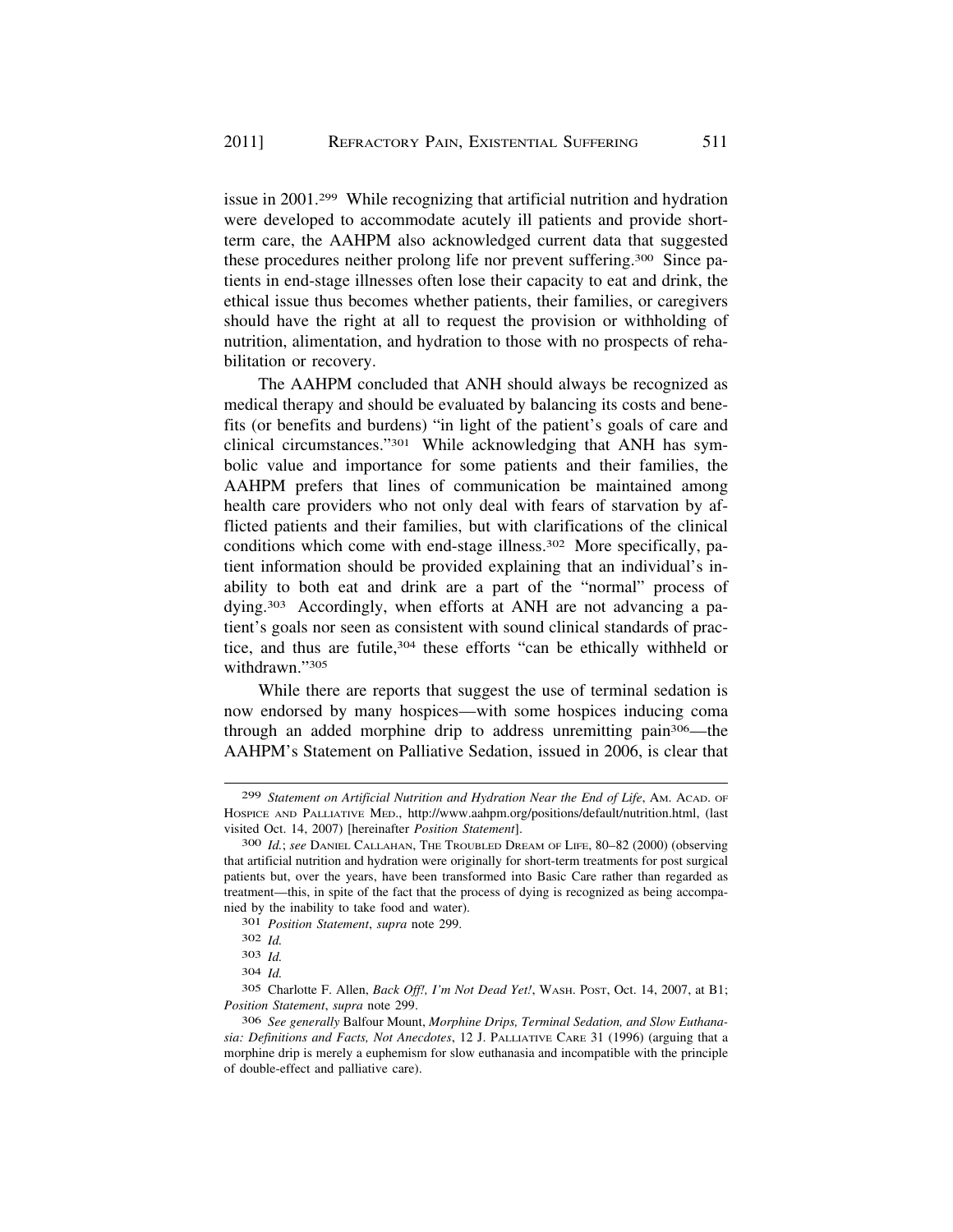palliative sedation must be "proportionate to the patient's level of distress."307 Reserved only for those cases of the "most severe, intractable suffering at the very end of life,"<sup>308</sup> palliative sedation to unconsciousness is supported ethically and legally when three conditions are met: the intent of the clinician is to relieve a patient's suffering, the degree of sedation administered is proportionate to the severity of that suffering, and the patient or the patient's surrogate decision-maker provide an informed patient consent that is consistent with the patient's treatment goals and personal values.309

This bold and compassionate action by the AAHPM is designed to educate the public to the validity of accepting physician-assisted death under certain medically futile conditions by integrating palliative care and its philosophies into a standard of appropriate care for the terminally ill.310 By changing the taxonomy of the act itself from the traditional "Physician-Assisted Suicide" (PAS) to "Physician-Assisted Death" (PAD), the AAHPM is attempting to recast the debate as a discussion over the legality of receiving medical assistance in the dying process.<sup>311</sup>

# V. PHYSICIAN-ASSISTED SUICIDE OR EUTHANASIA: ENDURING EPHEMERAL DISTINCTIONS?

As a matter of principle, it is difficult to find and defend present distinctions between physician assisted suicide and euthanasia.312 Instead of falling into a taxonomical quagmire, physicians traditionally as-

<sup>307</sup> *Statement on Palliative Sedation*, AM. ACAD. OF HOSPICE AND PALLIATIVE MED., <http://www.aahpm.org/positions/default/sedation.html> (last visited Oct. 14, 2007). [308](http://www.aahpm.org/positions/default/sedation.html) *Id.* 

<sup>309</sup>*Id.* 310 *Physician-Assisted Death*, AM. ACAD. OF HOSPICE AND PALLIATIVE MED., http:// <www.aahpm.org/positions/default/suicide.html>(last visited Oct. 14, 2008); *see generally*  Smith, *Terminal Sedation*, *supra* note 36 (advocating greater acceptance of assisted dying in certain circumstances). 311 *See* Smith, *All's Well That Ends Well, supra* note 37 (arguing for a taxonomical

change in terminology which accepts and uses enlightened self-determination or assisted ra-

tional suicide rather than assisted suicide). 312 Yale Kamisar, *Foreword: Can Glucksberg Survive Lawrence? Another Look at The End of Life and Personal Autonomy*, 106 MICH. L. REV. 1453, 1474 (2008); *see* RICHARD A. POSNER, AGING AND OLD AGE 235–45 (1995) (maintaining that there should be a right to assisted suicide); *see also* Charles H. Baron et al.*, A Model State Act to Authorize and Regulate Physician Assisted Suicide*, 33 HARV. J. ON LEGIS. 1, 10 (1996). Interestingly, in *Vacco*, the Supreme Court found no legal relevance between the classic distinctions between either active or passive euthanasia or, as well, between "the provision of artificial fluids and nutrition and other medical interventions." Annas, *supra* note 48, at 1099. What was, however, seen as determinative by the court was causation and physician intent in prescribing or in administering medications which have a direct or even indirect role in hastening death. *Id.* The New York State Task Force on Life and the Law, in issuing its 1997 supplement to its 1994 report, *When Death is Sought*, concluded that valid distinctions between assisted suicide, the refusal of treatment, and the administration of high opioid dosages for refractory pain were essential for coherent policies in end-of-life medical care and that the latter two treatments should in no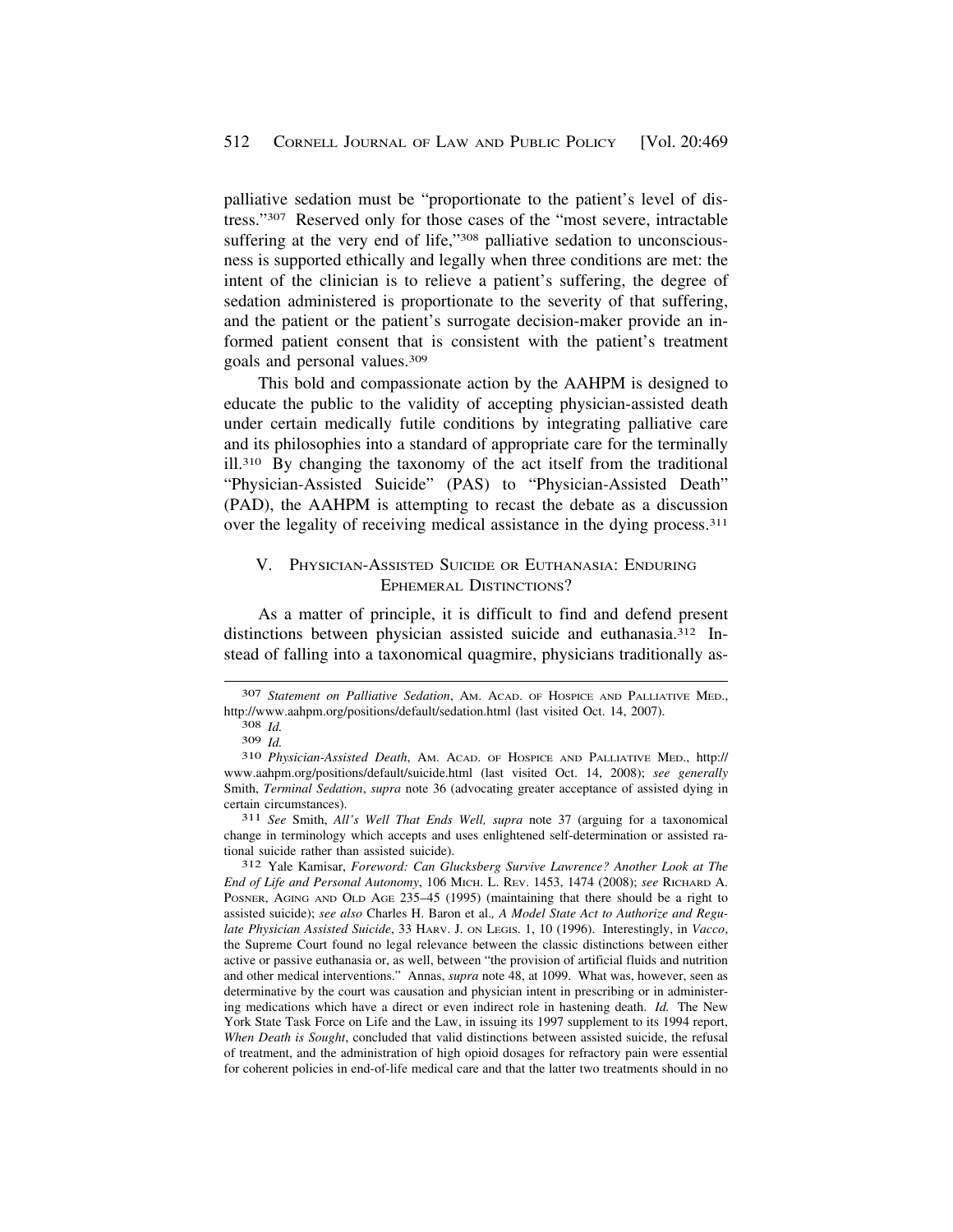sess a patient by determining whether their condition is curative, rehabilitative, or palliative.<sup>313</sup> The principle of medical futility has been most helpful in making a medical assessment; through its use and implementation, physicians have clear markers and protocols for non-treatment.314 Consistent with the lack of national cognizance of a right or liberty interest to seek assistance from a physician in ending one's life, 315 no state courts—save one in Montana316—have found a right to physician-assisted suicide within their state constitutions. Similarly, no state legislatures, other than in Oregon<sup>317</sup> and Washington,<sup>318</sup> have legalized this type of action319 in the post-*Glucksberg* era*.* 320

Rather than continue efforts to find meaningful distinctions between suicide and assisted suicide, a clearer strategy would be to structure dialogue around references to aid in dying or physician-assisted dying.<sup>321</sup> Indeed, since *Glucksberg* recognized terminal or palliative sedation, the essence of assisted suicide has not been germane to any discussion of end-of-life care.322

313 *See* F. Fox *Predominance of the Curative Model of Medical Care: A Residual Program*, 278 J. AM. MED. ASS'N. 761 (1997); Sapir, *supra* note 60.

314 Smith, *Futility and the Principle of Medical Futility*, *supra* note 50.

315 Kamisar, *supra* note 312, at 1467.

316 On December 5, 2008, a Montana District Court determined in the case of *Baxter v. Montana* that there is a fundamental right for the terminally ill to die with dignity; that the state law barring assisted suicide violates the right to privacy guaranteed by the state constitution and the provision that proclaims the dignity of the human being is inviolable. 2008 Mont. Dist. LEXIS 482, at \*36 (Dec. 5, 2008). The decision was appealed, and in its ruling on this appeal on December 31, 2009, the Montana Supreme Court declined to declare a constitutional right to die with dignity. Baxter v. State, 2009 Mont. LEXIS 695 (Dec. 31, 2009). Rather, the court held that physicians aid in dying was not violating the stated legislation protecting the terminally ill nor against state public policy. *Id.* 

317 ORE. REV. STAT. §§ 127.800(12), 127.805 (2005).

318 WASH. REV. CODE ANN. ch. 70,245 (West 2009).

319 Kamisar, *supra* note 312, at 1467.

320 Washington v. Glucksberg, 521 U.S. 702 (1997).

321 Kathryn L. Tucker, *In the Laboratory of the States: The Progress of Glucksberg's Invitation to States to Address End-of-Life Choices*, 106 MICH. L. REV. 1593 (2008).

322 *Id.* at 1599 n.23 (noting the American Medical Association's brief *amicus curiae* in Vacco and Glucksberg which endorsed the proper medical use of palliative sedation). Writing for the majority in Vacco, Chief Justice Rehnquist recognizes that a state may allow palliative care for patients refusing unwanted medical treatment "which may have the foreseen but unintended 'double effect' of hastening . . . death." 521 U.S. 793, 808 n.11 (1997). *But see* David Orientleicher, *The Supreme Court and Terminal Sedation: Rejecting Suicide Embracing Euthanasia*, 24 HASTINGS CONST. L.Q. 947, 955–56 (1997) (concluding terminal sedation is a form of active, voluntary or slow euthanasia).

way be considered an act of euthanasia. COMM. ON CARE AT THE END OF LIFE, INSTITUTE OF MEDICINE 12 (1997).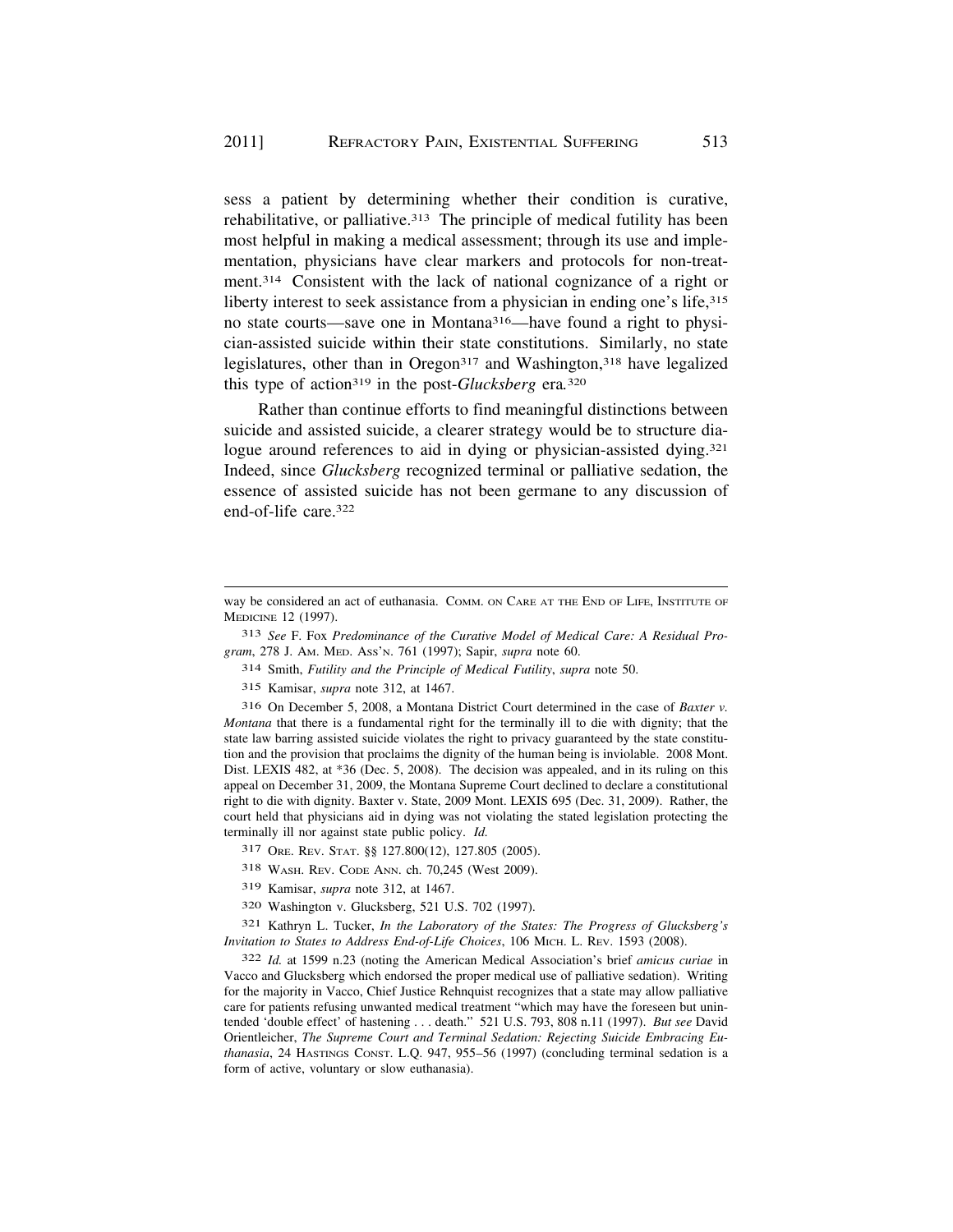# *A. The Scope of Personal Autonomy*

If personal autonomy, or "the right to define one's own concept of existence" and "the mystery of human life,"323 extends to the very time and manner of one's death,<sup>324</sup> this fundamental right, arguably, should not be limited to the terminally ill<sup>325</sup> and the "seriously ill or impaired who are suffering or in pain."<sup>326</sup> Indeed, others have expressed concern that if this right is recognized nationally, it will be asserted not only by those patients who are terminally ill,<sup>327</sup> but also those who are "seriously ill or impaired . . . endur[ing] pain or suffering."328

Specifically, concerns have been raised that the standard of terminal illness, in and of itself, is inadequate to measure certain medical conditions that exceed a diagnosis of life expectancy beyond, for example, the more "normal" period of three months<sup>329</sup> or six months.<sup>330</sup> Three particular scenarios have been posited as being dangerous because of the "open-ended" or limitless nature of present evaluations of terminal illness:331 (1) where a patient might be suffering from Lou Gehrig's disease, yet the patient is not diagnosed as fully suffering from the endstage of the disease; (2) where a patient, afflicted with paralysis from the neck down can survive with palliative care for some twenty years; or, (3) where a patient is in the early stages of Alzheimer's disease.<sup>332</sup>

HASTINGS CTR. REP. 10, 14 (Mar.-April 1992). The right to forego medical treatment is recognized as "virtually absolute" and in no way limited to the terminally ill. 1 ALAN MEISEL, THE RIGHT TO DIE § 8.2 (2d ed. 1995).

329 Tucker, *supra* note 321, at 1610 n.90 (referencing the California Compassionate Choices Act introduced in 2007 which was not enacted into legislation).<br>
330 ORE. REV. STAT. §§ 127.800 (12), 127.805 (2005).<br>
331 Kamisar, *supra* note 312, at 1472.<br>
332 *Id*. The case of Mrs. Janet Adkins is illustrativ

Alzheimer's disease who—before succumbing to debilitating effects of the disease and thereby losing her competency—decided, with the support of her family, to seek assistance in committing suicide, in Michigan, with Dr. Jack Kevorkian. On June 4, 1990, with her death, Mrs. Adkins became the first publicly reported case in the United States of medically assisted sui-

<sup>323</sup> Planned Parenthood of Southeastern Pennsylvania v. Casey, 505 U.S. 833, 851 (1992). 324 Kamisar, *supra* note 312, at 1474.

<sup>325</sup> *Id.* at 1459.

<sup>&</sup>lt;sup>327</sup> *Id.* at 1473. For Yale Kamisar, the supreme value of human life always trumps an exercise of autonomy or self-determination designed, as such, to end life. Yet, interestingly, while he maintains that it is acceptable to honor a patient's wish to end an intolerably burdensome existence by ceasing medical treatment deemed futile, Kamisar would deny assistance to that individual to end his life. YOUNG, *supra* note 145, at 57. While Kamisar maintains further that a "critical moral significance" is to be found between an act and an omission, others assert the "distinction" between acts and omissions and between killing and letting die has no moral significance at all. *Id.* at 56–58. Callahan also characterizes the withdrawal of artificial nutrition and hydration as morally legitimate. Daniel Callahan, *Terminal Sedation and The Artefactual Fallacy*, *in* TERMINAL SEDATION: EUTHANASIA IN DISGUISE? 93–102 (Torbjorn Tannsjo ed. 2004). 328 Kamisar, *supra* note 312, at 1473; *see* Dan W. Brock, *Voluntary Active Euthanasia*, 22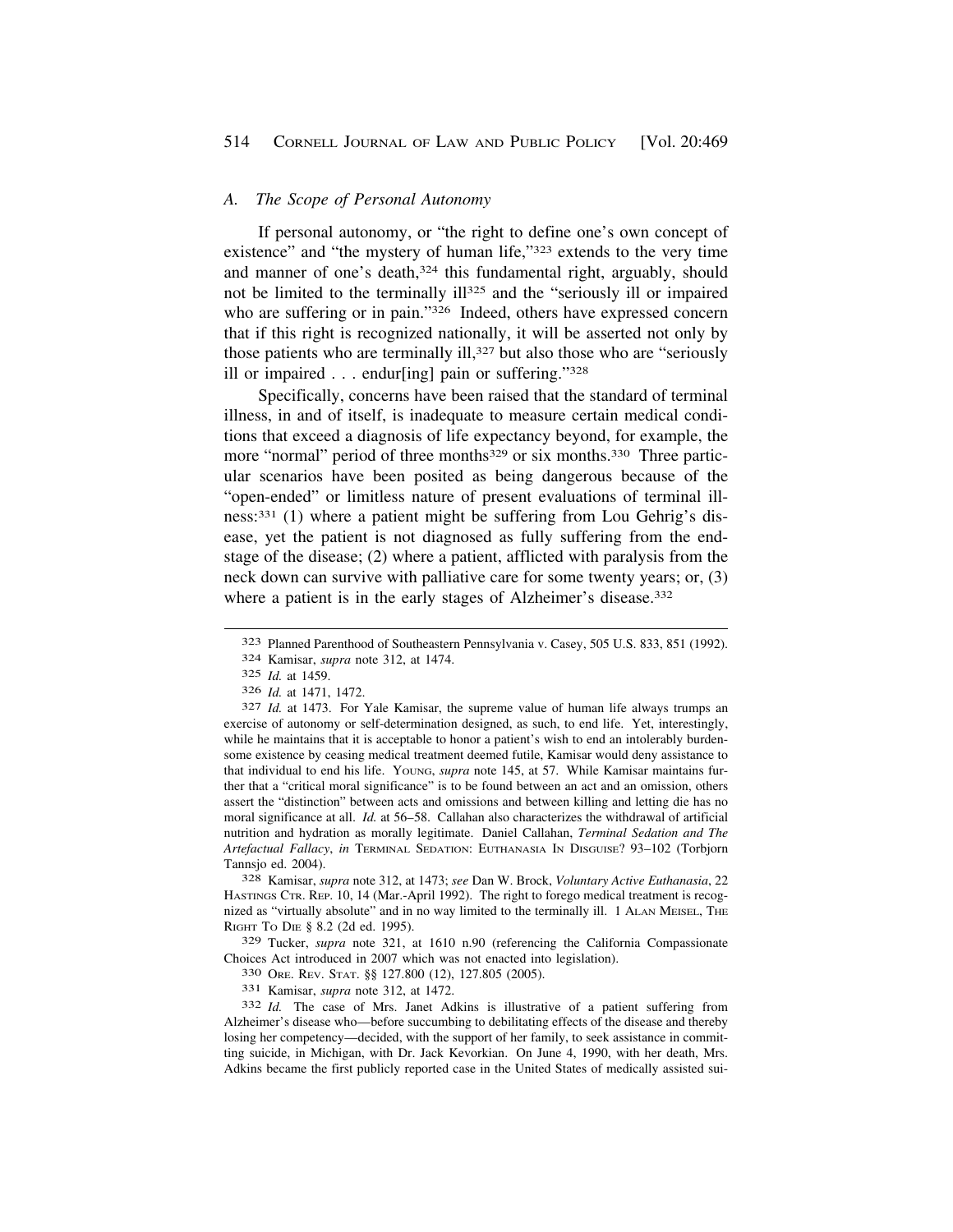In each of these hypotheticals, no rigid timeline can delineate a patient's personal standard of hopelessness. If an informed unilateral decision is made to end one's life in the early stages of Alzheimer's disease, before levels of incompetence and indignity occur, then surely that decision must be accepted. The principle of medical futility applies equally to all three scenarios because in each case, there are simply no available options for curative care or rehabilitation. Rather than be concerned with the misapplication of the terminal illness standard in these three specific cases, the opportunity to embrace individuals presenting these symptomologies should be guided by compassion and mercy because there is no hope of a qualitative recovery.333

The double assisted suicide, on July 10, 2009, of the renowned musical conductor, Sir Edward Downes, 85, virtually blind, suffering from a loss of hearing and in psychological distress—although not in a terminal medical condition—and his wife, Lady Downes, 74, who was suffering from terminal cancer, has raised, anew, concerns that death is becoming a "lifestyle choice." Both Sir Edward and his wife traveled to a private assisted suicide clinic in Zurich, Switzerland, called Dignitas. Of some 117 Britons who have availed themselves of Dignitas the past years, at least five were not—at the time of their deaths—considered to be in a terminal condition. Nick Allen & Caroline Gammell, *Conductor's Son Saw Parent's Die in Suicide Clinic*, DAILY TELEGRAPH, July 15, 2009, at 7; David Brown & Helen Nugent, 'Together Forever' *Couple Raise New Suicide Fears*, THE TIMES (London), July 15, 2009, at 1.

In a British case in 2004, Local Authority v. Z, EWHC 2817 (Fam), the Court held a woman suffering from a terminal medical condition—cerebella ataxia—who wished to travel to Switzerland with the assistance of her husband to be euthanized, could not be enjoined from such a course of action. Although the Suicide Act of 1961 would, indeed, criminalize the actions of the woman's husband because they would aid or abet her illegal act of suicide, the law of suicide did not criminalize the conduct. The court concluded that although Parliament may criminalize an act, "it is not always in the public interest to prosecute in respect of it." KERRIDGE ET AL., *supra* note 227, at 655–56.

Relative Assisted Suicide (RAS) and, more specifically, Relative Facilitating Suicide Abroad (RFASA), has the real potential to resolve the furor over physician-assisted death if it is accepted legislatively and judicially. Indeed, when British prosecutors have essentially given a relative exemption for assisting terminally ill family members, in some limited number of cases, they have advanced the de-medicalization of assisted dying and thereby relegated the role of the physician to that of determining the competency of the terminal, end-of-life person to request assistance in dying and providing a drug prescription to effect that purpose. Ost, *De-Medicalisation of Assisted Dying*, *supra* note 64, at 515–17, 533. 333 *See* Adrienne M. Martin, *Hope and Exploitation*, 38 HASTINGS CTR. REP. 49 (2008)

(concluding hope should be viewed as a complex emotion which inputs value judgments and deliberative processes and—thus—should not be exploited to the point of being false or, at best, bereft of an accurate factual or scientific basis).

cide. George P. Smith, II *Reviving the Swan, Extending the Curse of Methuselah, or Adhering to the Kevorkian Ethic?*, 2 CAMBRIDGE Q. HEALTHCARE ETHICS 49, 51 (1993).

Being an Alzheimer disease patient does not preclude that individual from being recognized, legally, as competent to make health care decisions regarding treatment or non-treatment if the decision-making is undertaken in the early onset stage of the disease before recognition is lost. ALLEN E. BUCHANAN & DAN W. BROCK, DECIDING FOR OTHERS: THE ETHICS OF SURROGATE DECISION MAKING 281 (1989); *see* WERTH, *supra* note 69, at 76; *see generally* Mitchell et al.*, supra* note 121 (observing that patients with advanced dementia who were able to discuss the disease's prognosis with their health care proxies received less burdensome interventions than those whose proxies who did not understand the expected complications).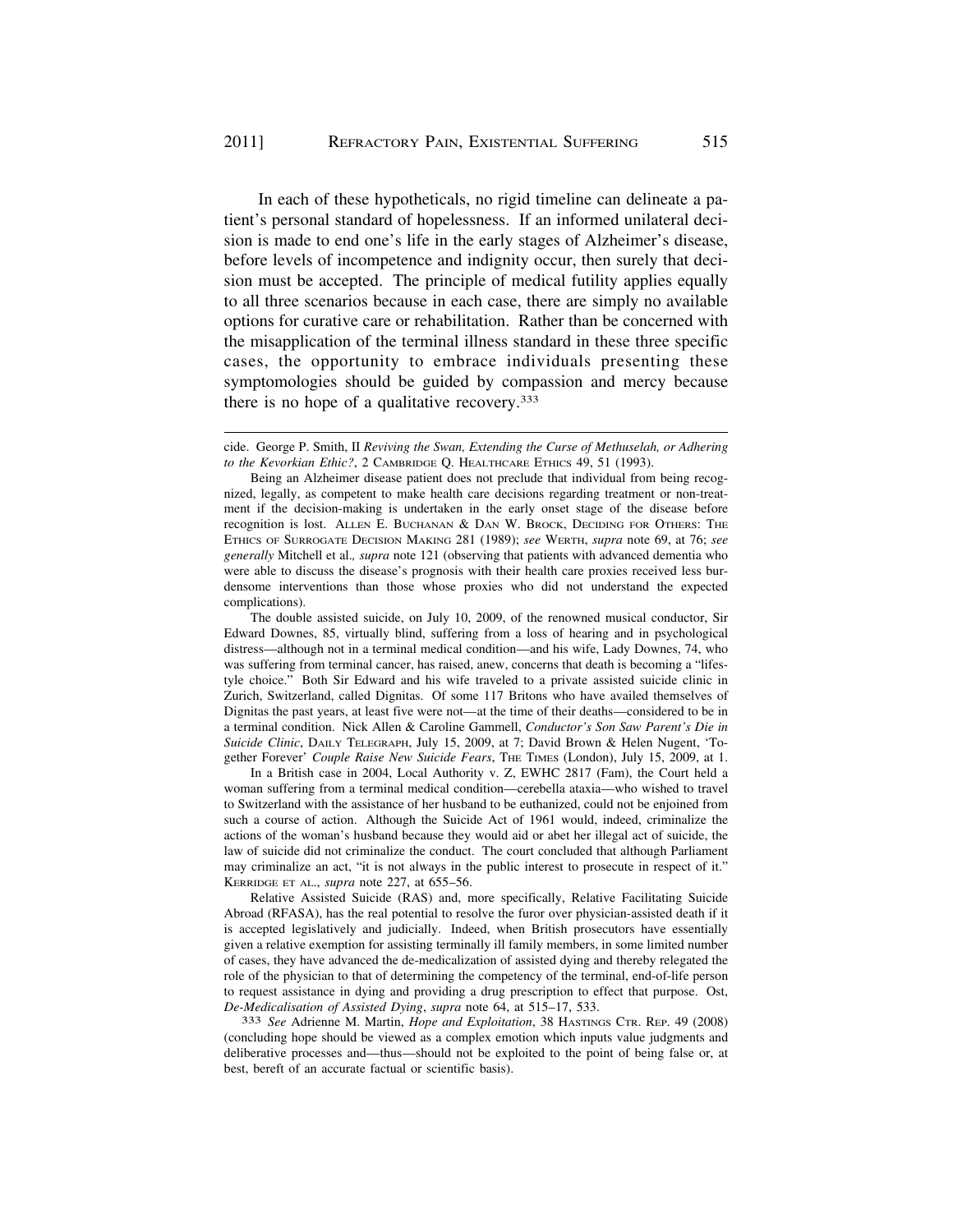The U.S. Supreme Court's decisions in *Griswold v. Connecticut*<sup>334</sup> and *Eisenstadt v. Baird*335 were foundational in recognizing a right to privacy from government intrusions. These decisions were crucial support in the Court's decision in *Lawrence v. Texas* in 2003, which held the Texas Homosexual Conduct law was an unconstitutional abridgment of the right to liberty under the Due Process Clause.336 In *Lawrence*, the Court determined that sexual intimacy among same-sex couples was a freedom not limited by any spatial bounds.<sup>337</sup> Rather, the liberty of persons must be recognized inherently as "an autonomy of self that includes freedom of thought, belief, expression, and certain intimate conduct."338 Moreover, the Court recognized that people are entitled to "dignity as free persons."339 Over time, it may even be possible that decisions post-*Lawrence* may find a fundamental right to physician-assisted suicide within the Constitution.<sup>340</sup> For the "foreseeable future," however, the *Glucksberg* rule remains.341

#### *B. The Limits of State Interest*

Limits must be placed on the state's *parens patriae* powers to interfere with autonomous and informed decisions by citizens who wish to be relieved of their pain and suffering in futile medical conditions with no curative hope of rehabilitation or sustained qualitative existence, mentally or physically. Indeed, "there is a realm of personal liberty which the government may not enter."342 Linked with this right of self-determination is the equally important right to beneficent treatment that advances the best interests of the distressed.<sup>343</sup> These two rights are fundamental to any and all decisions regarding health care treatment.344 When considering terminally ill patients or those diagnosed with a futile medical condition, the state's general interest in protecting or even enforcing a continuance of life surely must be trumped by the right of self-

339 *Id.* 

- 341 *Id.*
- 342 Planned Parenthood of Southeastern Pa. v. Casey, 505 U.S. 833, 847 (1992).
- 343 *See* THOMASMA & GRABER, *supra* note 58.

344 Cruzan v. Dir., Mo. Dep't of Health, 497 U.S. 261 (1990). Artificial alimentation (e.g., nourishment) and hydration are not readily distinguishable "from other forms of medical treatment," and, as such, can be refused by a competent patient exercising his "liberty interest" in refusing such treatments. 497 U.S. at 287–88 (1990) (O'Connor, J., concurring).

<sup>334 381</sup> U.S. 479 (1965).

<sup>335 405</sup> U.S. 438 (1972).

<sup>336 539</sup> U.S. 558 (2003).

<sup>337</sup> *Id.* 

<sup>338</sup> *Id.* at 564–65.

<sup>340</sup> Kamisar, *supra* note 312, at 1466.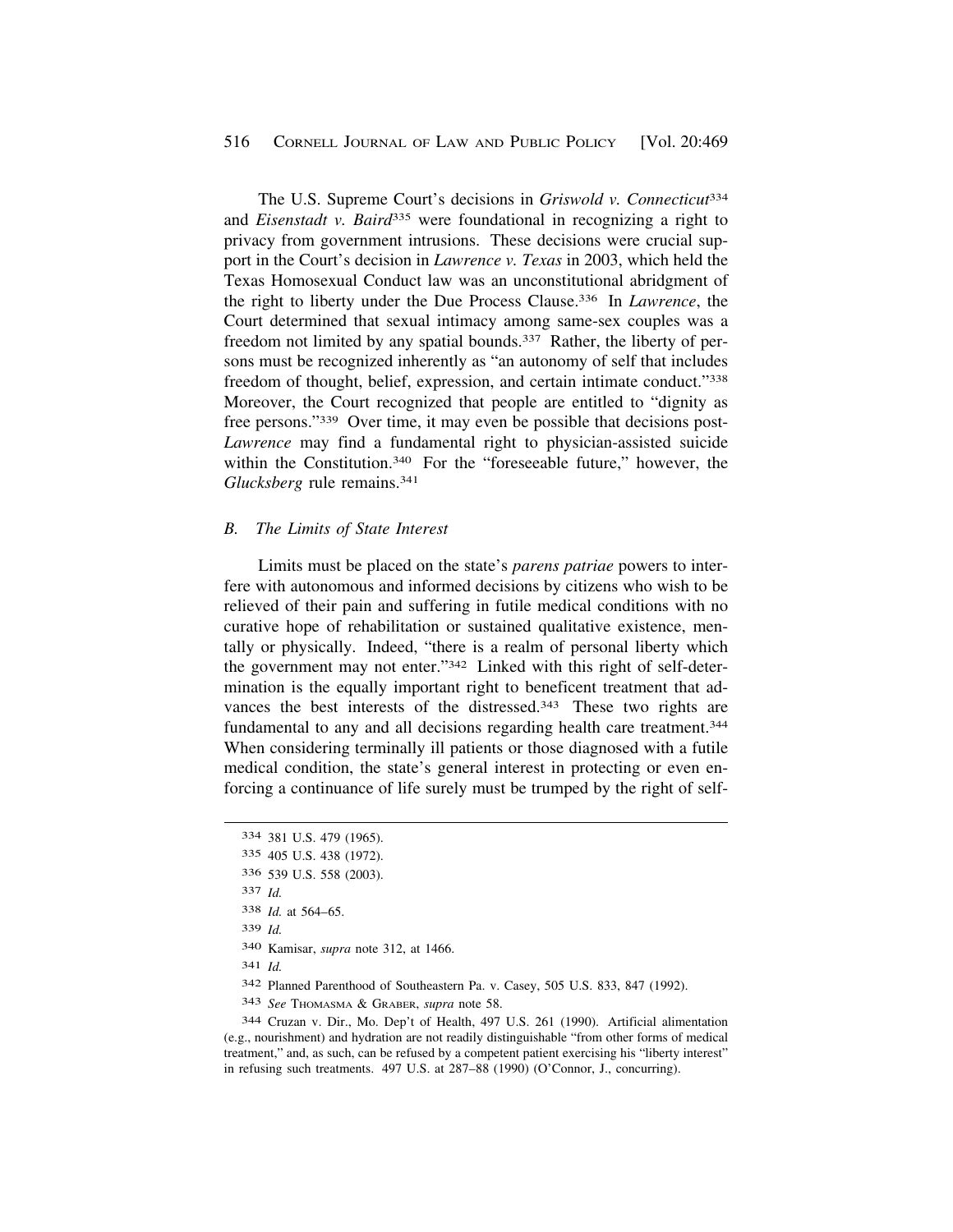determination to make one of life's most intimate, private decisions: when to die.<sup>345</sup>

# *C. Resolving Ambiguity: Toward a Resolution—State Action*

The growing idea of integrating the issue of physician-assisted suicide or death with proper efforts to manage intractable pain may well prove to be the ideal construct for accepting and validating medical assistance in hastening death where it is deemed medically proper and humane.346 State statutes are being enacted which allow for the delivery of "adequate pain relief" and exempt this conduct from liability under both criminal law and state medical licensing guidelines, so long as the medical actions are "in accord with accepted guidelines" for relieving intractable pain.347

# VI. SHAPING A CARING RESPONSE: A MEDICO-LEGAL CHALLENGE

Health care providers' role of caring may be seen as a moral obligation rooted in the time-honored principle of beneficence, the goal of which is to promote patient well-being.<sup>348</sup> "Caring indubitably incorporates empathy,"349 but incorporating it into the management of the terminally ill is difficult. For the physician to convey to a patient that "I *could*  be you," involves initiating a sympathetic response that may begin as early as during the taking of the patient history.<sup>350</sup> During this process, a one-on-one relationship commences, which opens a line of communication between the treating physician and the patient. This, in turn, provides a mechanism for the physician to assess and identify the emotions the terminally ill patient is experiencing, the reason for the display of emotion, and a response to the patient which allows the patient to see that the physician has "connect[ed]" the emotion and its root cause.351

A physician's empathetic response has the direct effect of assuring the patient that they will not be abandoned in their final days. For many

<sup>345</sup> CALLAHAN, *supra* note 300, at 107–08 (1993); Erwin Chemerinsky, Washington v. Glucksberg *Was Tragically Wrong*, 106 MICH. L. REV. 1501 (2008).

<sup>346</sup> FURROW ET AL.*, supra* note 225, at 43. 347 *Id.* Indeed, some twenty-one states have these pain relief laws and seven states allow specifically for use of medical marijuana. For a complete listing of the state statutes, see *State Pain Relief Acts*, PAIN & L., [http://www.painandthelaw.org/statutes/state\\_pain\\_acts.php](http://www.painandthelaw.org/statutes/state_pain_acts.php) (last visited Feb. 25, 2011). Interestingly, the federal government has been unsuccessful in enacting pain and relief legislation, which would allow the presumption of controlled substances in order to manage refractory pain. *See* Pain Relief Promotion Act, H.R. 2260, 106th Cong. (1999); Pain Relief Promotion Act of 1999, S. 1272, 106th Cong. (1999). 348 Paul Rousseau, *The Fears of Death and The Physician's Responsibility to Care for the* 

*Dying*, 18 AM. J. HOSP. & PALLIATIVE CARE 224 (July–Aug. 2001).

<sup>349</sup> *Id.* 

<sup>350</sup> *Id.* at 225.

<sup>351</sup> *Id.*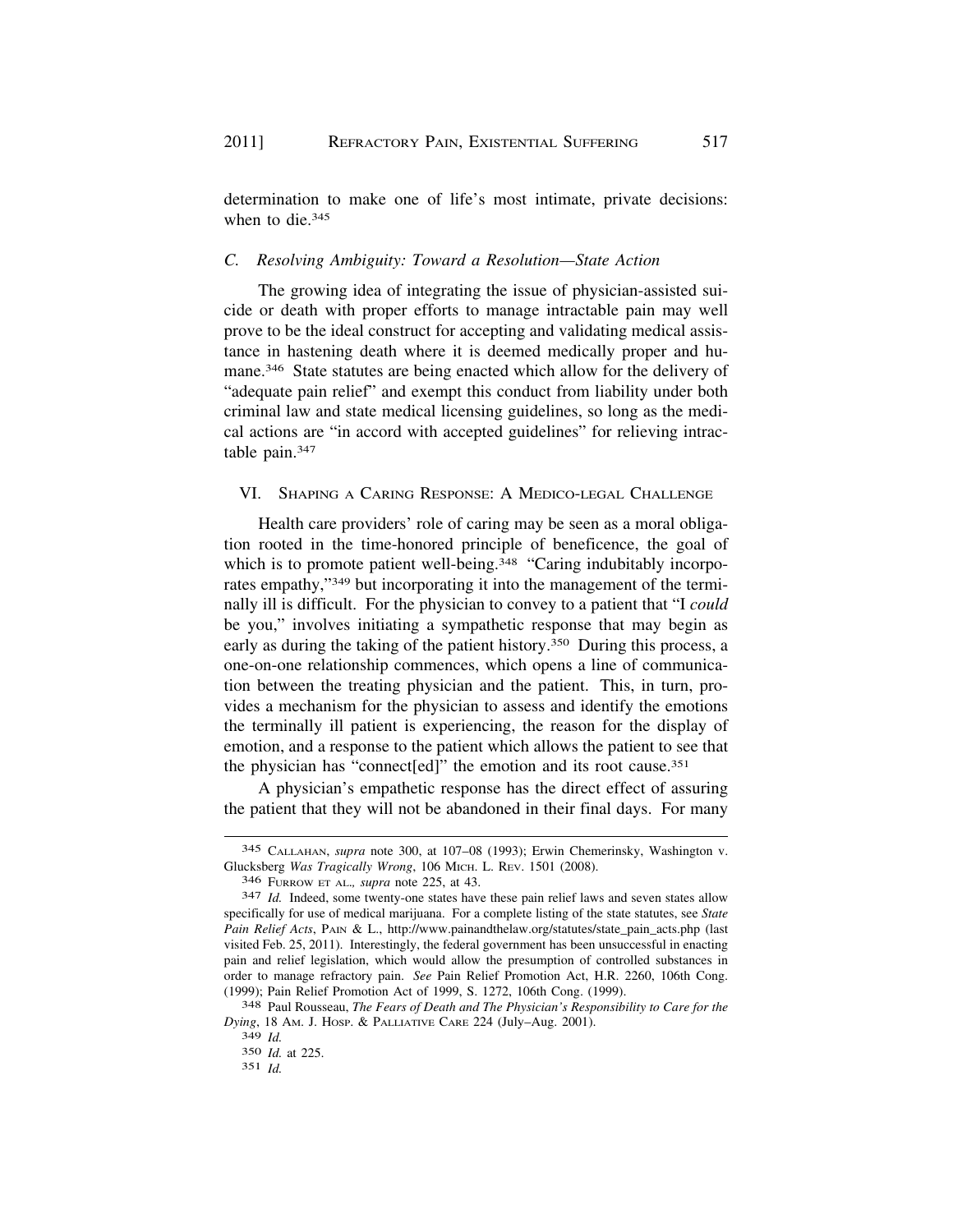physicians, however, non-abandonment is instinctively difficult to honor because of "the fear generated by confrontation of their own mortality when caring for a dying patient."<sup>352</sup> Because of this situation, patient avoidance, even when unintentional, only serves to heighten patient fears of impending death.353

Because of these concerns and inadequacies among physicians, issues of existential care are more often than not left to the nursing staff.<sup>354</sup> Even in the daily hospital bed environment, however, the nursing staff must possess a special level of sensitivity to understand patients' indirect questions regarding the depth and severity of their distress over their terminal illness. Once understood, it typically falls upon the nurses to devise a procedure for providing empathetic support.355

#### *A. Alleviating Suffering*

Autonomy emerged in the twentieth century as the dominant or capstone principle in biomedical ethics, supporting and complementing the principles of beneficence, non-malfeasance, and distributive justice.356 It has also played a dominant role in complex cases of refractory pain. Indeed, in cases where one's quality of life is so severely diminished because of suffering, it is arguably necessary to reconfigure or enhance autonomy so that compassion becomes the operative bioethical principle in decision-making.357 In scenarios where end-of-life pain is intractable, efforts to address this condition and thereby assure a dignified death become a paramount state interest.

The goal of alleviating suffering, if acknowledged as a *right* to relief, imposes upon both the state and health care providers a coordinate responsibility to make prudential judgments that validate this right.358 Acknowledging such a right then becomes an act of "responsible benevolence"359 and is seen properly as complementing the duty to undertake

355 *Id.* 

<sup>352</sup> *Id.* 

<sup>353</sup> *Id.*; *see generally* J. S. Felton, *Burnout as a Clinical Entity: Its Importance in Health Care Workers*, 48 OCCUP. HEALTH 237 (1998) (discussing the elements that lead to burnout among those workers in the health care field, as well as ways to prevent or counteract the effects of burnout).

<sup>354</sup> Robert Hoatpen & David Hendrikx, *Nurses and The Vicissitudes of Dealing with Euthanasia Questions in Terminal Palliative Care,* 10 NURSING ETHICS 377 (2003).

<sup>356</sup> Jonsen, *supra* note 57; *see generally* GEORGE P. SMITH, II, BIOETHICS AND THE LAW: MEDICAL, SOCIO-LOCAL AND PHILOSOPHICAL DIRECTIONS FOR A BRAVE NEW WORLD (1993) (recognizing the three pillars of Autonomy, Beneficence, and Justice as vital to the modern understanding of bioethics).

<sup>357</sup> Shepherd, *Sophie's Choice*, *supra* note 12, at 106, 126.

<sup>358</sup> *Id.* at 146.

<sup>359</sup> LIEZL VAN ZYL, DEATH AND COMPASSION: A VIRTUE-BASED APPROACH TO EUTHANA-SIA 197 (2000).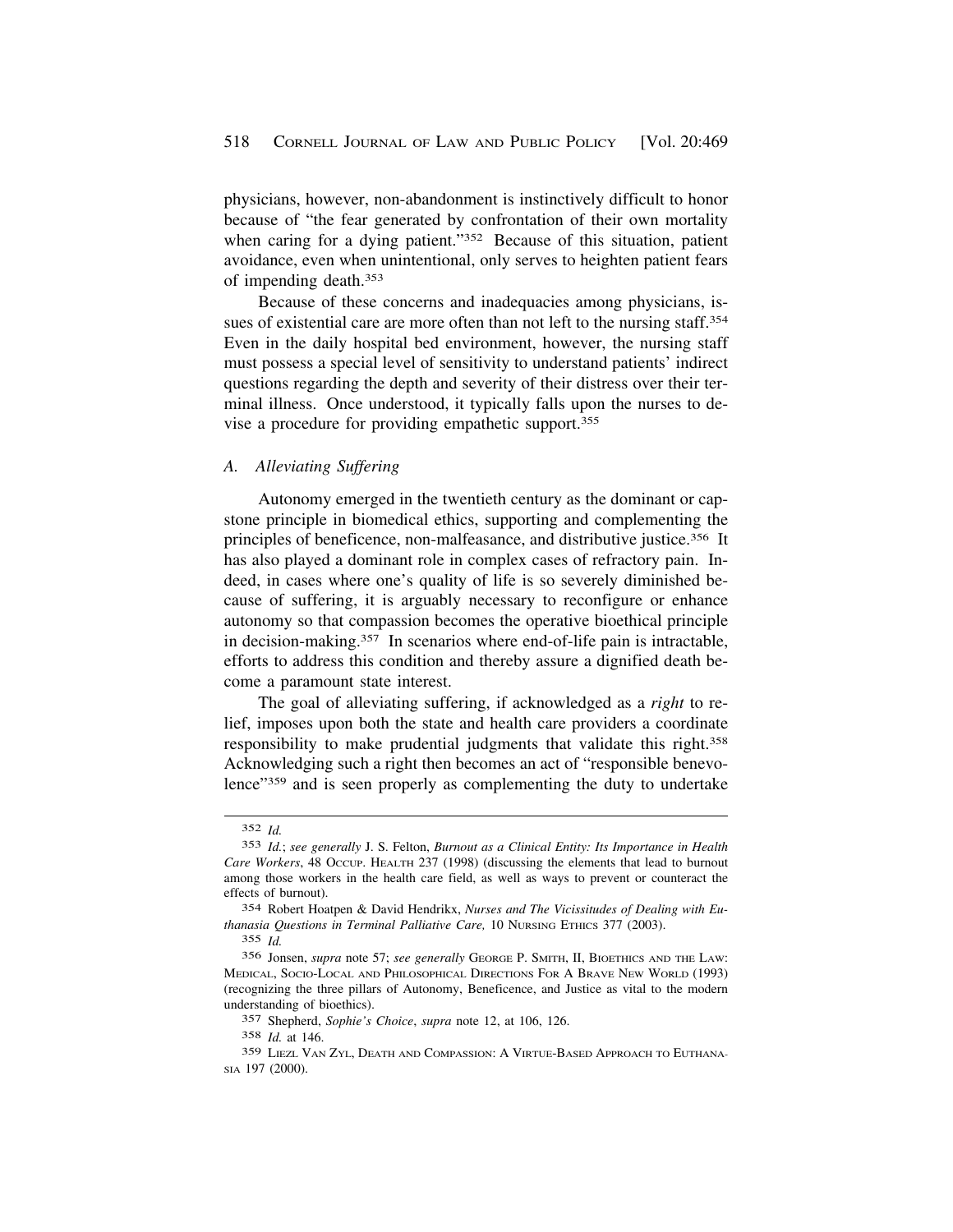actions that benefit the dying patient.360 The duty to relieve pain is acknowledged as the "least disputed and most universal of the moral obligations of the physician."361 End-of-life autonomy is actually fortified by, and through, this new right of compassion. Compassion, then, necessarily becomes the denominator in health care decisions for end-of-life care,<sup>362</sup> and demands that efforts not only refrain from causing pain or suffering, but also work to relieve it.<sup>363</sup>

#### *B. Legal Caring Responses in a Just Society*

American history shows rather remarkably that the capacity to care has often been seen as antithetical, rather than vital, to maintenance of a just society.364 Consequently, there "has been a deformation of both the private ethic care and the very public ethic of legal justice."365 This, in turn, has meant that not only have the ideals and practices of justice been uncaring, but that the ideals and practices of care "have been unjust," resulting in a "deflation of both values."366 Rather than viewing caregiving as an emotional, morally arbitrary response, it should be properly accepted as an ethical activity "integral to development of a just society."367 Indeed, care or compassion must be recognized as a universal moral principle<sup>368</sup> that is vital to the very fabric of social justice.<sup>369</sup>

It has been suggested that within every adjudication, neutral principles of law, or those standards which transcend the instant case, should operate.370 Perhaps these principles or standards are to be found within the very principle of equity.371 From this equity flows mercy, sympathy,

<sup>360</sup> THOMASMA & GRABER, *supra* note 58.

<sup>361</sup> *Id.* at 194 (quoting Dr. Edmund D. Pellegrino).

<sup>362</sup> *Id.* at 126.

<sup>363</sup> Margaret P. Battin, ENDING LIFE: ETHICS AND THE WAY WE DIE 90, 91 (2005).

<sup>364</sup> ROBIN WEST, CARING FOR JUSTICE 7, 9 (1997); *see* MICHAEL FINE, A CARING SOCI-ETY? 52–74 (2007).

<sup>365</sup> WEST, *supra* note 364, at 9; *see* JONATHAN HERRING, OLDER PEOPLE IN LAW AND SOCIETY 127 (2009).

<sup>366</sup> WEST, *supra* note 364 at 9.

<sup>367</sup> FINE, *supra* note 364, at 63; HERRING, *supra* note 365, at 125–27.

<sup>368</sup> FINE, *supra* note 364, at 61; Jonsen, *supra* note 286, at 126.

<sup>369</sup> *See generally* MARIAN BARNES, CARING AND SOCIAL JUSTICE (2006) (considering developments in care-giving and its relationship to social justice).

<sup>370</sup> Herbert Wechsler, *Toward Neutral Principles of Law*, 73 HARV. L. REV. 1, 17, 29 (1959).

<sup>371</sup> *See generally* WILLIAM Q. DEFUNIAK, HANDBOOK ON MODERN EQUITY (2d ed. 1956) (discussing the requisite elements of equity in tort, property, and contract law); Garrard Glenn & Kenneth Redden, *Equity: A Visit to the Founding Fathers*, 31 VA. L. REV. 753, 756 (1945) (quoting Blackstone's idea that "equity exists for corrections of situations wherein the law, by reason of its universality, is deficient.").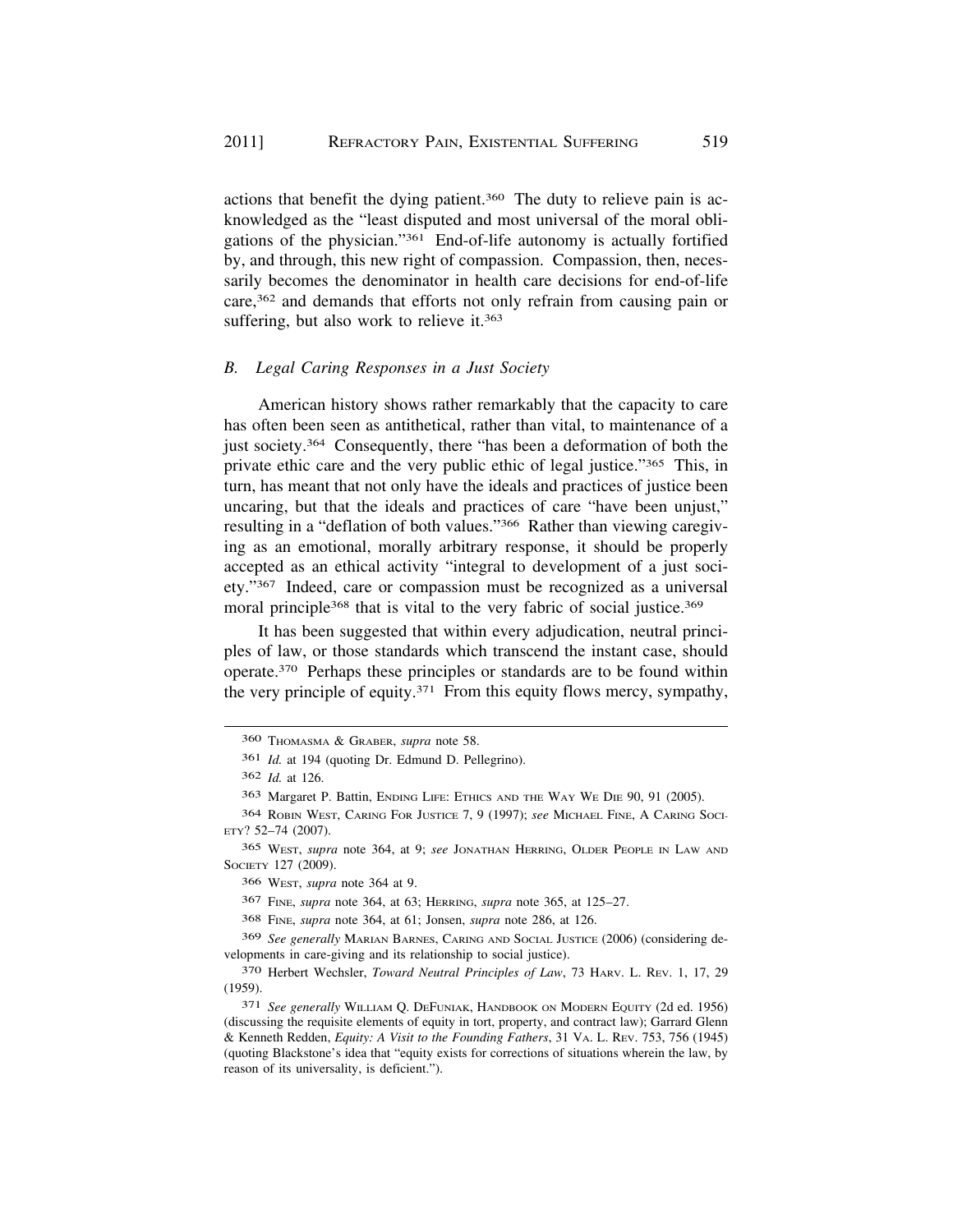compassion, humaneness, and love.372 David Hume, the eighteenth-century British philosopher, opined that the basis for a system of justice and social solidarity was tied to expressions of natural sympathy for others.373 German philosopher Arthur Schopenhauer maintained that compassion "is the real basis of all voluntary justice."374 Accordingly, for an action to have moral value, it must derive from compassion.<sup>375</sup>

Compassion is defined as an acknowledgment of another's suffering which prompts a response to assist in alleviating the suffering, and is often regarded as the motivation for subsequent merciful acts.376 Mercy is oftentimes used synonymously with compassion or benevolence.<sup>377</sup> Indeed, acts of this nature have been termed "responsible benevolence,"378 or "compassionate mercy."379

For others, charity is seen as the ultimate value in caring for the dying;380 beneficence and benevolence may combine to become "loving charity."381 The elimination or management of suffering is so central to this attitude that it can well be seen as trumping the biomedical principle of autonomy.382

In contemporary society, it has been urged that sympathy and compassion must be integrated into the fabric of the law.383 A modern and principled rule of law, then, needs notions of decency and compassion within its sinews<sup>384</sup> and does not have to conflict with a rule of love.<sup>385</sup>

<sup>372</sup> Equity is defined as not only "the quality of being equal or fair" but, "given in accordance with natural justice . . . something fair and right." 5 OXFORD ENGLISH DICTIONARY 358 (2d ed. 1989). 373 Paul T. Menzel, *Justice and the Basic Structure of Health Care Systems in* MEDICINE

AND SOC. JUST. 261, 262 (Rosamund Rhodes, Margaret P. Battin & Anita Silvers eds. 2002). 374 WILLIAM S. SAHAKIAN & MABEL LEWIS SAHAKIAN, IDEAS OF THE GREAT PHILOSO-

PHER 49 (1993).

<sup>375</sup> *See id.* 

<sup>376</sup> Steven Tudor, *Modes of Mercy*, 28 AUSTRALIAN J. LEGAL PHIL. 79, 95 (2003); *see also* Guinan, *The Christian Origin of Medical Compassion*, 5 NAT'L CATHOLIC BIOETHICS Q. 21 (2005); Martha C. Nussbaum, *Compassion: The Basic Social Emotion*, 13 SOC. PHIL. & POL'Y 27 (1996). 377 Tudor, *supra* note 376, at 81. 378 VAN ZYL, *supra* note 359, at 197.

<sup>379</sup> Battin, *supra* note 363, at 66; *see also* TIMOTHY E. QUILL, DEATH AND DIGNITY: MAK-

ING CHOICES AND TAKING CHARGE 131 (1994).<br>
<sup>380</sup> Pellegrino, *Decision at the End of Life*, *supra* note 147.<br>
<sup>381</sup> *Id.* at 225, 241.<br>
<sup>382</sup> Shepherd, *Sophie's Choice*, *supra* note 12, at 106, 119.<br>
<sup>383</sup> Laurence H. T

<sup>385</sup> *Id.* at 729; *see* FLETCHER, *supra* note 57 (arguing that so long as one's intention to act is anchored in love, the end result justifies the means). For Fletcher, the Situation Ethic is a variant or sub-set of moral ethics, which, in turn, holds that ethics are relative to culture, immediate circumstances and specific individual needs. *See generally* SAMUEL FLEIS-CHACKER, INTEGRITY AND MORAL RELATIVISM (1992) (taking a relativistic approach to a system of ethics, values, and morals); Hugh LaFollette, *The Truth in Ethical Relativism*, 22 J.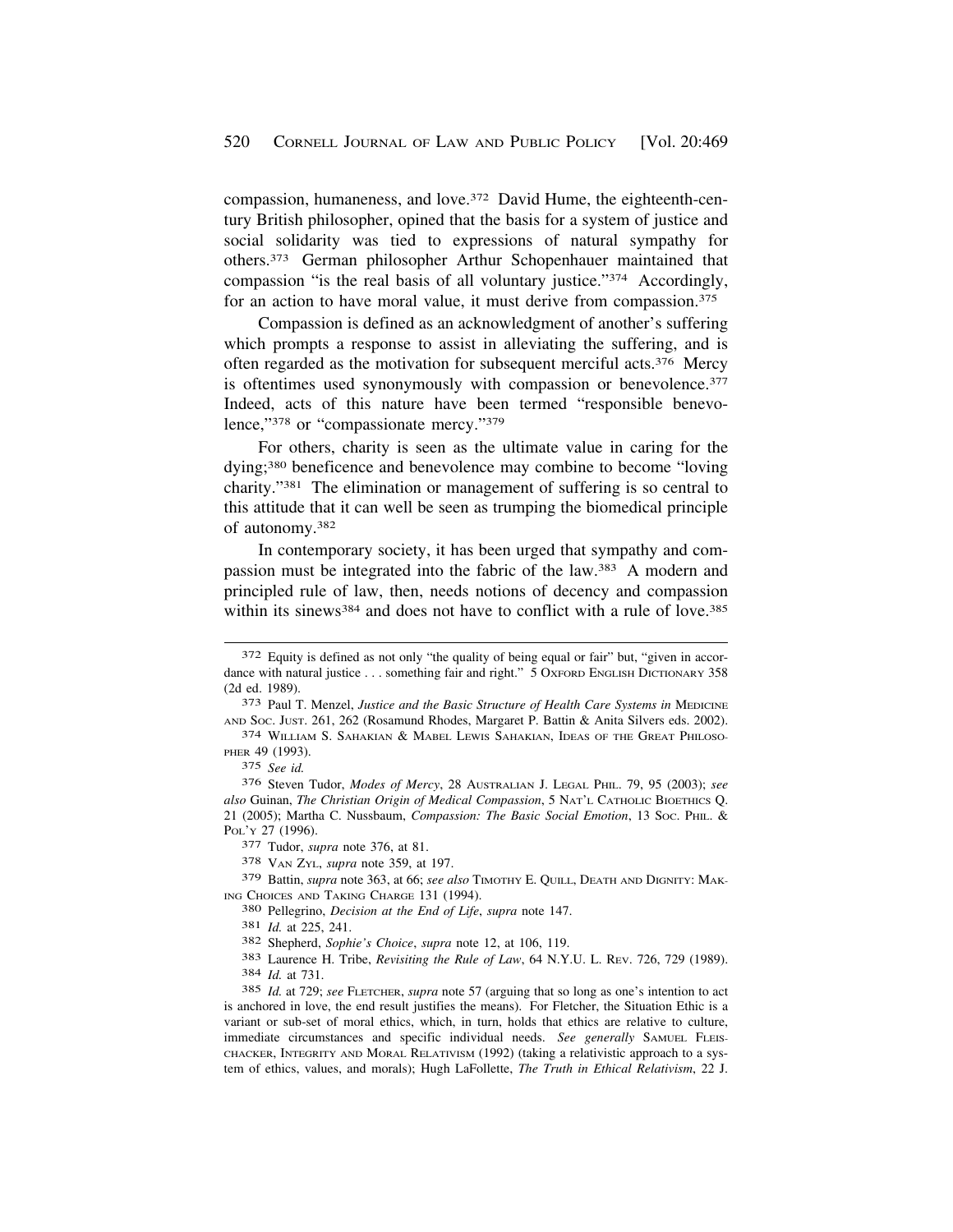Others have called for the law to be empathetic, a term often used interchangeably with love, altruism, and sympathy.386

One of the inherent weaknesses of the rule of law has been said to be its all too often efforts to distance itself from human experience.<sup>387</sup> A strong claim could be made that introducing human values or attitudes into the judicial process would conflict with the idea of judgment sustained by rational and objective argumentation, not feelings and emotions.388 Thus, empathetic discourse runs the risk of being seen as irrelevant and dismissed.389

# *C. Principles, Emotions, and The Holmesian Caveat*

While principles provide the foundational framework for standards of normative conduct, feelings are important when individuals or discrete

<sup>387</sup> See generally JOHN NOONAN, PERSONS AND MASKS OF THE LAW (1976) (recasting the study of the law through a person-centric viewpoint, focusing on those affected by the law and its changes). 388 Benjamin Zipursky, DeShaney *and the Jurisprudence of Compassion*, 65 N.Y.U.L.

REV. 1101, 1122 (1990). *But see* MARTIN L. HOFFMAN, EMPATHY AND MORAL DEVELOPMENT: IMPLICATIONS FOR CARING AND JUSTICE (2000).

389 Henderson, *supra* note 386, at 1588; *see* Dan Balz, *Empathy and Judicial Picks Rarely Mix on Capitol Hill*, WASH. POST, May 3, 2009, *available at* [http://www.washingtonpost.com/](http://www.washingtonpost.com) wp-dyn/content/article/2009/05/02/AR2009050202081.html (observing Senator Graham's concern that the "empathy test" for judicial appointments is "a dangerous road to go down"); Michael A. Fletcher, *Obama Names Judges to Appeals Court*, WASH. POST, Mar. 18, 2009, at A4 (reporting on Obama's interest in getting judicial nominees who show "empathy" and a conservative advocacy group's response that that such a quality "has nothing to do with a judge's work of interpreting statutes and the Constitution" and, furthermore, does not set a clear focus on whom a judge should show empathy); Peter Slevin, *Obama Makes Empathy a Requirement for Court*, WASH. POST, May 13, 2009, at A3 (reporting on the President's efforts to recruit judicial candidates to the federal bench who have a "capacity to understand others," thereby renewing the concerns of some that such individuals would show sympathies for particular groups from the bench). *But see* Douglas W. Kmiec, *The Case for Empathy*, AMERICA, May 11, 2009, *available at* [http://www.americamagazine.org/content/article.cfm?article\\_id](http://www.americamagazine.org/content/article.cfm?article_id)= 11649. *See generally* LOU AGOSTA, EMPATHY IN THE CONTEXT OF PHILOSOPHY (using philosophical methods to expose empathy as fundamental to the human community); FRANS DE WAAL, THE AGE OF EMPATHY (2009) (describing biological, psychological, and socio-cultural displays of empathy in humans); David R. Stros & Ryan W. Scott, Review Essay, *Navigating the New Politics of Judicial Appointments*, 102 NW. U. L. REV. 1869 (2008) (describing the heavily-politiczed process of Supreme Court nominations and possible reforms by both the legislative and executive branches).

Soc. PHIL. 146, 146–54 (eschewing routine application of existing moral rules and, instead, stressing that a "cultivated moral judgment" should be the normative standard of conduct).

<sup>386</sup> Lynne N. Henderson, *Legality and Empathy*, 85 MICH. L. REV. 1574, 1579–82 (1987). For Adam Smith, the process of judging involves a lesson in learning the importance of impartiality by imagining how an impartial spectator would act in a particular situation. "Moral judgment is either approval or disapproval of an action. Judging is a complex matter and forms the last step in a process" relying upon the capacity of humans to sympathize—not show compassion but, in a neutral way—express empathy. GEOFF COCKFIELD, ANN FIRTH & JOHN LAURENT, NEW PERSPECTIVES ON ADAM SMITH'S "THE THEORY OF MORAL SENTIMENTS" 71 (2007); *see* RICHARD A. POSNER, HOW JUDGES THINK 117 (2008) (observing that an element of "good judgment" in judicial decision-making is "empathy" and "common sense").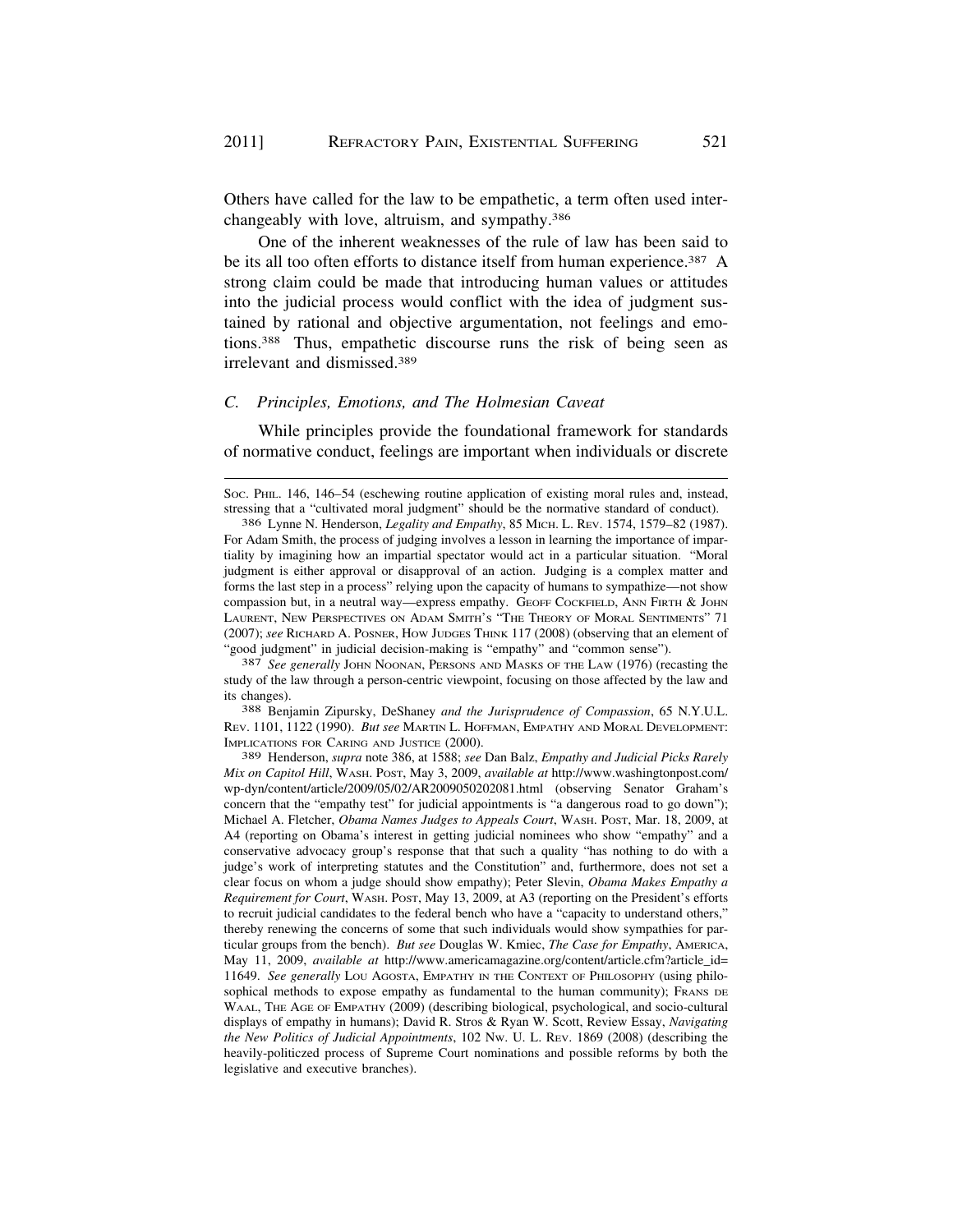issues arise that test the validity of a principle's application within the context of a given situation or norm of conduct.390 Scholars assert that "the morally good person is not just principled, but also compassionate."391 The "morally good person" exhibits both "practical wisdom"392 and "simple common sense"<sup>393</sup> in preserving a patient's dignity or quality of life throughout all palliative care treatments.394

The best way to assure this goal while managing a plan of adjusted palliative care is to embrace a test of medical utility in determining what end-stage options should be made available as treatment.<sup>395</sup> Accordingly, physicians should perform a risk calculus that weighs the benefits and burdens to assess the utility of various medical treatments.396 In all cases, the doctrine of medical futility should anchor these evaluations by acknowledging the practical limits of medical treatment.397

While compassion is experienced and evaluated subjectively,<sup>398</sup> it need not stigmatize a valid legal theory.399 In *DeShaney v. Winnebago County Dept. of Social Services*, 400 Justice Blackmun addressed the importance of compassion in judicial analysis and interpretation by observing that "compassion need not be exiled from the province of judging."<sup>401</sup> He further stated that when a court removes "natural sympathy," it is unable to "recogniz[e] the facts of the case before it or the legal norms that should apply to those facts."402

Eschewing emotion as a dominant vector of force when seeking the truth in law,403 Justice Holmes urged that the reasoning behind a particular rule's adoption "ought to be of paramount importance."404 And,

395 RANDALL & DOWNIE, *supra* note 125.

399 *Id.* at 1147. *See* Lois L. Shepherd, *Face to Face: A Call for Radical Responsibility in Place of Compassion*, 77 ST. JOHN'S L. REV. 444 at 449, 457 (2003) (calling for a greater prominence for caring responses in law and a sense of "shared humanity") [Shepherd, *Face to Face*].

400 DeShaney v. Winnebago County Dept. of Social Servs., 489 U.S. 189 (1988).<br>401 489 U.S. at 213 (Blackmun, J. dissenting).<br>402 Id. at 213.<br>403 THE ESSENTIAL HOLMES: SELECTIONS FROM THE LETTERS, SPEECHES, JUDICIAL OPIN-

IONS, AND OTHER WRITINGS OF OLIVER WENDELL HOLMES, JR. 119 (Richard A. Posner ed. 1992). 404 Oliver Wendell Holmes, Jr., *The Path of The Law*, 10 HARV. L. REV. 457 (1987); *see* 

RICHARD A. POSNER, LAW, PRAGMATISM AND DEMOCRACY 107 (2003) (arguing that ordinary people have little interest in complex policy and limited intellectual depth—with half of the population with I.Q.s of below 100).

<sup>390</sup> RANDALL & DOWNIE, *supra* note 125, at 12–13.

<sup>391</sup> *Id.* at 13.

<sup>392</sup> *Id.* at 24.

<sup>393</sup> *Id.* at 73.

<sup>394</sup> Annette F. Street & David W. Kissane, *Constructions of Dignity in End-of-Life Care,*  17 J. PALLIATIVE CARE 93, 95, 99 (2001); RANDALL & DOWNIE, *supra* note 125, at 71.

<sup>396</sup> *Id.* at 116–18.

<sup>397</sup> *Id.* 

<sup>398</sup> Zipursky, *supra* note 388, at 1142.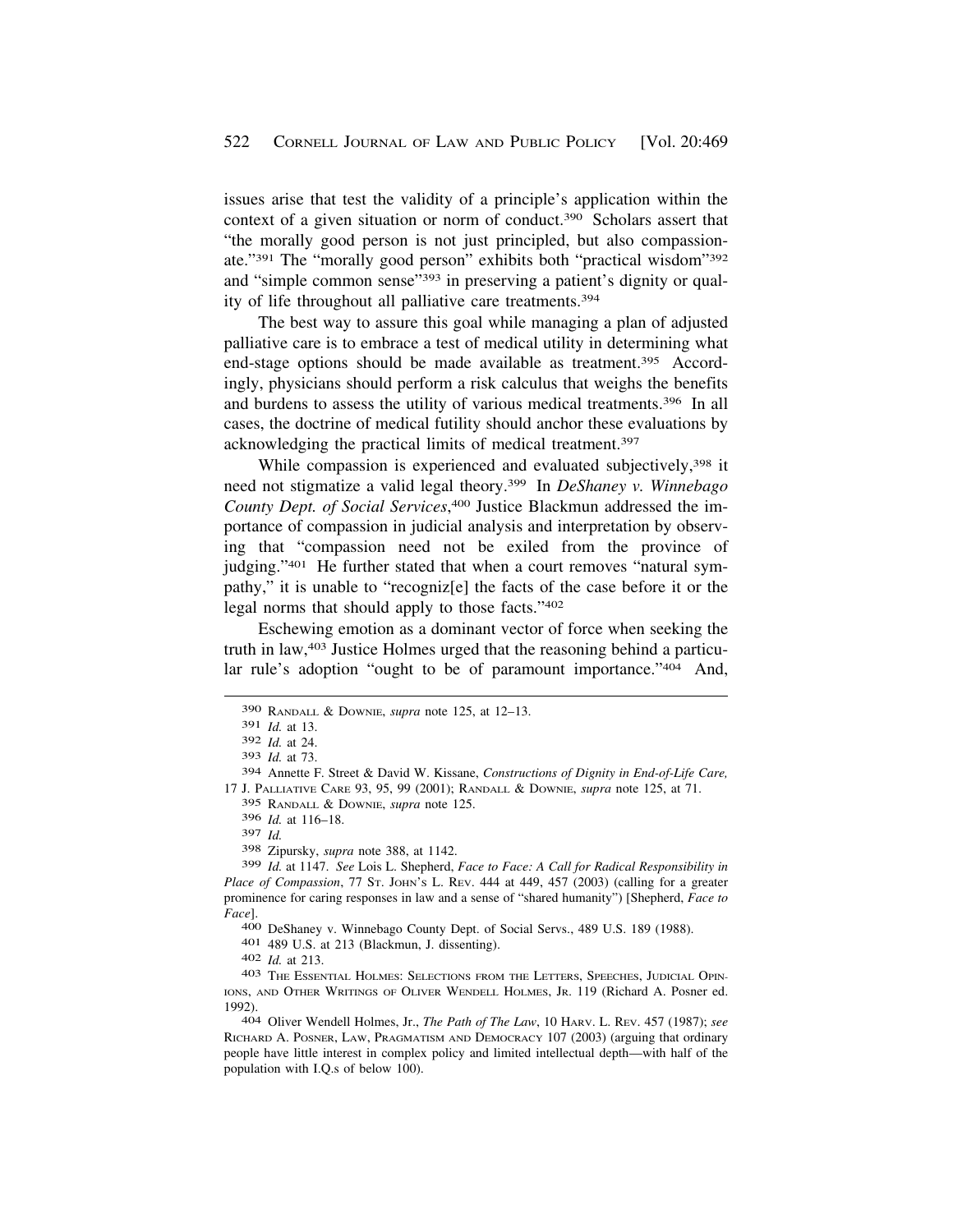when the reasons for structuring the rule have disappeared, it is improper to maintain the rule, simply due to "blind imitation of the past."405

The reasons behind the prohibitions and restricted use of terminal sedation as a means of care in palliative treatment of patients in endstage care need to be reevaluated and expanded to include care of patients suffering severe psychological distress. Suffering at the end of life may be physical, psychological, emotional, or existential, and may take form as despair, feelings of helplessness and isolation, or a basic loss of self-respect.<sup>406</sup> Therefore, a right not to suffer and a professional medical responsibility to validate this right must be acknowledged.407

# *D. A Contemporary Model in Legal Decision-Making*

The law should accord a greater "caring response"408 or a "sense of shared humanity"<sup>409</sup> in its interpretation and application. These values are essential to sustaining the rule of law.410 Often, though, values are challenged or perceived as being in conflict with "moralistic abstractions about liberty, equality and dignity."411

Unquestionably, health care decisions concerning the maintenance of life and the hastening of death often pose complicated moral questions which are anchored in normative reasoning which may soon become irrelevant because of changing contemporary values.<sup>412</sup> If moral reasoning is found to be ambiguous or ineffectual, courts will rely on "moral intuitions," or "assumptions about intrinsic normative order" found implicitly "in the natural course of life."413 Analytical frameworks of this nature invite conflict because of non-verifiable subjective values—this, because determining normative assumptions which animate moral judgments is very difficult if not indiscernible.<sup>414</sup>

411 Siegel, *supra* note 410, at 1030.

<sup>405</sup> Holmes, *supra* note 404, at 469; *see generally* MAGNUSSON, *supra* note 45; Stephen W. Smith, *Some Realism About End of Life: The Current Prohibition and the Euthanasia Underground*, 33 AM. J.L. & MED. 55 (2007) (arguing in favor of legalizing physician-assisted suicide and active voluntary euthanasia).

<sup>406</sup> VAN ZYL, *supra* note 359, at 196.

<sup>407</sup> THOMASMA & GRABER, *supra* note 58, at 192.

<sup>408</sup> Shepherd, *Face to Face*, *supra* note 399, at 449.

<sup>409</sup> *Id.* at 457.

<sup>410</sup> Neil S. Siegel, *The Virtue of Judicial Statesmanship*, 86 TEX. L. REV. 961, 971 (2008); *see generally* Kathryn Webb Bradley, *Knowing Law's Limits: Comments on "Forgiveness: Integral to Close Relationships and Inimical to Justice?*,*"* 16 VA. J. SOC. POL'Y & L. 322 (2009) (arguing that concepts such as forgiveness have only a limited purpose within the law, and that society is better off realizing the limitations of law in repairing emotional injuries).

<sup>412</sup> *See* Steven D. Smith, *De-Moralized:* Glucksberg *in the Malaise*, 106 MICH. L. REV. 1571, 1589 (2008).

<sup>413</sup> *See id.* at 1589–90.

<sup>414</sup> *See id.* at 1589.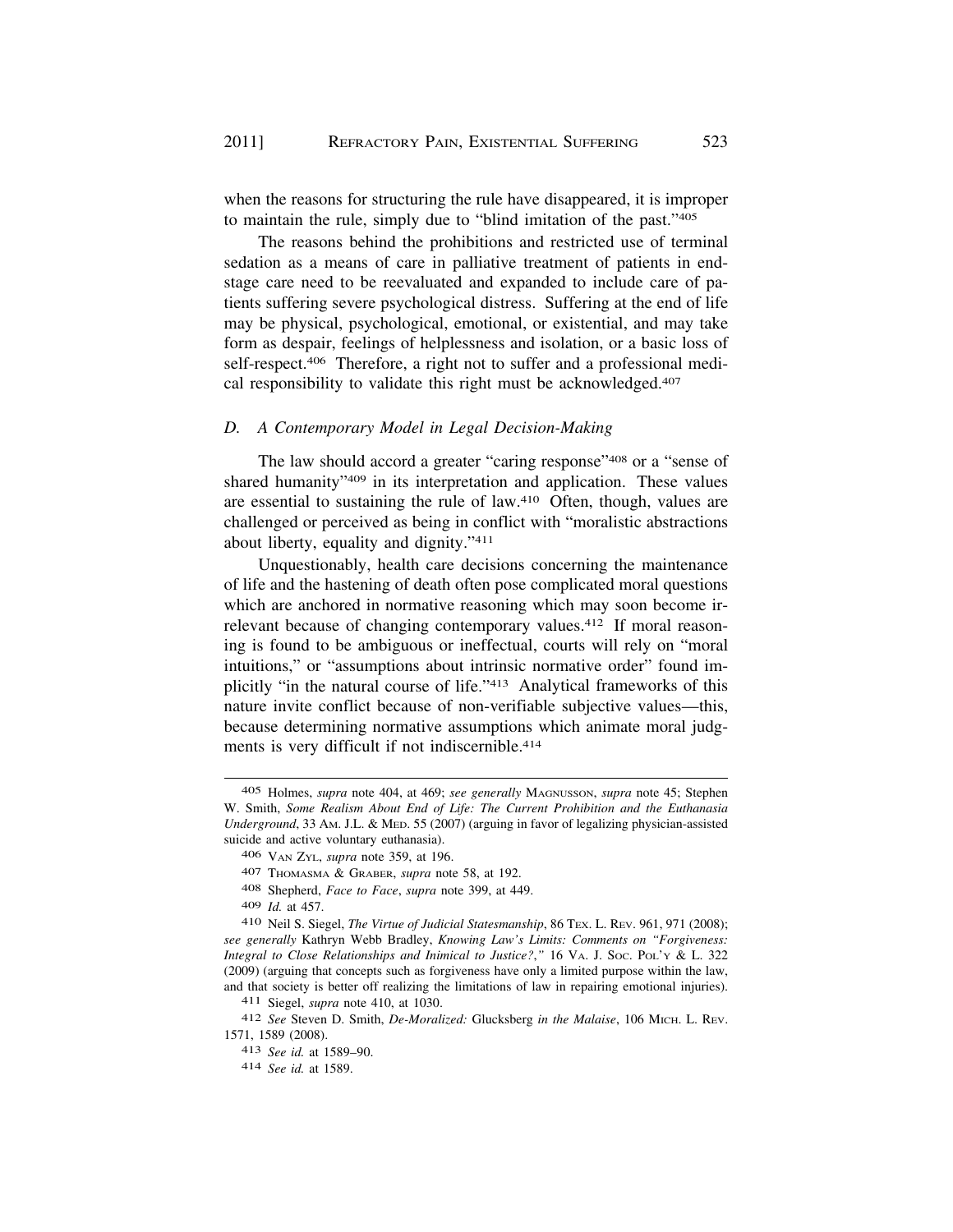In order to add greater precision to their analyses, courts can choose to embrace the philosophy of Holmes, which prizes logic over experience.415 By adhering to legal formalism, moral judgments are avoided altogether<sup>416</sup> This is largely because there is an awareness that it is very difficult to safeguard and sustain social solidarity if purely emotional values are given weight during the processes of judicial decision-making.417 If formalism is rejected, however, judicial deference can be given to "tradition and convention"418 as an imperfect means for discerning moral convictions or discovering shared ones.419

The best model of judicial decision-making achieves a balance between logical reasoning and "critical morality."420 As such, the courts must endeavor to apply a situation ethic rather than an unyielding and rigid normative standard,421 and then proceed to acknowledge love or *agape* as the controlling moral principle in all judicial decision-making. Stated otherwise, the judiciary should seek to interpret evolving social values while guided by compassion or humaneness.422 These values and conditions will necessarily change with the facts of each case and, so too, will the pertinence of compassion and humaneness. The ultimate goal of judicial decision-making should be a "practical realization of the rule of law."423

421 *See generally* FLETCHER, *supra* note 385 (arguing for a new approach to ethics grounded in love and married to an objective rationale of utility).

422 Siegel, *supra* note 410, at 981.

<sup>415</sup> *See generally* Holmes, *supra* note 403 (collecting various writings from the distinguished Supreme Court Justice that impart his philosophy on jurisprudence).

<sup>416</sup> Smith, *supra* note 412, at 1590.

<sup>417</sup> *See generally* Cass R. Sunstein, *Due Process Traditionalism*, 106 MICH. L. REV. 1543 (2008) (explaining arguments on behalf due process traditionalism and ultimately concluding that these arguments provide a tenuous defense of judicial decision-making); Siegel, *supra*  note 410, at 979; *see also* WILLIAM F. SULLIVAN, EYE OF THE HEART: KNOWING THE HUMAN GOOD IN THE EUTHANASIA DEBATE 27–58 (2005).

<sup>418</sup> Smith, *supra* note 412, at 1590.

<sup>419</sup> *Id.* 

<sup>420</sup> *Id.* Judge Richard Posner suggests that by employing a type of reasoning termed, "cultural cognition," which is considered "a valid[,] though flawed[,] sense of knowledge," a judge is allowed to consider his personal vision of those policies important to him in order to advance his model of a good society. *Id.* "The personal, the emotional and the intuitive" are factors used in judicial making—with the intuitive being a real factor in appellate review. *Id.*  at 116, 117.

<sup>423</sup> *Id.* at 979; *see generally*, George P. Smith, II, *Judicial Decisionmaking in the Age of Biotechnology*, 13 NOTRE DAME J.L. ETHICS & PUB. POL'Y 93 (1999) (calling for courts to consider the modern refinements of biotechnology in conjunction with social policy in shaping judicial decisions regarding bioethics).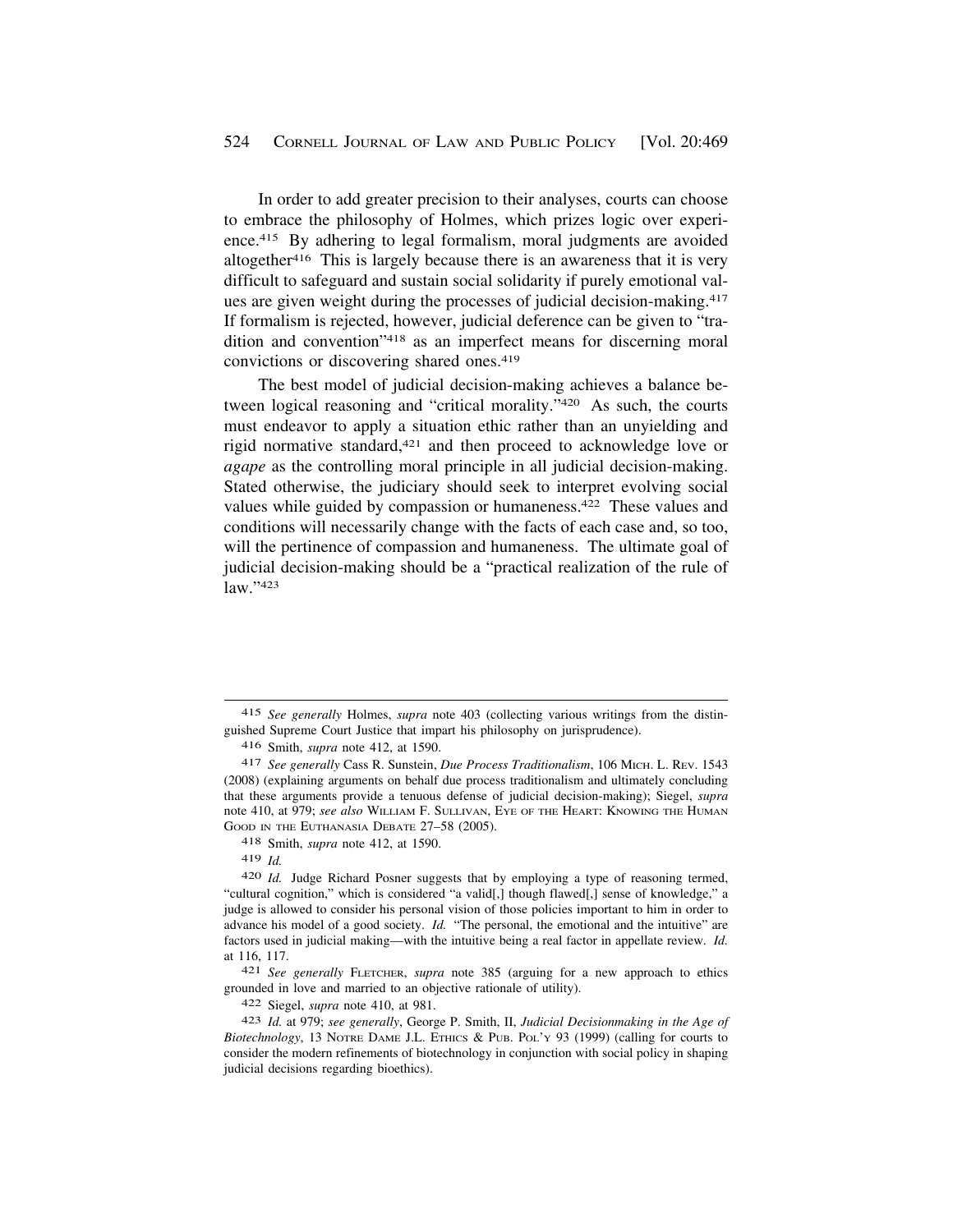#### **CONCLUSION**

Patient values must always be viewed as the baseline for developing and pursuing patient-centered palliative care for terminal illnesses.424 The best patient care adjusts to a patient's changing medical condition.<sup>425</sup> Palliative care provides adjusted care by endeavoring to relieve physical and psychological end-stage suffering.426 If this is recognized as a right to relief from suffering,<sup>427</sup> as the European Federation for Pain Study advocates,428 then health care providers and the state have a basic responsibility to establish policies designed to validate this right and follow a course of action which seeks to honor the wants and desires of patients for a dignified death. Indeed, there is a medical duty to act to benefit the dying patient, for relief of pain "is the least disputed and most universal of the moral obligations of the physician."429 Accordingly, both law and medicine must set standards or protocols that allow for the wider adoption and use of terminal sedation as an efficacious and humane practice for end-stage care of patients in hospice.430

Efforts to both accept and adopt a protocol for specifically determining medical futility<sup>431</sup> will be enhanced and legitimized by a wider adoption of the Uniform Health Care Decisions Act.432 The American Academy of Palliative Medicine has worked to develop standards for regulating nutrition and hydration in palliative management.<sup>433</sup> The American Medical Association has also offered guidance on when, clinically and ethically, it is proper to sedate to unconsciousness.<sup>434</sup> These policies are having a salutary effect on both codifying and normalizing proper medical care and procedures in end-of-life care. Rousseau,435 Morita,<sup>436</sup> and Quill<sup>437</sup> have also shown significant gains in proposing a protocol for the administration of palliative or terminal sedation. In addition to providing a framework for principled decision-making in end-

<sup>424</sup> Quill, *Physician-Assisted Death*, *supra* note 40, at 21.

<sup>425</sup> PRESIDENT'S COUNCIL ON BIOETHICS, *supra* note 81, at 217; *see also* PELLEGRINO & THOMASMA, *supra* note 81; THOMASMA, HUMAN LIFE IN THE BALANCE, *supra* note 81; THOM-ASMA & GRABER, *supra* notes 58.

<sup>426</sup> *See supra* notes 17–23.

<sup>427</sup> THOMASMA & GRABER, *supra* note 58, at 192.

<sup>428</sup> *See supra* notes 72–80; *see also* Report of the Council on Ethical and Judicial Affairs, *supra* notes 203–14.

<sup>429</sup> Pellegrino, *Decision at The End of Life*, *supra* note 147.

<sup>430</sup> *See supra* notes 189–200 and accompanying text.

<sup>431</sup> *See, e.g.*, *supra* notes 151–63.

<sup>432</sup> *See, e.g.*, *supra* notes 169–74.

<sup>433</sup> *See, e.g.*, *supra* notes 297–303.

<sup>434</sup> *See, e.g.*, *supra* notes 203–11.

<sup>435</sup> *See, e.g.*, *supra* notes 189–94.

<sup>436</sup> *See, e.g.*, *supra* notes 101, 114, 200.

<sup>437</sup> *See, e.g.*, *supra* notes 52, 194, 248.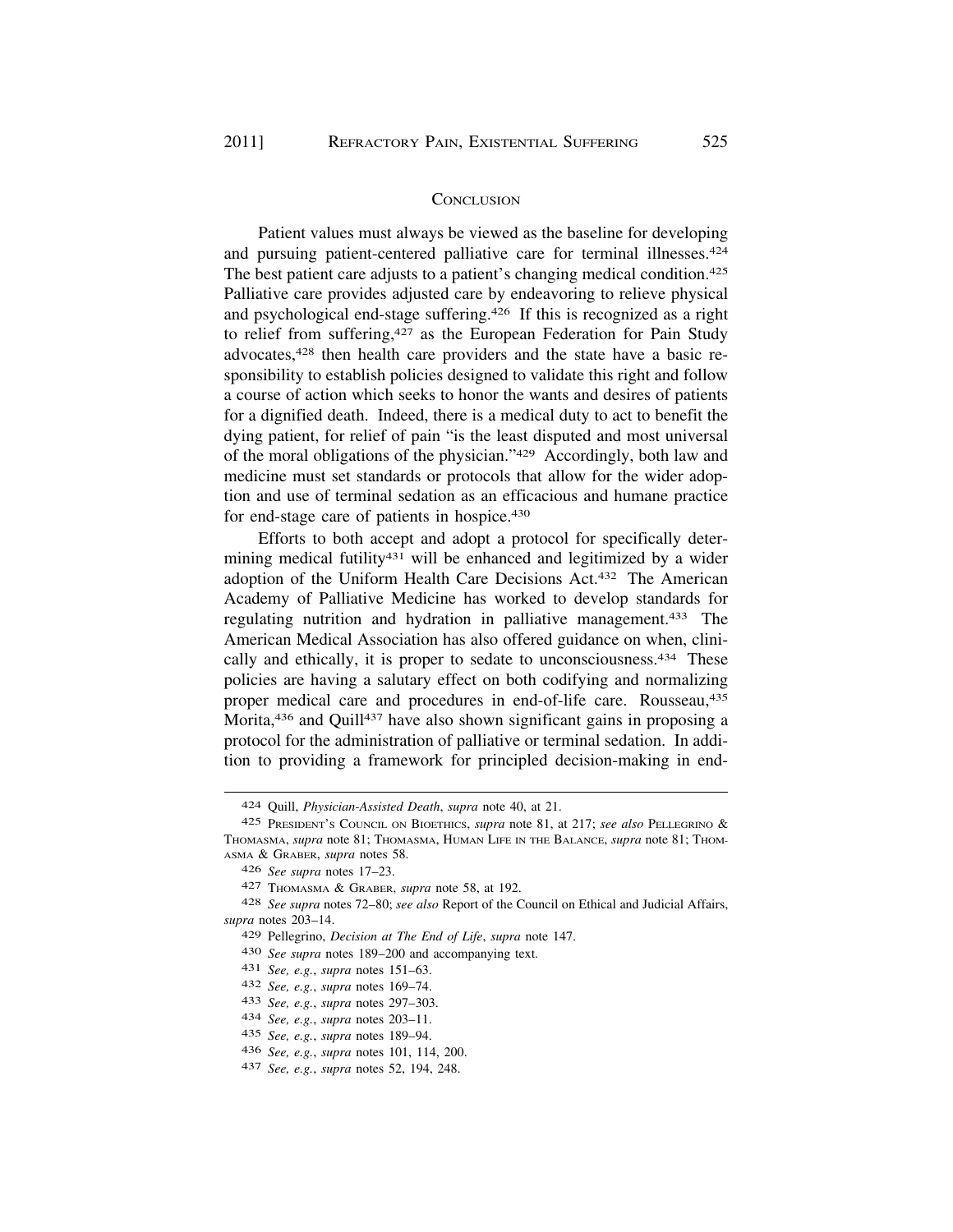stage care, these actions educate the public on the parameters of appropriate medical care and humane treatment for the terminally ill.<sup>438</sup>

Once a codified framework or template for end-of-life decisionmaking emerges, an informed dialogue can begin which addresses namely one question: is the terminally ill individual exercising rational thinking in his treatment decisions, which, in turn, validate self-determination or autonomy?439 If the answer is in the negative and the patient is deemed incompetent to make end-of-life decisions, the issue then becomes whether the health care provider is acting consistent with standard medical practice440 and endeavoring to make a "value-consequent choice" consistent with the patient's values<sup>441</sup> and best interests.<sup>442</sup> Ultimately, reasonableness<sup>443</sup> and compassion<sup>444</sup> shape the parameters of a patient's best medical interests. Reasonableness is not capable of a precise formulation, but—rather—is tied inextricably to fact-sensitive issues of proportionality or cost-benefit analysis445 which, in turn, are shaped by the "accepted standards of medical practice" applicable to each medical case presented.446

The doctrine of medical futility must bring into focus the popular notion within American society that there is a prescription available for every circumstance.<sup>447</sup> Under this doctrine, when medical care is complemented by the test of proportionality imbedded in the principle of double-effect, the central question becomes whether the burdens of treat-

MEDICINE AND MINISTRY SHOULD MEET 15–38, 83–106 (2005); THOMASMA, HUMAN LIFE IN THE BALANCE, *supra* note 81, at 169. 442 SMITH, *supra* note 89, at 109. 443 SMITH, *supra* note 89, at 180. 444 *See* PELLEGRINO & THOMASMA, *supra* note 81; *supra* notes 12, 388, 414–23.

445 *See* BARRY R. SCHALLER, UNDERSTANDING BIOETHICS AND THE LAW 4 (2008) (using the term "ethinics" is used to describe the convergence of ethics and economics and recognition taken of the concern that opens acknowledgment of this convergence is oftentimes avoided for fear its recognition would in some way dehumanize the process of medical decision making); Boyle, *Enriching Proportionalism*, *supra* note 256 (discussing proportionalism as a consequentialist form of moral analysis where, in order to reach a moral judgment, all aspects of an action—including its side effects—are compared or balanced in terms of their ultimate effect on the human good).

446 SMITH, *supra* note 89, at 173–74; *see* Schneiderman et al., *supra* note 156 (discerning the doctrine of medical futility as the basis of common sense). 447 CALLAHAN, *supra* note 300, at 203–06; *see generally* Ost, *De-Medicalisation of As-*

*sisted Dying*, *supra* note 64 (weighing the benefits and burdens of de-medicalising assisted dying); Smith, *All's Well That Ends Well*, *supra* note 37 (arguing for an approach to the dying process that respects the self-determined, rational wishes of a dying patient to end their life).

<sup>438</sup> *See, e.g.*, *supra* notes 310–311; *see* Mitchell et al.*, supra* note 121.

<sup>439</sup> SMITH, *supra* note 89, at 109. Indeed, a dominant concern in testing the extent to which the terminally ill patient is rational and competent to make health care decisions is the extent to which the decisions are consistent with the patient's life values. WERTH, *supra* note 69. 440 SMITH, *supra* note 248, at 109. 441 WERTH, *supra* note 69; *see* DAVID H. SMITH, PARTNERSHIP WITH THE DYING: WHERE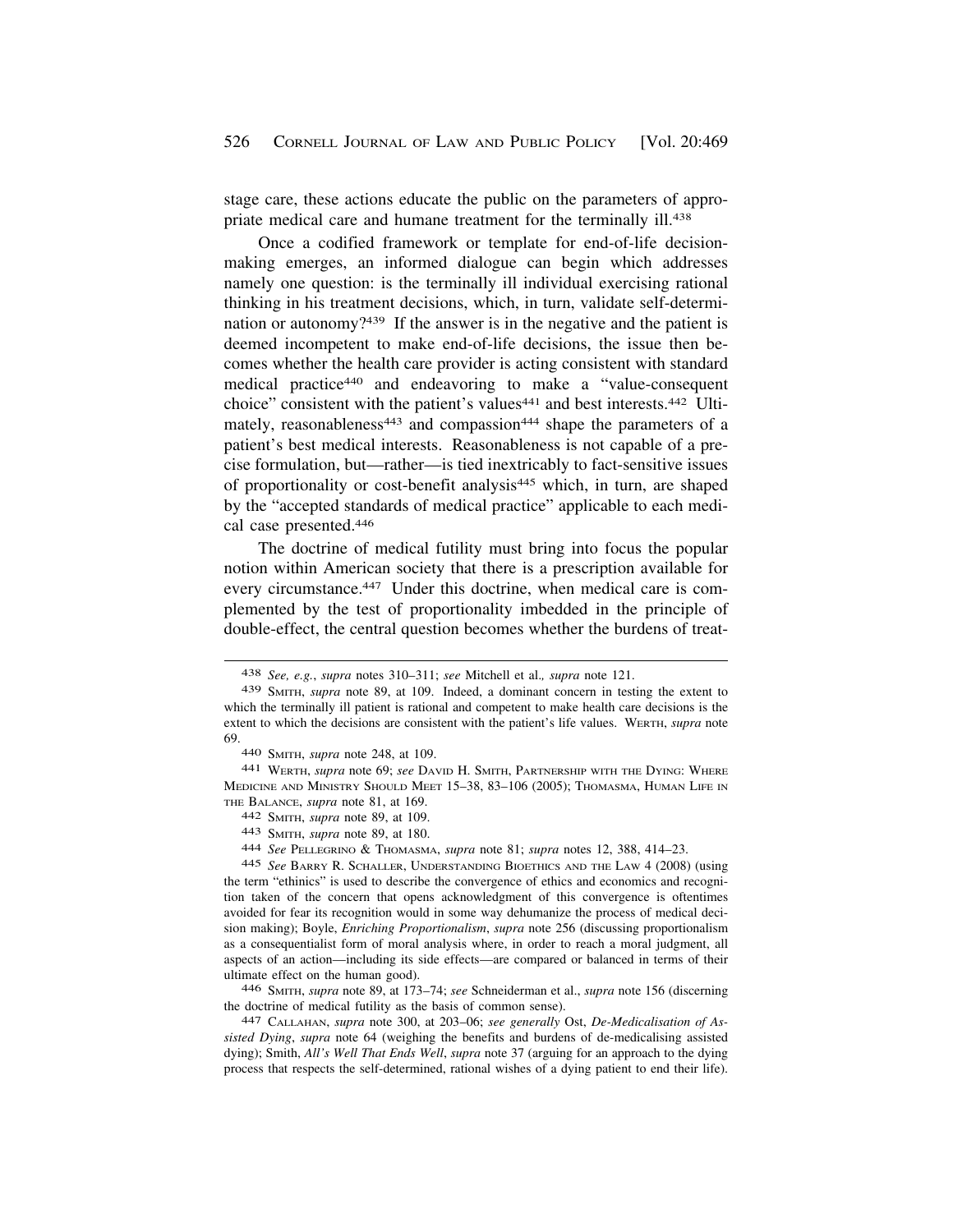ment clearly outweigh its benefits to the patient and if it would be inhumane if continued.<sup>448</sup> In cases where medical treatment is deemed futile, terminal sedation should function as part of end-stage total symptom management and validated as an integral part of palliative management and adjusted care.

Once end-stage, terminal suffering is managed more effectively, the law must abandon its reliance on the principle of double effect in determining whether assistance in ending a life is capital murder or euthanasia. Instead, the legal analysis of end-stage care should pivot on both the degree of necessity for providing compassionate assistance to dying patients and an assessment of the soundness of the medical judgment of the health care providers. The fundamental part of the end-of-life equation for making rational medical decisions must always be the patient's quest for a dignified death<sup>449</sup> or, alternatively, the "least worst death."<sup>450</sup>

Rather than continue the quest to establish a constitutional right to assisted suicide, perhaps the time-honored right to refuse treatment should be seen as the cornerstone for building a more compassionate and enlightened ethics of understanding when managing end-of-life issues.451 This right of refusal is not a right to hasten death, but merely a right to resist unwanted physical invasions.452

<sup>448</sup> *See supra* notes 155–66 and accompanying text. For patients with advanced dementia, typical complications will include pneumonia, incontinence, limited verbal communication, eating difficulties and febrile episodes—all of which are correlated, directly, with mortality rates of six months. These distressing symptoms should be palliated rather than treated aggressively and, thus, inhumanely. Mitchell et al., *supra* note 121, at 1529; Sachs, *supra* note 59, at 1596.

For Callahan, testing the burdens and benefits of treatment modalities is tied ultimately to the principle of medical futility. Accordingly, when there is a significant likelihood that the end result of further treatment will either raise a strong probability of death, entail a very real probability of death that treatment will bring extended pain and suffering, extend a state of unconsciousness which is not curative or when available treatment—while promising an extension of life—increases greatly the near certainty of "a bad death," then these forms of treatment are classified as medically futile and improper to undertake. CALLAHAN, *supra* note 300, at 201–02; *see generally* GEORGE P. SMITH, II, FAMILY VALUES AND THE NEW SOCIETY: DILEMMAS OF THE 21ST CENTURY, 217–46 (1998) (explaining various moral and religious frameworks for making end-of-life decisions); GEORGE P. SMITH, II, LEGAL AND HEALTH CARE ETHICS FOR THE ELDERLY, 55–68 (1996) (discussing advance directives that allow patients to prescribe situations in which continued care is undesirable).

<sup>449</sup> QUILL, *supra* note 379, at 51.

<sup>450</sup> MARGARET P. BATTIN, THE LEAST WORST DEATH: ESSAYS IN BIOETHICS ON THE END OF LIFE (1994); *see generally* IRA BYOCK, DYING WELL: PEACE AND POSSIBILITIES AT THE END OF LIFE (1997) (collecting testimonials and anecdotes about terminally ill patients finding love and reconciliation during the end-stage of life).

<sup>451</sup> *See* MEISEL, *supra* note 328; Annas, *supra* note 48, at 1102.

<sup>452</sup> *See* COMM. ON CARE AT THE END OF LIFE, 1997 Supplement, *supra* note 312, at 5.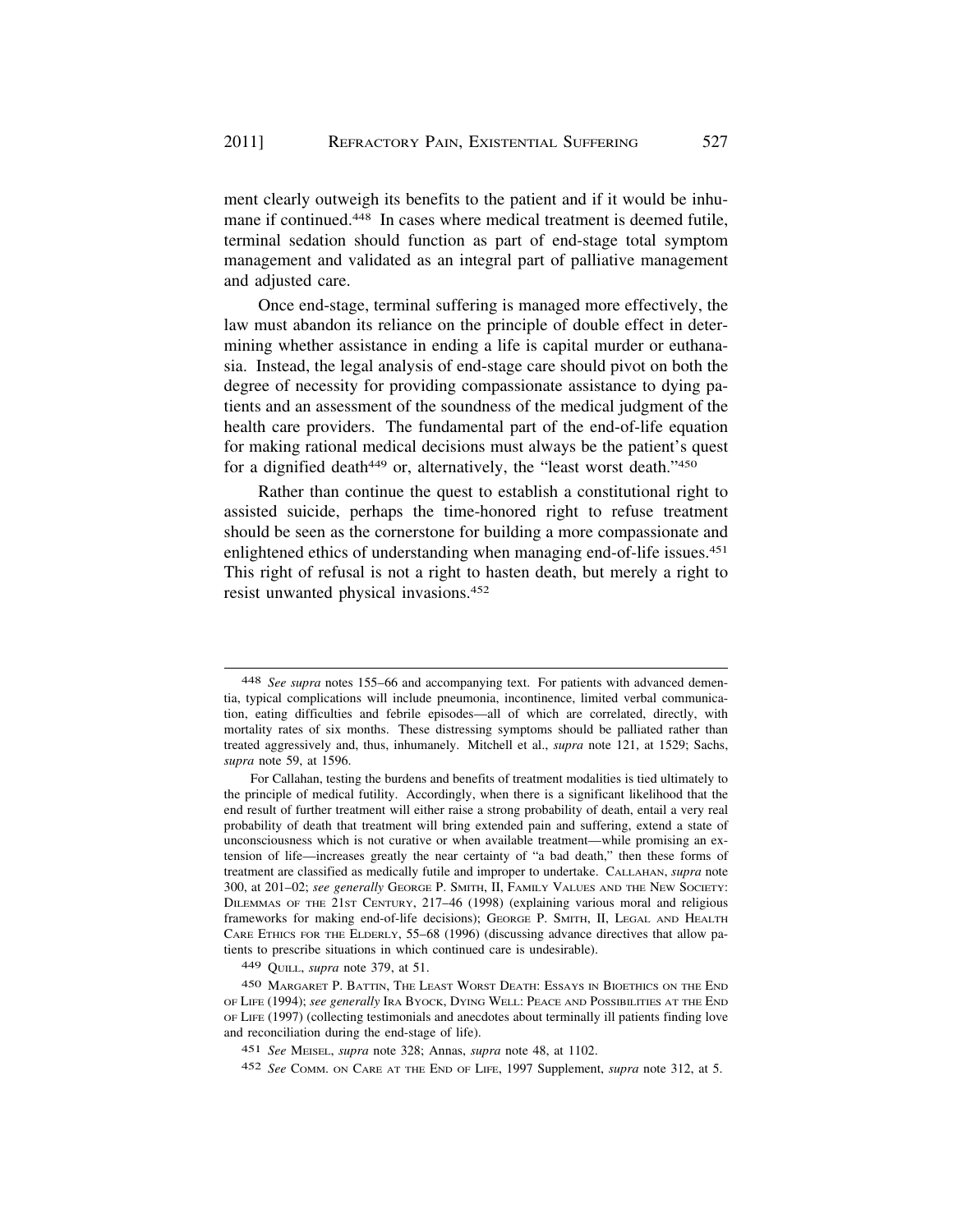In 1990, Congress enacted the Patient Self-Determination Act,453 a bold step toward strengthening patient autonomy and the national validation of the right to refuse treatment.<sup>454</sup> This Act requires most hospitals, nursing homes, health agencies, and HMO's to advise newly-admitted patients of information regarding Advance Health Care Directives and their right to specify if they wish to either accept or refuse specific medical care.455

When the Uniform Health Care Decisions Act<sup>456</sup> is considered, together with the successful efforts of some states to enact pain relief statutes,457 such as Oregon458 and Washington,459 and medical protocols for use of palliative care and terminal sedation,<sup>460</sup> a powerful arsenal is in place that bolsters the framework for principled decision-making in endof-life care. These weapons serve to protect and encourage sound, reasonable medical judgments and balance physician powers and protections with patient autonomy.

Utility comes into play after medical conditions are assessed and evaluated and a treatment prognosis is charted.461 The principle of medical futility is tested within the bounds of utility on a case-by-case basis and determined to be either efficacious or invalid. Cost-benefit analysis of treatment benefits is central to a determination of medical futility<sup>462</sup> since this is fundamentally a clinical judgment, not an encompassing moral evaluation or principle on the "worthlessness" of a life.463

459 WASH. REV. CODE ANN., ch. 70,245 (West 2009).

460 *See, e.g.*, *supra* notes 299–305, for the suggestions of the American Academy of Palliative Medicine; *supra* notes 203–11, for the suggestions of the American Medical Association.

461 *See* JONATHAN BARON, AGAINST BIOETHICS, 25–50 (2006) (stressing the ineluctable foundation of utilitarianism as the preferred basis for bioethical decision making); Smith, *Futility and the Principle of Medical Futility*, *supra* note 50.

462 *See generally* Vijay N. Joish & Gary M. Oderda, *Cost Utility Analysis of Quality Adjusted Years*, 19 J. PAIN & PALLIATIVE CARE PHARMACOTHERAPY 57 (2005) (providing an overview of cost-utility analysis as an assessment tool in determining the cost-effectiveness of a course of treatment). It has been suggested that any determination of futility must be a joint determination made, as such, by physician, patient and surrogate decision-maker, with the final determination endeavoring to strike a balance between three criteria: effectiveness, benefit, and burden—in achieving the patient's good. Pellegrino, *Decision at The End of Life*, *supra*  note 147, at 227.

463 Pellegrino, *Decision at The End of Life*, *supra* note 147, at 220, 227; *see generally*  Amir Halevy, *Medical Futility, Patient Autonomy, and Professional Integrity: Finding the Appropriate Balance*, 18 HEALTH MATRIX 261 (2008) (discussing the need for integrity in the medical profession to counterbalance patient requests for inappropriate medical treatment).

<sup>453</sup> Patient Self-Determination Act, 42 U.S.C. §§ 1395cc(f), 1396a(w) (1994) (Medicare and Medicaid, respectively).

<sup>454</sup> S*ee* Laurence P. Ulrich, *The Patient Self-Determination Act: Meeting the Challenges of Patient Care* 283 J. AM. MED. ASS'N. 2454 (2000).

<sup>455</sup> *Id.* 

<sup>456</sup> *See supra* notes 169–173 and accompanying text.

<sup>457</sup> *See supra* note 347.

<sup>458</sup> ORE. REV. STAT. §§ 127.800 (12), 127.805 (2005).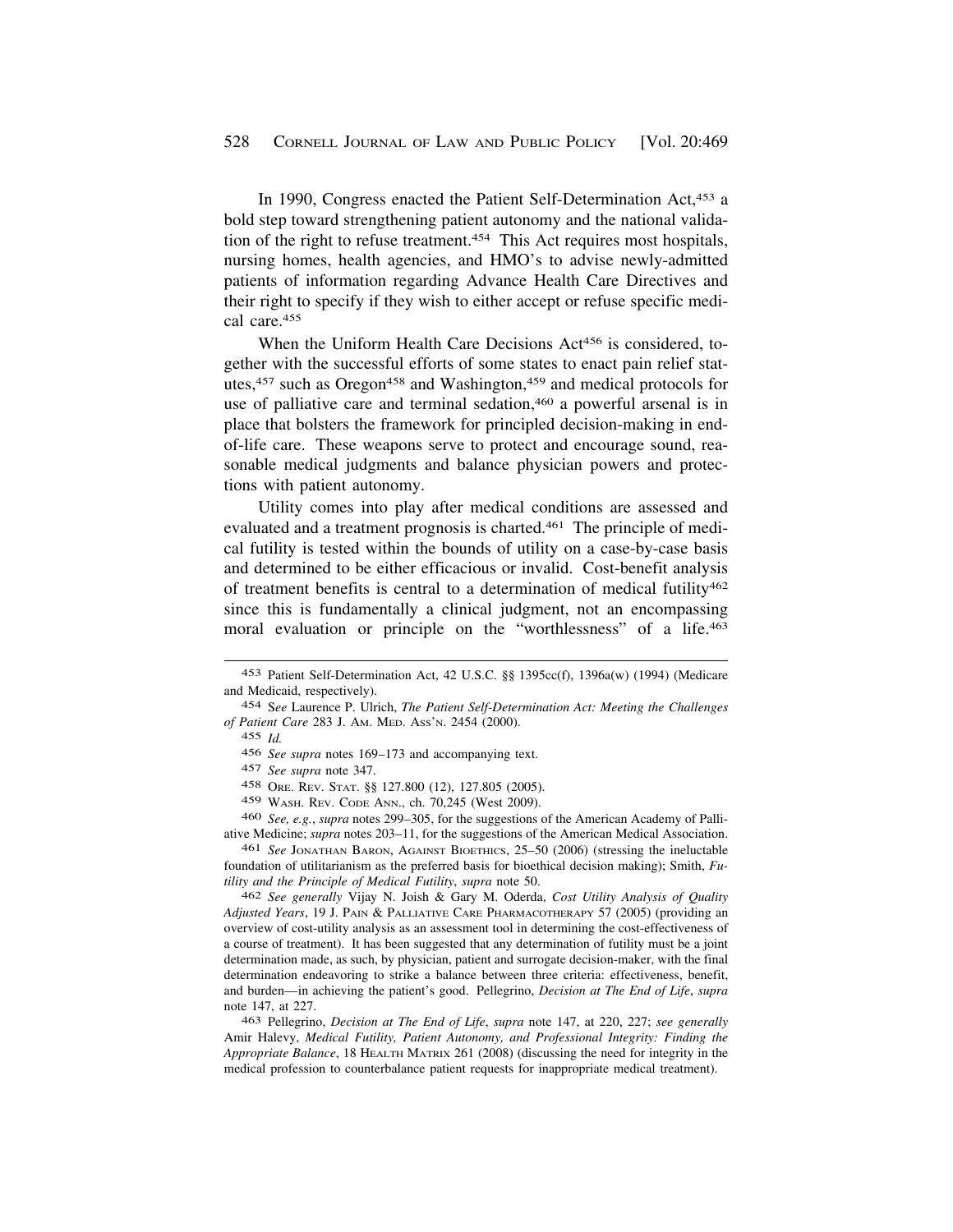Whether the operable normative standard for policy-making is termed agape,<sup>464</sup> charity,<sup>465</sup> compassion,<sup>466</sup> love,<sup>467</sup> or mercy,<sup>468</sup> the common unifying denominator in palliative care is a humane, morally responsible approach to dealing with intractable suffering at the end-stage of life.

Judicial decisionmakers, just as health care providers, must exercise good judgment. Good judgment is characterized as "an elusive . . . compound of *empathy*, modesty, maturity, a sense of proportion, balance, a recognition of human limitations, sanity, prudence, a sense of reality and *common sense*."469 This elusive trait must be the norm when making medicolegal decisions, not the exception.

To initiate or continue medically futile treatment should be recognized as simply wrong; for, acting in such a manner not only denies the fact of human finitude, but it imposes unnecessary effort, expense, and emotional trauma on both the patient and other affected third parties.<sup>470</sup> When physicians attempt to treat futile medical conditions, such actions are a total abnegation of one of the cardinal principles of medical ethics—beneficence.471

It has been argued persuasively that while the state may declare a legitimate interest in morality,472 it cannot easily sacrifice "claims of associational autonomy"<sup>473</sup> found in "expressive [or] intimate association"474 in order to protect public morality. Accordingly, care must be taken by the state to eschew administrative, judicial, or legislative determinations that abridge "choices central to personal dignity and autonomy . . . central to the liberty protected by the Fourteenth Amendment."475

466 Defined as pity. 3 OXFORD ENGLISH DICTIONARY 597 (2d ed. 1998).

468 Defined as mercy, showing compassion or kindness. 9 OXFORD ENGLISH DICTIONARY 626 (2d ed. 1998).

469 POSNER, *supra* note 386, at 117 (emphasis added); *see* Schneiderman et al., *supra* note 156, at 409 (regarding the basis of common sense).

470 Pellegrino, *Decision at The End of Life*, *supra* note 147, at 233–35.

473 *Id.* at 1936.

474 *Id.* 

<sup>464</sup> Defined as a sense of Christian love, charity. 1 OXFORD ENGLISH DICTIONARY 243 (2d ed. 1998).

<sup>465</sup> Defined as Christian love. 3 OXFORD ENGLISH DICTIONARY 42 (2d ed. 1998); *see*  Pellegrino, *Decision at The End of Life*, *supra* note 147, at 241 (where charity is advanced as an attribute of end-of-life care and treatment).

<sup>467</sup> Defined as benevolence. 4 OXFORD ENGLISH DICTIONARY 52 (2d ed. 1998); *see*  Fletcher, *supra* note 57.

<sup>471</sup> *Id.* at 223; *see generally* PELLEGRINO & THOMASMA, *supra* note 81 (summarizing forms of euthanasia and suggesting legislative and public policy movements toward euthanasia).

<sup>472</sup> Laurence H. Tribe, Lawrence v. Texas*: The Fundamental Right That Dare Not Speak Its Name*, 117 HARV. L. REV. 1893, 1935–36 (2004).

<sup>475</sup> Planned Parenthood of Southeastern Pa. v. Casey, 505 U.S. 833, 851 (1992).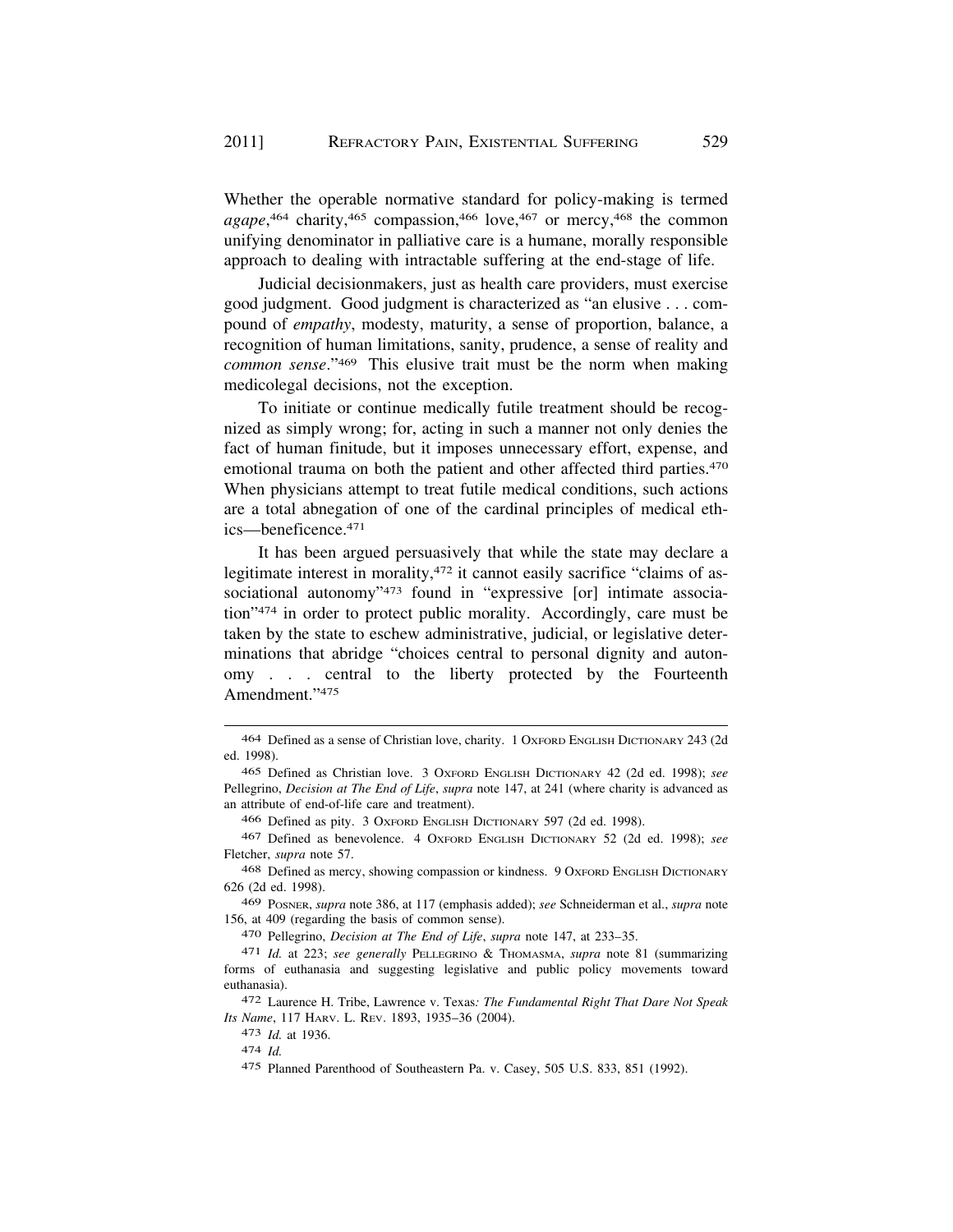It is logical to assume that the right to compassionate care in endstage illness is grounded in a liberty interest and cannot be unduly challenged or restricted by a state interest in judging the "morality" of autonomous actions designed to give purpose and promote dignity.476 Society's central obligation is not to mandate one moral code over another but rather, to define and safeguard "the liberty of all"477 and promote social policies which address suffering with charity, compassion, and common sense.<sup>478</sup> Inextricable to this societal obligation is recognition of a coordinate duty of health care providers "not to prolong dying."479 This duty arguably coalesces with, and validates, the very principle of beneficence,<sup>480</sup> and thereby shapes a new "right" of the terminally ill to be free from refractory pain and existential suffering at the end-stage of life.481

The New York State Task Force on Life and the Law concludes its 1997 supplemental Report, *When Death is Sought*, with an aspirational call to action that serves as a telling indictment of the tragic state of health care delivery at the end-of-life stage:

> The widespread public interest in physician-assisted suicide represent[s] a symptom of a much larger problem: our collective failure to respond adequately to the suffering that patients often experience at the end of life. Improving palliative care, and attending to the psychological, spiritual, and social need of dying patients, must be a critical national priority.482

Acceptance, or even approval, of the right of the terminally ill to receive assistance in ending their lives has grown in the United States, as

<sup>476</sup> *See* Lawrence v. Texas, 539 U.S. 558, 573, 578 (2003).

<sup>477</sup> *Casey*, 505 U.S. at 850. The right of privacy from governmental intrusions, expressed in *Griswold* and *Eisenstadt*, add to the strength of the liberty of associational expression found in *Lawrence*, in arguing for a right to die with dignity without unduly burdensome state interference. *See* Eisenstadt v. Baird, 405 U.S. 438 (1972); Griswold v. Connecticut, 381 U.S. 479 (1965).

<sup>478</sup> THOMASMA, HUMAN LIFE IN THE BALANCE, *supra* note 81, at 195; SMITH, *supra* note 89, at 83–96.

<sup>479</sup> THOMASMA, HUMAN LIFE IN THE BALANCE, *supra* note 81, at 195*.* This duty should be triggered when one is diagnosed as terminally ill, has made a determination (or executed an advance directive) that, because of medical conditions, life no longer has personal meaning or, when, even though no such decision has been made by the patient and there is no advance directive, there is nonetheless a medical realization that the terminal illness is "in its imminent phase." THOMASMA, HUMAN LIFE IN THE BALANCE, *supra* note 81, at 194.

<sup>480</sup> PELLEGRINO & THOMASMA, *supra* note 81.

<sup>481</sup> *See* Cassell, *The Nature of Suffering and the Goals of Medicine, supra* note 9; *see also*  Berger, *supra* note 37, at 32.

<sup>482</sup> COMM. ON CARE AT THE END OF LIFE, *supra* note 312, at 12.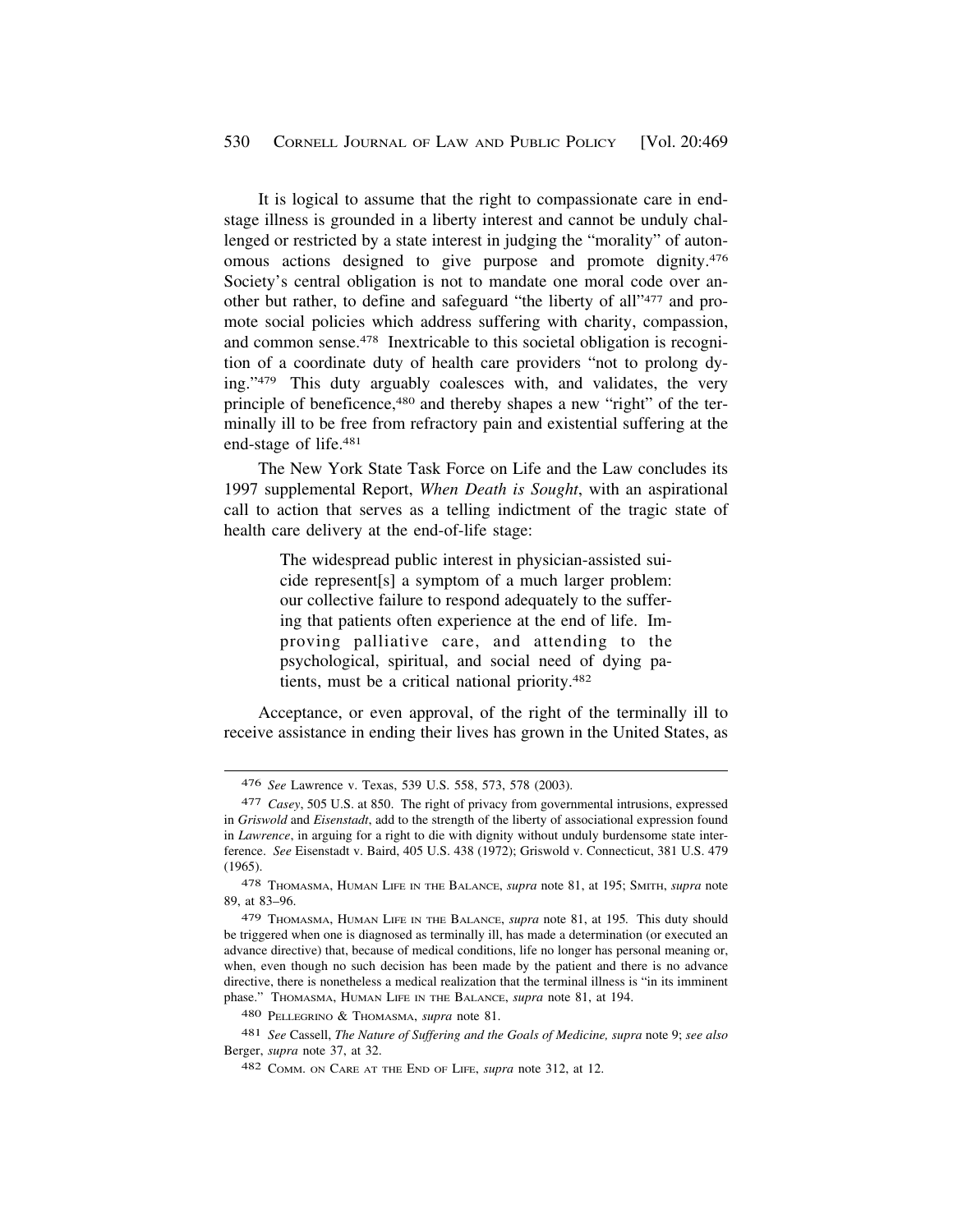seen by the states of Oregon<sup>483</sup> and Washington,<sup>484</sup> and in parts of Europe, notably, the Netherlands, Belgium, and Switzerland.<sup>485</sup> This acceptance should not be stymied by the fear that these actions will force society onto a slippery slope that ends in the unequivocal endorsement and unrestricted practice of active euthanasia.486 Rather than allowing fear to serve as an excuse for passivity or ineptitude, public policy and contemporary standards of normative conduct should be grounded in simple notions of compassionate dignity, beneficence, mercy, or charity in end-of-life decision-making. This conduct will lead ideally to the simple recognition of a human right to avoid intractable somatic and nonsomatic pain and suffering. Individuals must have the right to be free from the cruel and unusual punishment<sup>487</sup> of being forced to live on despite futile medical conditions.488

The slippery slope is, in reality, nothing more than the inescapable human condition.<sup>489</sup> The common duty of man is but to "struggle along" in reaching a common destiny—a life struggle which is either "upwards or downwards, with very uncertain footing."490 No safe plateau of moral security can ever be reached in this journey of life.<sup>491</sup> Rather, painful dilemmas of choice are the rule rather than the exception. Perhaps, in

485 GRIFFITHS ET AL*., supra* note 62.

486 *See generally* GEORGE P. SMITH, II, THE LAST RIGHT: EUTHANASIA, SUICIDE OR SELF-DETERMINATION—ETHICAL, LEGAL AND PHILOSOPHICAL CONCERNS (1999) (on file with author) (advocating an enlightened recognition of the right to die as one possibility in a spectrum of options for patient care, focusing on the patient's reasoning for the action desired) [SMITH, THE LAST RIGHT].

487 *See generally* SMITH, FINAL EXITS*, supra* note 48.

488 *See* Smith, *All's Well That Ends Well*, *supra* note 37. Finding a moral similarity between physician-assisted suicide and active euthanasia, it has been argued that fairness requires that if physician-assisted death is recognized legally, recognition must also be given to a variant of active euthanasia which allows a patient—unable physically to commit physicianassisted death or wishing to end his life by lethal injection but unable to self administer— to rely upon, legally, an attending physician to act accordingly to end his suffering. Nicholas Dixon, *On The Difference between Physician-Assisted Suicide and Active Euthanasia* 28 HAS-TINGS CTR. REP. 25 (1998).

489 GEORGE P. SMITH, II, WHEN MERCY SEASONS JUSTICE 21 (2007) (on file with author).

490 Minette Marrin, Opinion, *An Acceptable Way to Arrange Our Death*, THE SUNDAY TIMES, May 14, 2006, at 18, *available at* <http://www.timesonline.co.uk/article/0.2088>- [2179494.00](https://2179494.00).

491 *Id.* Instead of being a rush toward moral oblivion, recognition of assisted dying may well "be a step uphill to a better society" where a greater opportunity for deeper moral development occurs and—consequently—fosters a more compassionate understanding of the endstage of life. CHARLES F. MCKANN, A TIME TO DIE: THE PLACE OF PHYSICIAN ASSISTANCE 239, 240 (1999).

<sup>483</sup> ORE. REV. STAT. §§ 127.800(12), 127.805 (2005).

<sup>484</sup> WASH. REV. CODE ANN., ch. 70,245 (West 2009); *see* Baxter v. Montana, 2008 Mont. Dist. LEXIS 482 (Dec. 5, 2008) (holding a statutory right to assistance in dying was recognized by the Montana Supreme Court in December, 2009); Kirk Johnson, *Ruling by Montana Supreme Court Bolsters Physician Assisted Suicide*, N.Y. TIMES, January 1, 2010, at A17.